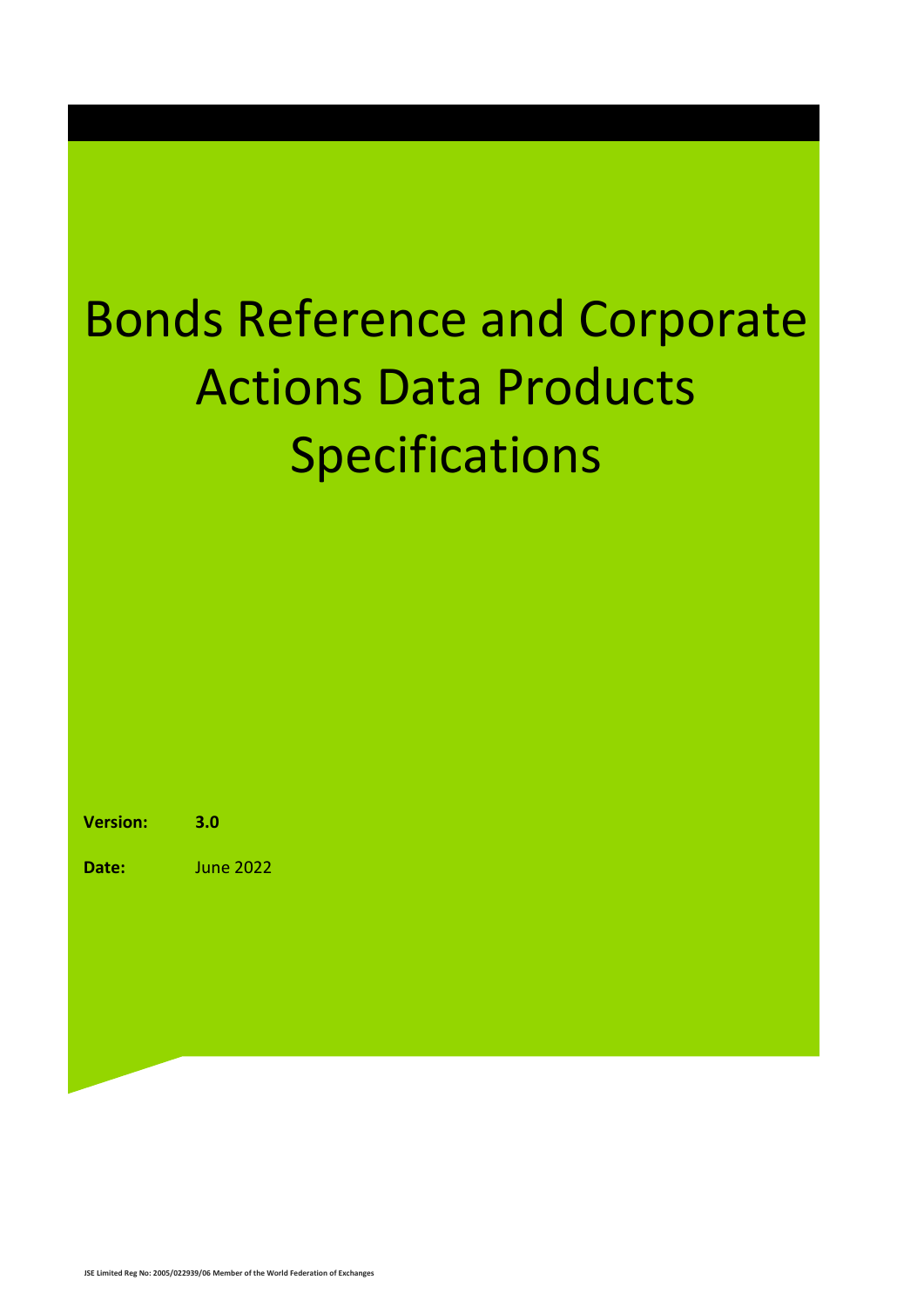### **TABLE OF CONTENTS**

| 1              |      |  |  |  |  |  |
|----------------|------|--|--|--|--|--|
| $\overline{2}$ |      |  |  |  |  |  |
|                | 2.1  |  |  |  |  |  |
|                | 2.2  |  |  |  |  |  |
| 3              |      |  |  |  |  |  |
| 4              |      |  |  |  |  |  |
|                | 4.1  |  |  |  |  |  |
|                | 4.2  |  |  |  |  |  |
|                | 4.3  |  |  |  |  |  |
|                | 4.4  |  |  |  |  |  |
|                | 4.5  |  |  |  |  |  |
|                | 4.6  |  |  |  |  |  |
|                | 4.7  |  |  |  |  |  |
|                | 4.8  |  |  |  |  |  |
|                | 4.9  |  |  |  |  |  |
|                | 4.10 |  |  |  |  |  |
|                | 4.11 |  |  |  |  |  |
|                | 4.12 |  |  |  |  |  |
|                | 4.13 |  |  |  |  |  |
|                | 4.14 |  |  |  |  |  |
|                |      |  |  |  |  |  |
| $5 -$          |      |  |  |  |  |  |
|                | 5.1  |  |  |  |  |  |
|                | 5.2  |  |  |  |  |  |
|                | 5.3  |  |  |  |  |  |
|                | 5.4  |  |  |  |  |  |
|                | 5.5  |  |  |  |  |  |
|                | 5.6  |  |  |  |  |  |
|                | 5.7  |  |  |  |  |  |
|                | 5.8  |  |  |  |  |  |
|                | 5.9  |  |  |  |  |  |
|                | 5.10 |  |  |  |  |  |
|                | 5.11 |  |  |  |  |  |
|                | 5.12 |  |  |  |  |  |
|                | 5.13 |  |  |  |  |  |
| 6              |      |  |  |  |  |  |
|                | 6.1  |  |  |  |  |  |
|                | 6.2  |  |  |  |  |  |
|                | 6.3  |  |  |  |  |  |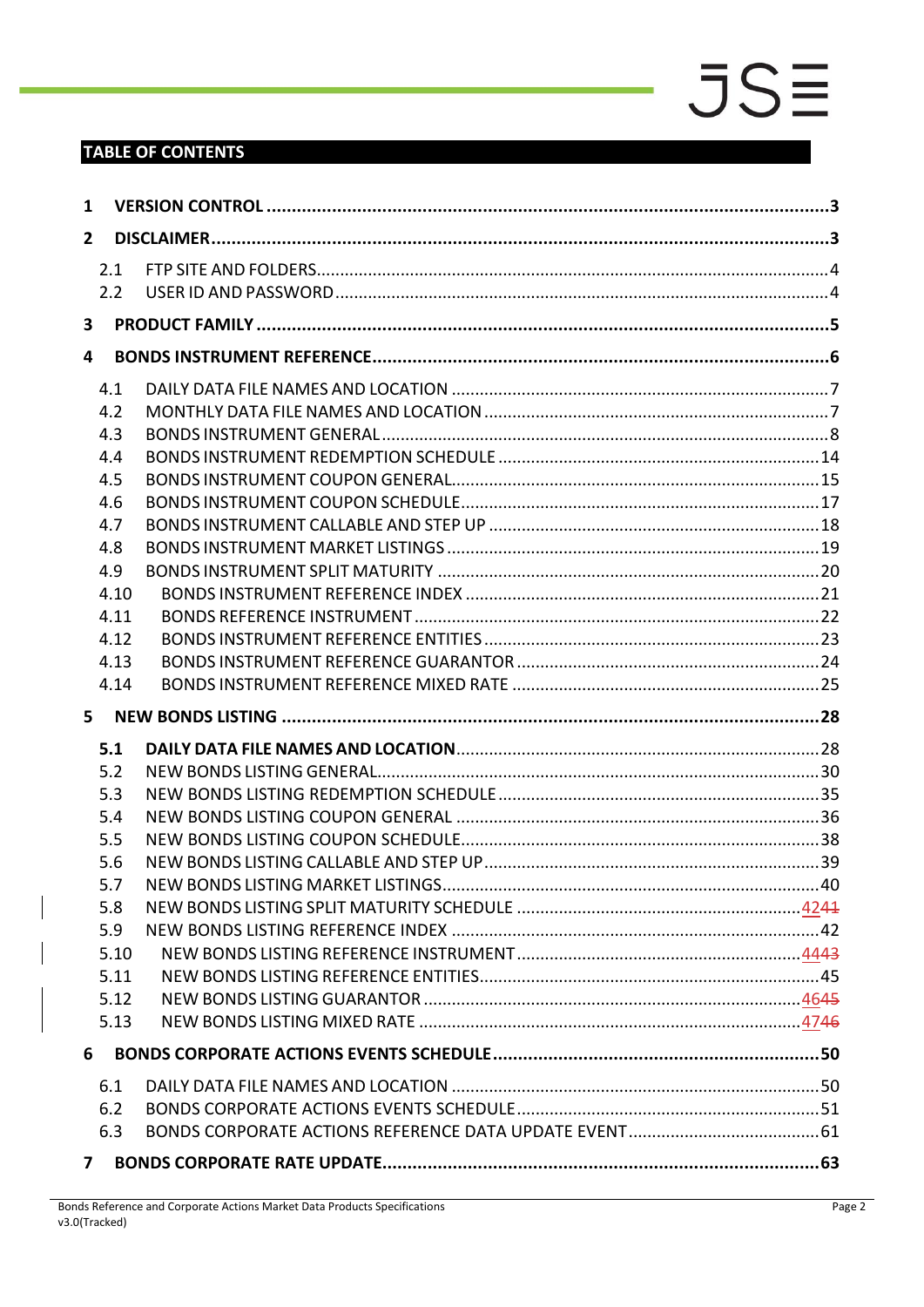### .5S **7.1 DAILY DATA FILE NAMES AND LOCATION**[..............................................................................63](#page-62-1)

| --- |  |
|-----|--|
| 7.2 |  |

### **JSE Contact Details**

**One Exchange Square Gwen Lane Sandown, 2196**

### **Market Data Department: 27 11 520 7157 or email [MDClients@jse.co.za](mailto:MDClients@jse.co.za)**

### **Website: [www.jse.co.za](http://www.jse.co.za/)**

### <span id="page-2-0"></span>**1 VERSION CONTROL**

| <b>Version</b> | <b>Author</b>        | Date             | <b>Reason for Change</b>                                                                                                                                                 |
|----------------|----------------------|------------------|--------------------------------------------------------------------------------------------------------------------------------------------------------------------------|
| 1.0            | Market Data Team     | May 2021         | Initial Document Creation                                                                                                                                                |
| 2.0            | <b>Tshepo Modise</b> | April 2022       | Addition of the Base CPI and<br>Link\Reference Index Fields in the<br>Mixed Rate tabs of the Bonds<br>Instrument Reference as well as New<br>Bonds Listing data product. |
| 3.0            | <b>Tshepo Modise</b> | <b>June 2022</b> | Addition for Foreign Issuer Field in the<br>Bonds Instrument Reference and New<br><b>Bonds Listing Data products</b>                                                     |

### <span id="page-2-1"></span>**2 DISCLAIMER**

This document is strictly for informational purposes solely for developing or operating systems for your use that interact with the market data systems of the JSE. The JSE reserves the right to withdraw, modify, or replace the specification (or any part thereof) at any time by means of a notice to contracted clients.

To the extent allowed by law, JSE does not (expressly, tacitly or impliedly) guarantee or warrant the availability, sequence, accuracy, completeness, reliability or any other aspect of any of the information contained in, linked to or distributed through these specifications, or that the information contained therein are up to date. Prospective subscribers that are interested in subscribing to either the daily or monthly data products must contact the Market Data Department in writing via [MDSalesTeam@jse.co.za.](mailto:MDSalesTeam@jse.co.za)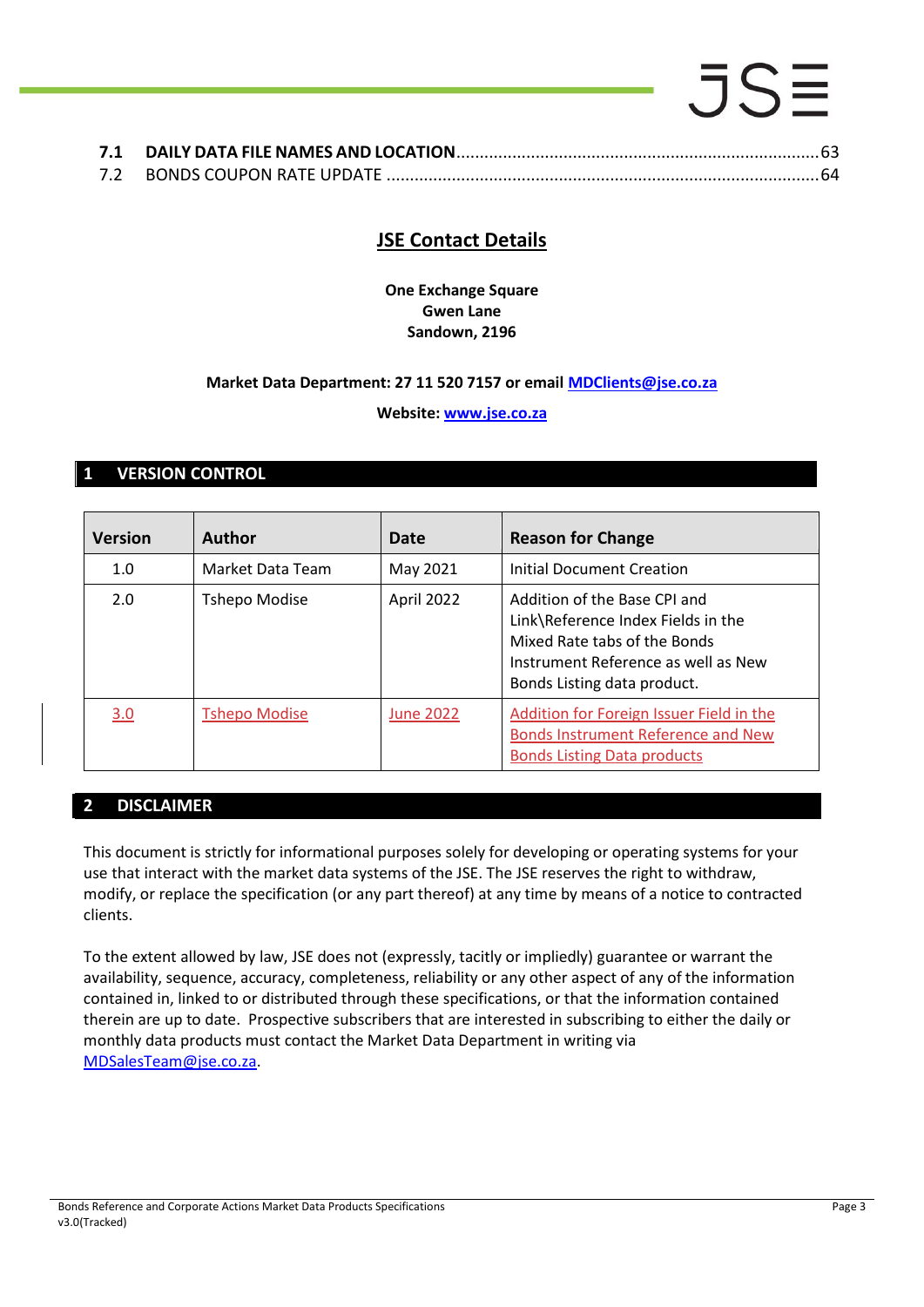#### <span id="page-3-0"></span>**2.1 FTP SITE AND FOLDERS**

The files are made available via the Information Delivery Portal (IDP), which is the JSE's primary client facing FTP server. IDP is access controlled so access requires an approved IDP user ID and password.

Access to IDP is facilitated via different protocols. Refer to the Information Delivery Portal Connectivity document for access and other pertinent information:

<https://www.jse.co.za/services/market-data/technical-documents>

#### <span id="page-3-1"></span>**2.2 USER ID AND PASSWORD**

- 1. If you are a new IDP user, a representative from the JSE Market Data Sales Support team will provide you with your User ID and password.
- 2. On request, and if reasonable, more than one User ID will be provided to address primary and backup needs.
- 3. Depending on the nature of the use, we will provide a User ID suitable for manual human based access and/or a User ID suitable for automated system-based access. A human based User ID caters for manual access and is typically used as a backup to a system based access. The password for human based User IDs expire once a month and system based User IDs expire once a year.
- 4. An Account Manager from the Market Data Sales team will contact you to confirm receipt of the data file(s), User ID and Password.
- 5. The onus is on you to test as soon as you have received the above-mentioned information to ensure that you can successfully access the IDP server.

Should you experience any problems relating to the information communicated to you or the actual testing using the provided information, please contact the under-mentioned teams for assistance:

| <b>Client Service Centre</b> | 011 520 7777 / 7799            |
|------------------------------|--------------------------------|
| Market Data Department       | 011 520 7000 (Via Switchboard) |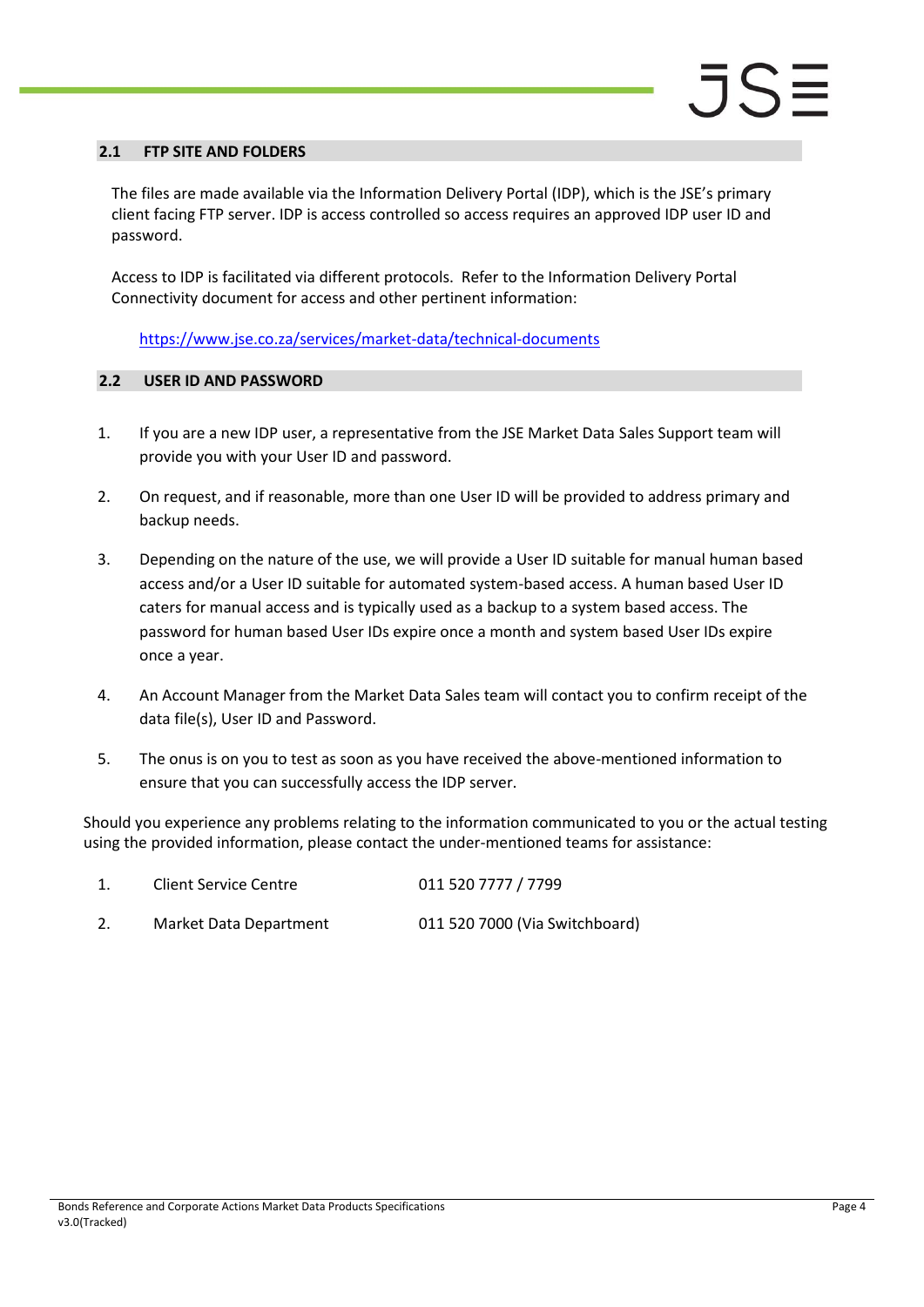### <span id="page-4-0"></span>**3 PRODUCT FAMILY**

This document contains the product specifications for the following products that make up the family of Bonds Reference data products.

- 1. **Bonds Instrument Reference** provides key reference data of all Debt Securities instruments that are listed instruments in the Bond Market.
- 2. **New Bonds Listing** provides key reference data of all Debt Securities instruments that are in the process of being listed on the JSE Bond market but are not yet listed. Once the security is listed, its reference data will only be made available via the Bond Instrument Reference data product.
- 3. **Bonds Corporate Actions Events Schedule** provides key upcoming corporate actions event data of all listed Debt Securities instruments.
- 4. **Bonds Coupon Rate Update** product provides key upcoming Rate changes that affect all Debt Securities instruments listed in the Bond Market.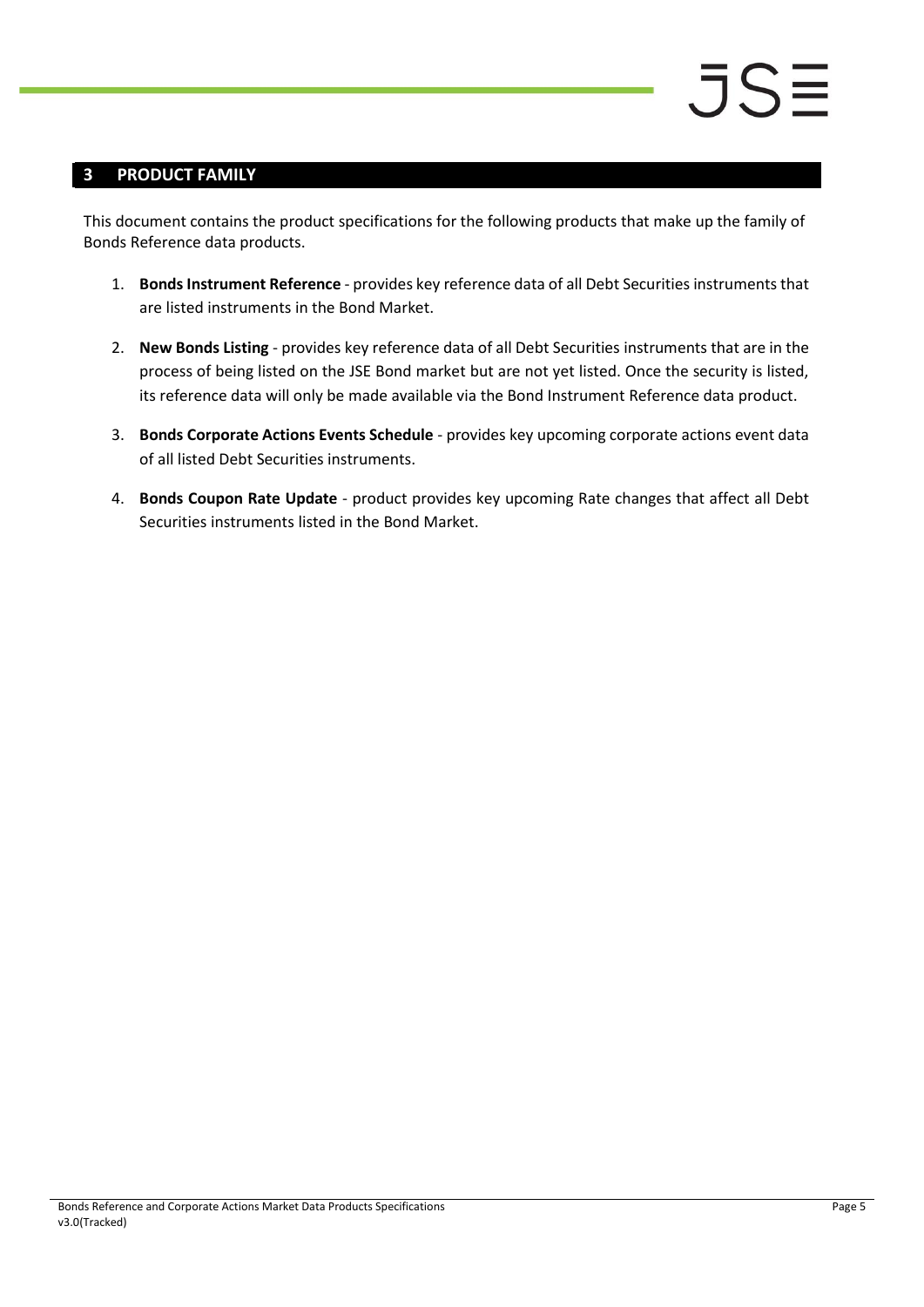### <span id="page-5-0"></span>**4 BONDS INSTRUMENT REFERENCE**

The Bonds Instrument Reference data product provides key reference data of all *listed* instruments in the Bond Market. The bonds listed in this report are the primary driver in the SA Capital Market.

Because of the nature of the data, where some of the data has a one-to-many relationship, this data product comprises of a primary general section that contains common data and several secondary data sections where each section provides a complementary but distinct different set of related data.

For the benefit of both human and system-based consumption, the data product is available in both CSV and Excel formats. The Excel format version presents the data sections as Excel sheets while the CSV format version presents each data section as a separate data file.

The product is available at the end of each business day for daily data subscribers, with a copy of the daily product is made available at the end of the last business day of the month for monthly data subscribers. The SLA time for this data product is **16h20.**

To cater for historical retrieval, the daily and monthly data files for the last rolling 40 business days will be available on the IDP server with the historical data files sufficed with "\_yyyymmdd".

#### **Primary General Data section – Contains common data**

1. Bonds Instrument General

#### **Secondary Data sections – Each section contains related but different data**

- 2. Bonds Instrument Redemption Schedule
- 3. Bonds Instrument Coupon General
- 4. Bonds Instrument Coupon Schedule
- 5. Bonds Instrument Callable Step Up
- 6. Bonds Instrument Market Listing
- 7. Bonds Instrument Split Maturity Schedule
- 8. Bonds Instrument Reference Index
- 9. Bonds Instrument Reference Instrument
- 10. Bonds Instrument Reference Entities
- 11. Bonds Instrument Guarantor
- 12. Bonds Instrument Mixed Rate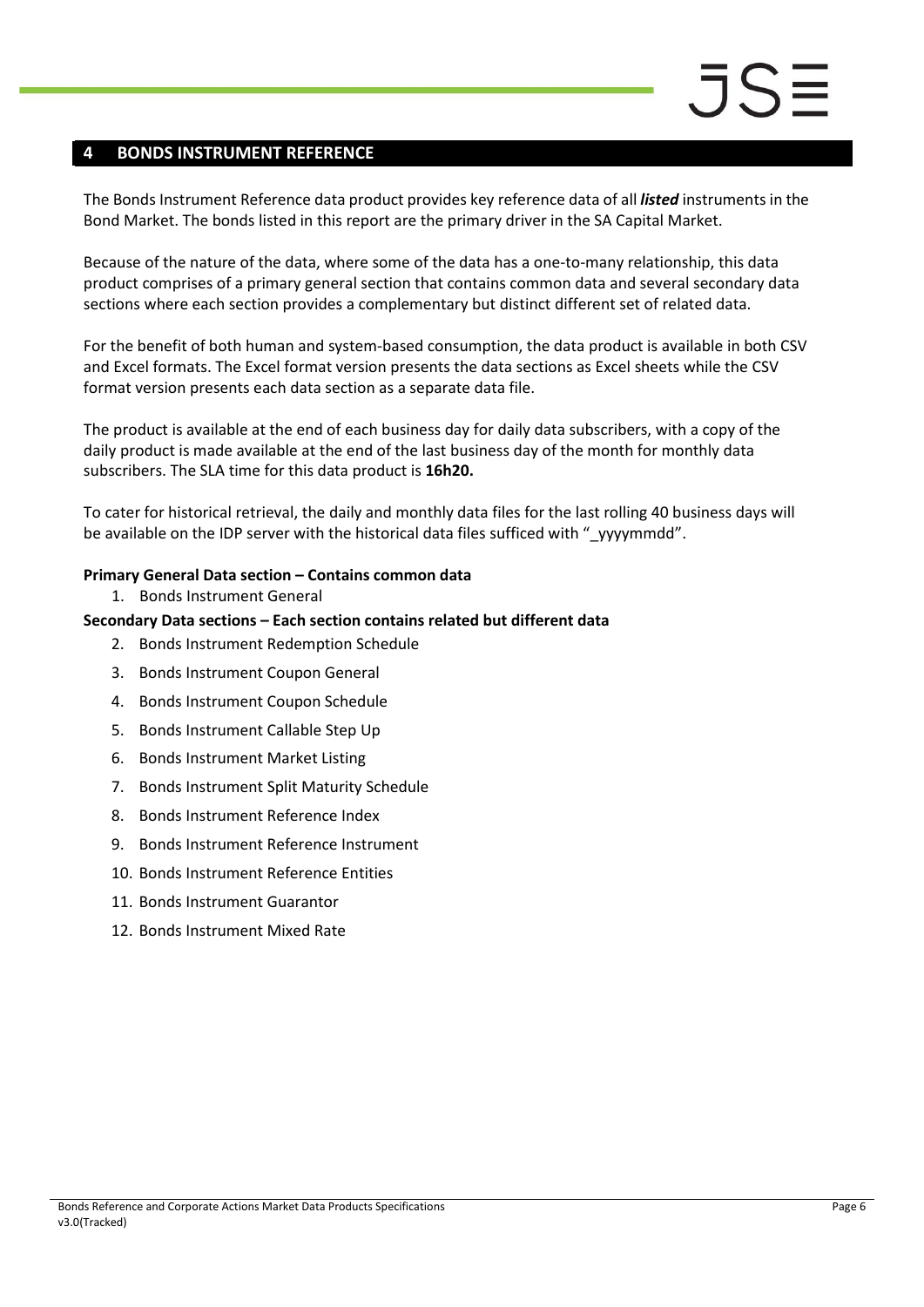### <span id="page-6-0"></span>**4.1 DAILY DATA FILE NAMES AND LOCATION**

|                | <b>CSV Format File Names</b>                          | <b>IDP Folder Location</b>   |
|----------------|-------------------------------------------------------|------------------------------|
| $\mathbf{1}$   | Bonds Instrument General_YYYYMMDD.csv                 | DISTRIBUTION\Bonds Market    |
| $\overline{2}$ | Bonds Instrument Redemption Schedule YYYYMMDD.csv     | Prod\Market Data\Daily Bonds |
| 3              | Bonds Instrument Coupon General YYYYMMDD.csv          | Instrument Reference\        |
| 4              | Bonds Instrument Coupon Schedule YYYYMMDD.csv         |                              |
| 5              | Bonds Instrument Callable Step Up YYYYMMDD.csv        |                              |
| 6              | Bonds Instrument Market Listing_YYYYMMDD.csv          |                              |
| 7              | Bonds Instrument Split Maturity Schedule YYYYMMDD.csv |                              |
| 8              | Bonds Instrument Reference Index YYYYMMDD.csv         |                              |
| 9              | Bonds Reference Instrument_YYYYMMDD.csv               |                              |
| 10             | Bonds Instrument Reference Entities YYYYMMDD.csv      |                              |
| 11             | Bonds Instruments Guarantor YYYYMMDD.csv              |                              |
| 12             | Bonds Instrument Mixed Rate YYYYMMDD.csv              |                              |

| <b>Excel Format File Names</b>         | <b>IDP Folder Location</b>                                           |
|----------------------------------------|----------------------------------------------------------------------|
| Bonds Instrument Reference YYYMMDD.xls | DISTRIBUTION\Bonds Market<br>Prod\Market Data\Daily Bonds Instrument |
|                                        | Reference\                                                           |

### <span id="page-6-1"></span>**4.2 MONTHLY DATA FILE NAMES AND LOCATION**

|                | <b>CSV Format File Names</b>                                  | <b>IDP Folder Location</b>     |
|----------------|---------------------------------------------------------------|--------------------------------|
| 1              | Monthly Bonds Instrument General_YYYYMMDD.csv                 | DISTRIBUTION\Bonds Market      |
| $\overline{2}$ | Monthly Bonds Instrument Redemption Schedule YYYYMMDD.csv     | Prod\Market Data\Monthly Bonds |
| 3              | Monthly Bonds Instrument Coupon General YYYYMMDD.csv          | Instrument Reference\          |
| 4              | Monthly Bonds Instrument Coupon Schedule YYYYMMDD.csv         |                                |
| 5              | Monthly Bonds Instrument Callable Step Up YYYYMMDD.csv        |                                |
| 6              | Monthly Bonds Instrument Market Listing YYYYMMDD.csv          |                                |
| $\overline{7}$ | Monthly Bonds Instrument Split Maturity Schedule YYYYMMDD.csv |                                |
| 8              | Monthly Bonds Instrument Reference Index YYYYMMDD.csv         |                                |
| 9              | Monthly Bonds Reference Instrument YYYYMMDD.csv               |                                |
| 10             | Monthly Bonds Instrument Reference Entities YYYYMMDD.csv      |                                |
| 11             | Monthly Bonds Instruments Guarantor YYYYMMDD.csv              |                                |
| 12             | Monthly Bonds Instrument Mixed Rate_YYYYMMDD.csv              |                                |

| <b>Excel Format File Names</b>                 | <b>IDP Folder Location</b>                                  |
|------------------------------------------------|-------------------------------------------------------------|
| Monthly Bonds Instrument Reference YYYMMDD.xls | DISTRIBUTION\Bonds Market<br>Prod\Market Data\Monthly Bonds |
|                                                | Instrument Reference\                                       |

#### Bonds Reference and Corporate Actions Market Data Products Specifications v3.0(Tracked)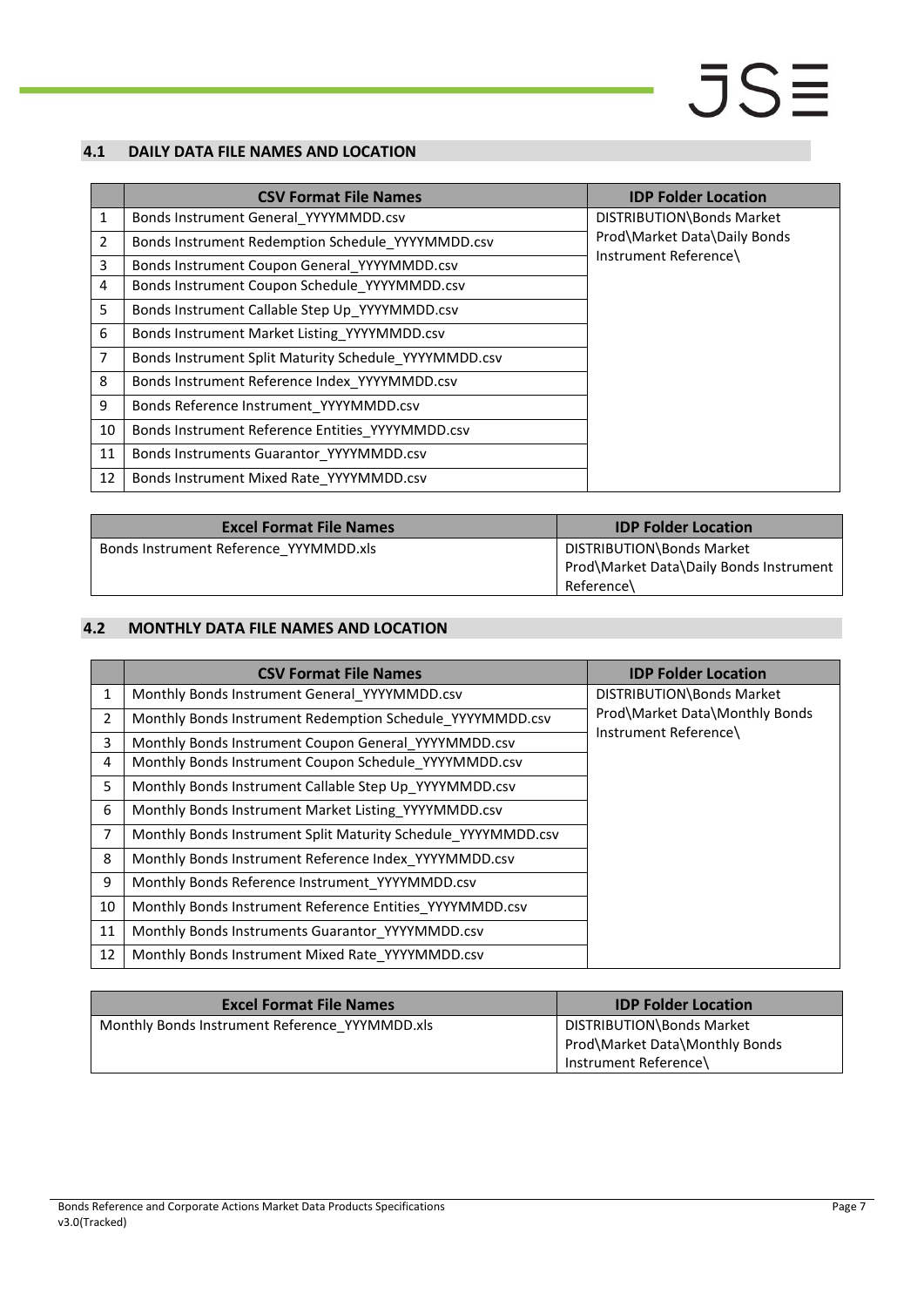### 4.3 BONDS INSTRUMENT GENERAL

| <b>CSV Version</b>                                    |                  | <b>Excel Version</b>    |                                    |  |
|-------------------------------------------------------|------------------|-------------------------|------------------------------------|--|
| <b>File Name</b><br>Bonds Instrument General YYYYMMDD |                  | <b>Workbook Name</b>    | Bond Instrument Reference YYYYMMDD |  |
| File type                                             | <b>CSV</b>       | <b>File Type</b><br>XLS |                                    |  |
|                                                       |                  | <b>Sheet Name</b>       | General                            |  |
| <b>Field delimiter</b>                                | Semi-colon ";"   | <b>Field Delimiter</b>  | n/a                                |  |
| <b>File delimiter</b>                                 | <b>Blank Row</b> | <b>Sheet Delimiter</b>  | <b>Blank Row</b>                   |  |
| <b>Total rows</b><br>Varies                           |                  | <b>Total rows</b>       | Varies                             |  |
| <b>Total columns</b><br>Fixed $-3639$                 |                  | <b>Total cells</b>      | Fixed - 36                         |  |

| <b>CSV Heading</b>          |                                    |        | <b>Excel Heading</b>           |                                              |                |
|-----------------------------|------------------------------------|--------|--------------------------------|----------------------------------------------|----------------|
|                             |                                    | Row.   |                                |                                              |                |
|                             |                                    | Column |                                |                                              | <b>Cell</b>    |
| <b>File Title</b>           | Bonds Instrument General           |        | <b>Sheet Title</b>             | Bonds Instrument General                     | A1             |
| <b>File Date</b>            | <pattern>/(Example)</pattern>      |        | <b>Sheet Date</b>              | <pattern>/(Example)</pattern>                | A <sub>2</sub> |
|                             | Date: < dd mmm yyyy>/(10 Mar 2020) |        |                                | Date: <dd mmm="" yyyy="">/(10 Mar 2020)</dd> |                |
| <b>File Column Headings</b> |                                    |        | 4,1-3839 Sheet Column Headings |                                              | A6-            |
|                             |                                    |        |                                |                                              | AL6AM6         |

<span id="page-7-0"></span>

| <b>Detail</b>                  |                                                                                                                                                                                                                                     |               |             |  |
|--------------------------------|-------------------------------------------------------------------------------------------------------------------------------------------------------------------------------------------------------------------------------------|---------------|-------------|--|
|                                |                                                                                                                                                                                                                                     |               | Excel       |  |
| <b>Field Name</b>              | <b>Field Description</b>                                                                                                                                                                                                            | <b>Column</b> | <b>Cell</b> |  |
| Universal Instrument Master Id | Unique ID assigned to any Instrument generated at the JSE.                                                                                                                                                                          |               | A6          |  |
| JSE Alpha Code                 | Primary JSE identifier for the Debt Security as defined by the Issuer. Also referred to as<br>"Bond Code" or "Stock Code".                                                                                                          |               | <b>B6</b>   |  |
|                                | Is an alphanumeric field with a maximum length of 6 characters and always expressed in<br>Capital Letters.                                                                                                                          |               |             |  |
|                                | Instruments listed with Issuer Type = "Greenbond" will end with 'G'.<br>Instruments listed with Issuer Type = "Professional Board" will end with 'F'.<br>Instruments listed with Issuer Type = "Project Bonds" will end with a 'R'. |               |             |  |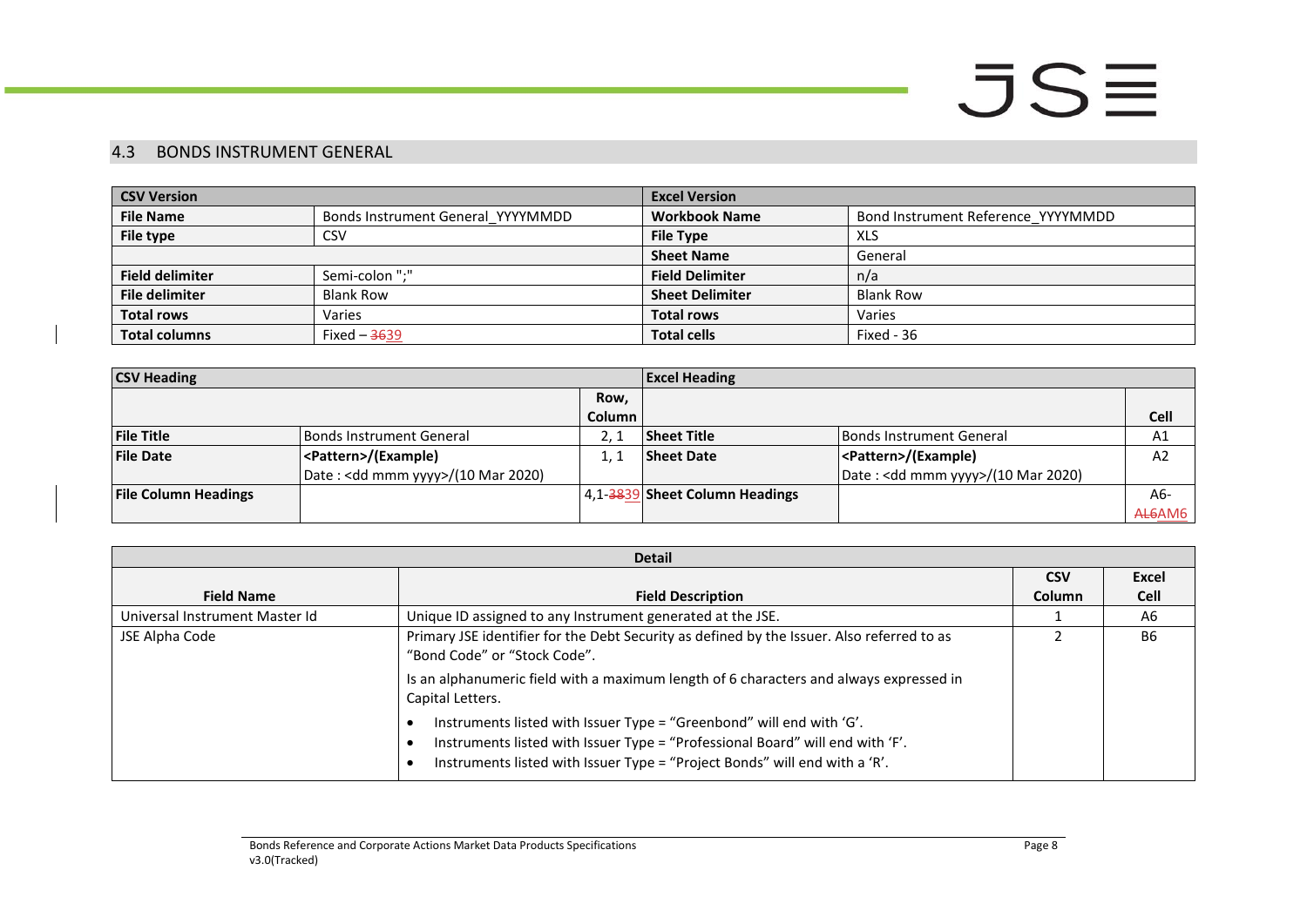maria.

| <b>ISIN</b>          | International Security Identification Number that the JSE generates for all South African<br>Instruments as the accredited National Numbering Agency for South Africa.                                                                                                                                                                                                      | 3              | C <sub>6</sub> |
|----------------------|-----------------------------------------------------------------------------------------------------------------------------------------------------------------------------------------------------------------------------------------------------------------------------------------------------------------------------------------------------------------------------|----------------|----------------|
|                      | It is unique per instrument and a twelve-character number that consists of a two-letter<br>country code, followed by the nine-character alphanumerical national security identifier,<br>and a check digit. ISINs issued by the JSE for Debt Security instruments will have a "G" in<br>the third character.                                                                 |                |                |
| <b>Issuer Name</b>   | An entity, approved by the Exchange, that has issued Debt Securities on the Exchange                                                                                                                                                                                                                                                                                        | 4              | D <sub>6</sub> |
| <b>Issue Type</b>    | Used to classify Debt Security Instruments. Types are as follows:<br>Fixed<br>$\bullet$<br>Floating/Variable<br>$\bullet$<br><b>Mixed Rate Note</b><br>$\bullet$<br><b>Index-Linked Notes</b><br>$\bullet$<br><b>Credit Linked Notes</b><br>$\bullet$<br><b>Structured Note</b><br>$\bullet$<br>Zero<br>$\bullet$                                                           | 5              | E <sub>6</sub> |
| CFI code             | Classification of Financial Instrument code, an ISO (ISO 10962) identification standard<br>used to define and describe financial instruments as a uniform set of codes for all market<br>participants. The code is issued by the JSE as the accredited National Numbering Agency<br>for South Africa.<br>This is an alphabetic field with a maximum length of 6 characters. | 6              | F <sub>6</sub> |
| FISN code            | Financial Instrument Short Name, an ISO (ISO 18774) identification standard that<br>provides a consistent and uniform approach to standardise short names and descriptions<br>for financial instruments.<br>The FISN is not meant to be machine-readable, but to provide a short format for essential<br>information about a security for human use.                        | $\overline{7}$ | G6             |
| <b>Issue Date</b>    | The date upon which a Debt Security is listed on the exchange.                                                                                                                                                                                                                                                                                                              | 8              | H <sub>6</sub> |
| Listed/Unlisted Flag | Flag that denotes whether the Debt Security is listed on the exchange or not.                                                                                                                                                                                                                                                                                               | 9              | 16             |
| <b>Status</b>        | Indicates the status of the Listed Debt Security. The status are as follows:<br>Listed but pending coupon<br>$\bullet$<br>Listed<br>$\bullet$<br>Delisted<br>$\bullet$<br>Matured<br>$\bullet$                                                                                                                                                                              | 10             | J <sub>6</sub> |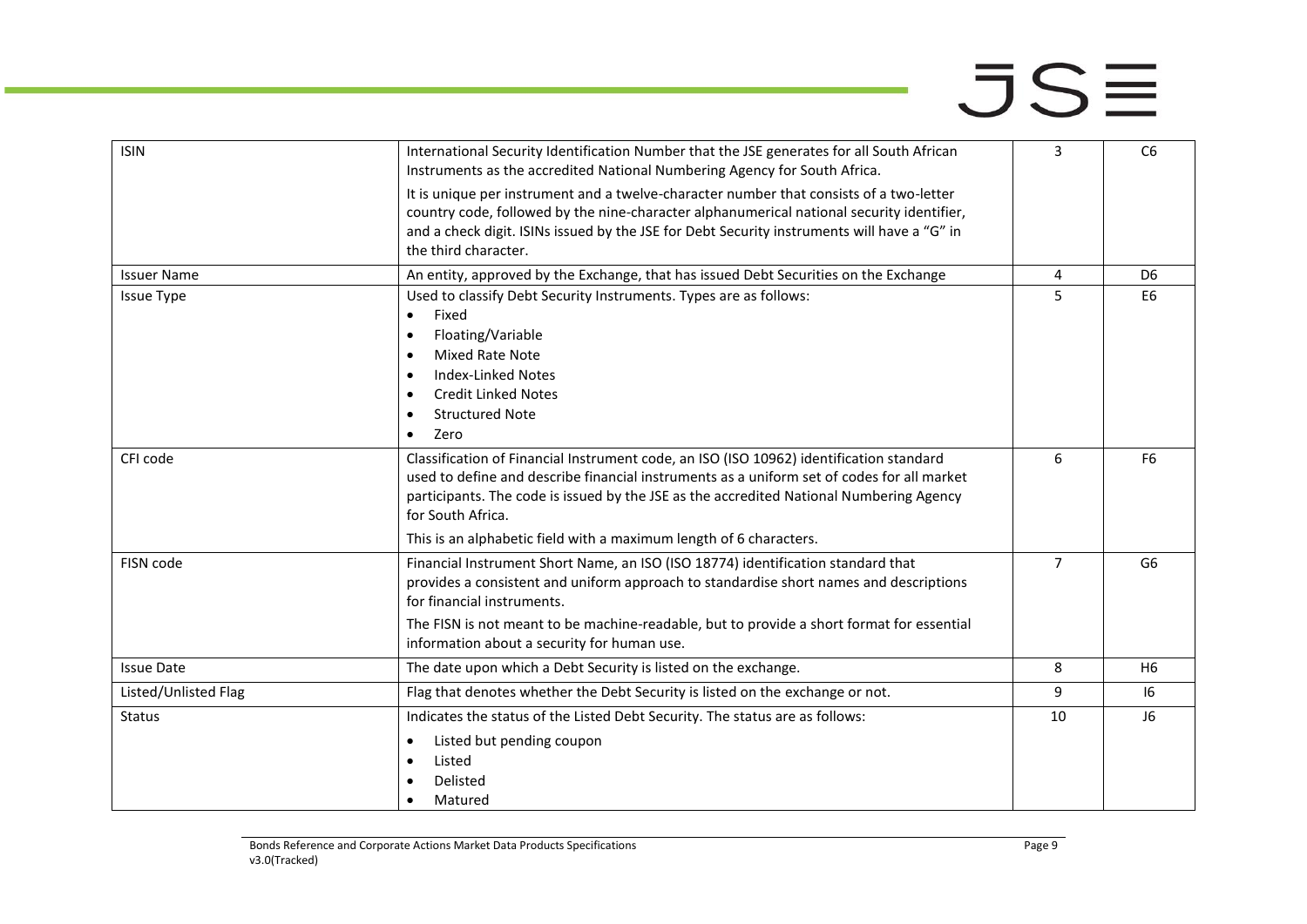|                                  | Called<br>$\bullet$                                                                                                                                                                                                                                                                                                                                                                                                                  |    |                |
|----------------------------------|--------------------------------------------------------------------------------------------------------------------------------------------------------------------------------------------------------------------------------------------------------------------------------------------------------------------------------------------------------------------------------------------------------------------------------------|----|----------------|
|                                  | Redeemed<br>$\bullet$                                                                                                                                                                                                                                                                                                                                                                                                                |    |                |
|                                  | Repurchased<br>$\bullet$                                                                                                                                                                                                                                                                                                                                                                                                             |    |                |
|                                  | Suspended<br>$\bullet$                                                                                                                                                                                                                                                                                                                                                                                                               |    |                |
| <b>Status Reason</b>             | Additional optional status information relevant for Suspension status.                                                                                                                                                                                                                                                                                                                                                               | 11 | K6             |
| <b>Nominal Amount</b>            | The nominal amount of Debt Security issued by the Issuer and placed in the market.                                                                                                                                                                                                                                                                                                                                                   | 12 | L <sub>6</sub> |
| <b>Amount Authorised</b>         | The amount which the Board of Directors/ Company has approved for issue in respect of the<br>Programme.                                                                                                                                                                                                                                                                                                                              | 13 | M <sub>6</sub> |
| <b>Issue Price Format</b>        | Format of the Issue Price i.e. Rand or Percent.                                                                                                                                                                                                                                                                                                                                                                                      | 14 | N <sub>6</sub> |
| <b>Issue Price</b>               | The price of a bond is equal to the present value of the expected cash flows. In BOND<br>terminology, it is the Present Value (PV) of both the coupons and the Principal amount<br>combined. The price at which investors buy the bonds when they are first issued, which will<br>typically be approximately equal to the nominal amount. The net proceeds that the issuer<br>receives are thus the issue price, less issuance fees. | 15 | O <sub>6</sub> |
| <b>Maturity Date</b>             | The date when the principal amount of a Debt Security becomes due and payable, if not<br>subject to prior call or redemption.                                                                                                                                                                                                                                                                                                        | 16 | <b>P6</b>      |
| Legal Final Maturity Date        | The legal final maturity date of the Debt Security as stated in the official documentation.                                                                                                                                                                                                                                                                                                                                          | 17 | Q <sub>6</sub> |
| Pricing Redemption date          | The date on which the bond matures. For callable bonds the earlier redemption date will be<br>shown in this field and the final redemption date in the Maturity Date field                                                                                                                                                                                                                                                           | 18 | R <sub>6</sub> |
| Most recent Redemption date      | The most recent date that the bond matured.                                                                                                                                                                                                                                                                                                                                                                                          | 19 | S <sub>6</sub> |
| <b>Pricing Method</b>            | Indicates the pricing method - Yield or Price. Yield if it corresponds to the JSE current pricing<br>formula else it will be Price.                                                                                                                                                                                                                                                                                                  | 20 | <b>T6</b>      |
| <b>Bond Calculator Indicator</b> | If the Debt Security can be priced, then this is flagged with "Y".                                                                                                                                                                                                                                                                                                                                                                   | 21 | U <sub>6</sub> |
| <b>Settlement Method</b>         | Specifies the settlement method of the underlying Debt Security. Sample values include<br>"electronic" or "physical".                                                                                                                                                                                                                                                                                                                | 22 | V <sub>6</sub> |
| Settlement Provider              | Central Security Depository (CSD) that provides/facilitates settlement. Two possible<br>values are "Strate" and "Granite".                                                                                                                                                                                                                                                                                                           | 23 | W <sub>6</sub> |
| SA Bond Category                 | The Strate Bond Classification categories are as follows                                                                                                                                                                                                                                                                                                                                                                             | 24 | X6             |
|                                  | Category 1 - Zero/discounted instruments<br>Category 2 - Fixed Coupon Rate with fixed maturity date<br>$\bullet$                                                                                                                                                                                                                                                                                                                     |    |                |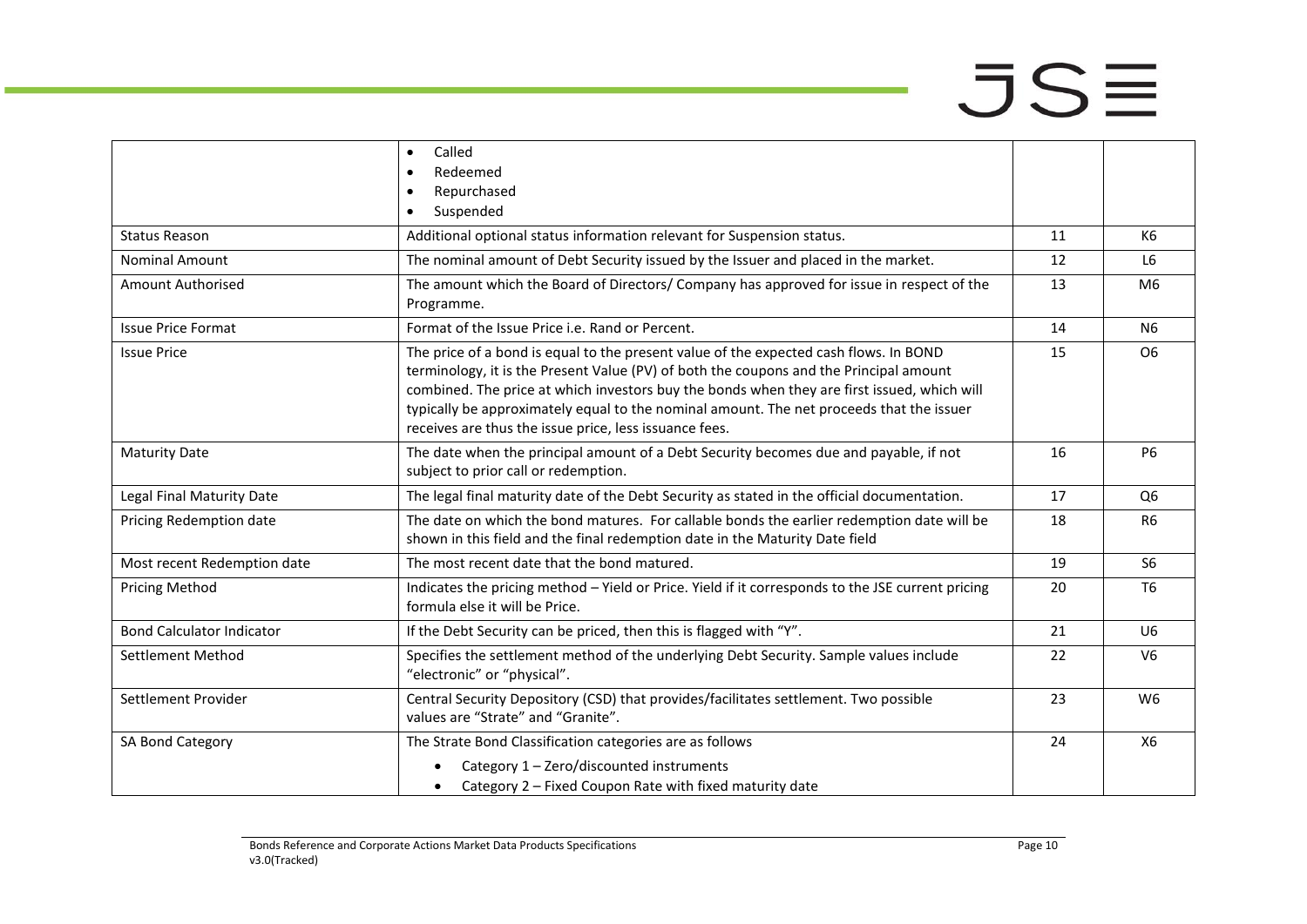- 1

|                             | Category 3 - Variable rate, fixed maturity date<br>$\bullet$                                                                                                                                                                                                                                                                                                                                                                                                                                                                                                                                                                                                                              |    |                |
|-----------------------------|-------------------------------------------------------------------------------------------------------------------------------------------------------------------------------------------------------------------------------------------------------------------------------------------------------------------------------------------------------------------------------------------------------------------------------------------------------------------------------------------------------------------------------------------------------------------------------------------------------------------------------------------------------------------------------------------|----|----------------|
|                             | Category 4 - All others/Flexi<br>$\bullet$                                                                                                                                                                                                                                                                                                                                                                                                                                                                                                                                                                                                                                                |    |                |
| Sub-Sector                  | The sub-sector of the Issuer. This pertains to an internal structure maintained by JSE<br>Issuer Regulation division. The field indicates the Industry that the Issuer, linked to the<br>Bond, is dealing in at a much granular level compared to the Major Division or Sector<br>such as Cash Grains, Vegetables, Dairy Farms, Forestry etc.                                                                                                                                                                                                                                                                                                                                             | 25 | Y6             |
|                             | Follow this JSE website link to access structure hierarchy information on the structure as<br>maintained by the Issuer Regulation division.                                                                                                                                                                                                                                                                                                                                                                                                                                                                                                                                               |    |                |
| Sector                      | This field indicates the Industry that the Issuer, linked to the Bond, is dealing in at a much<br>granular level compared to the Major Division such as Agricultural Production Crops,<br>Livestock etc.                                                                                                                                                                                                                                                                                                                                                                                                                                                                                  | 26 | Z <sub>6</sub> |
|                             | Follow this JSE website link to access structure hierarchy information on the structure as<br>maintained by the Issuer Regulation division.                                                                                                                                                                                                                                                                                                                                                                                                                                                                                                                                               |    |                |
| <b>Major Division</b>       | This field indicates the Industry that the Issuer, linked to the Bond, is dealing in at a high<br>level such as Agriculture, Forestry, Forestry, Fishing mining etc.<br>Follow this JSE website link to access structure hierarchy information on the structure as                                                                                                                                                                                                                                                                                                                                                                                                                        | 27 | AA6            |
| <b>Guarantee or Ranking</b> | maintained by the Issuer Regulation division.<br>This field dictates the pay-out order in the event that the issuer cannot meet its financial<br>obligations. This is a ranking structure that is used by issuers to prioritize debt pay-out.<br>T= Government guarantee - select which government RSA/NAM<br>$\bullet$<br>G = Joint guarantee<br>$\bullet$<br>$S =$ Secured<br>$\bullet$<br>S = Senior Secured<br>$\bullet$<br>S = Junior Secured<br>$\bullet$<br>S = Secured Class A<br>$\bullet$<br>S = Secured Class B<br>$\bullet$<br>S = Secured Class C<br>$\bullet$<br>S = Secured Class D<br>$\bullet$<br>$S =$ Secured Class E<br>$\bullet$<br>S = Secured Class F<br>$\bullet$ | 28 | AB6            |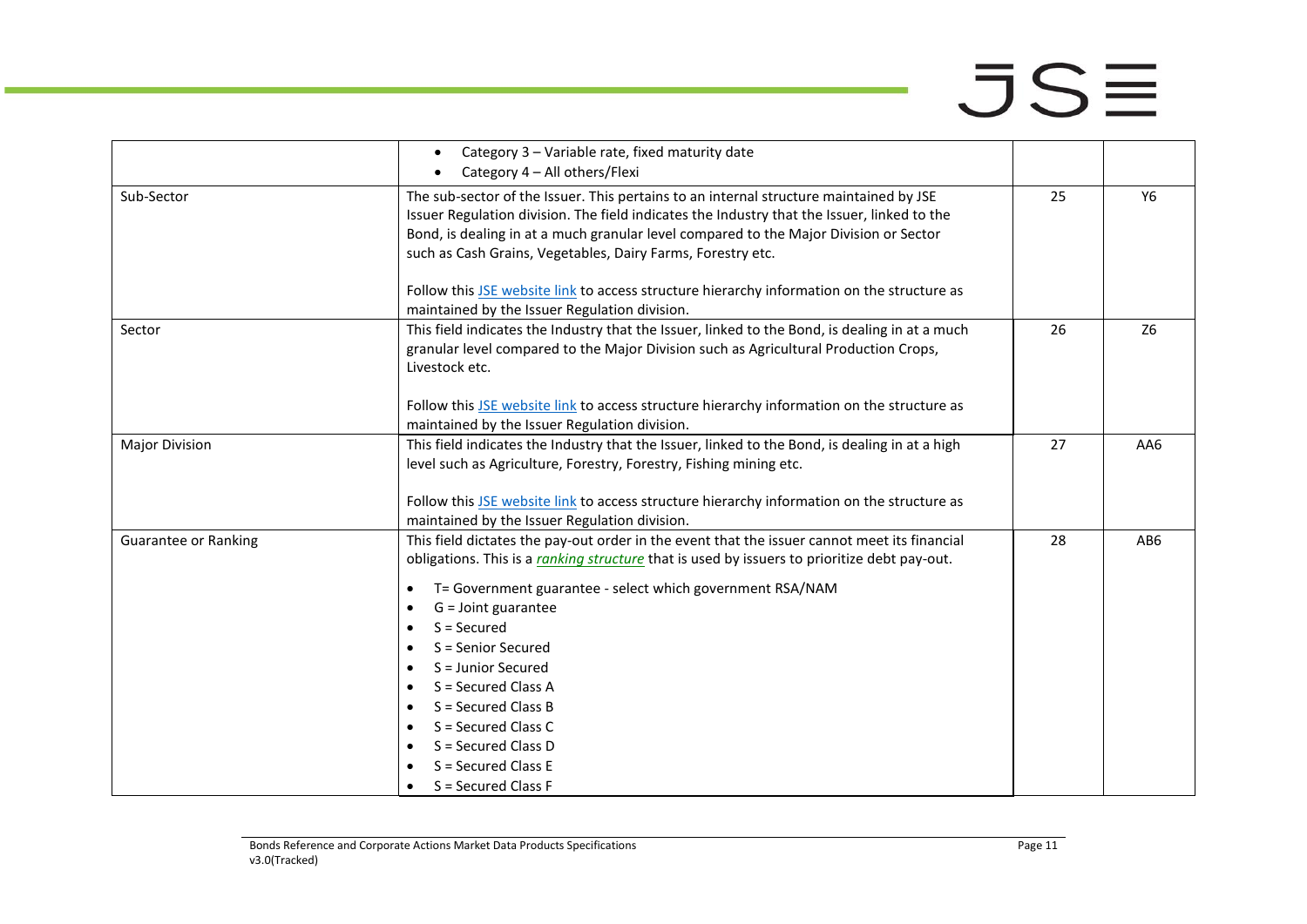|                                            | $P = Negative$ pledge<br>$\bullet$<br>N = Senior Unsecured<br>$\bullet$<br>N = Unsubordinated Unsecured<br>$\bullet$<br>N = Senior Unsecured Unsubordinated<br>$\bullet$<br>N = Unsubordinated, Unconditional, Unsecured<br>$\bullet$<br>O = Senior Unsecured Subordinated<br>$\bullet$<br>$Q =$ Junior Unsecured<br>$\bullet$<br>J = Junior Unsecured Subordinated<br>$\bullet$<br>C = Supranational<br>$\bullet$<br>$U = Unsecured/Unguaranteed$<br>$\bullet$<br>$U =$ Subordinated Unsecured Tier 1<br>$\bullet$<br>U = Subordinated Unsecured Tier 2<br>$\bullet$<br>U = Subordinated Unsecured<br>$\bullet$ |    |                 |
|--------------------------------------------|------------------------------------------------------------------------------------------------------------------------------------------------------------------------------------------------------------------------------------------------------------------------------------------------------------------------------------------------------------------------------------------------------------------------------------------------------------------------------------------------------------------------------------------------------------------------------------------------------------------|----|-----------------|
| Redemption/Reimbursement                   | This field indicates the retirement provisions made for the debt issue.                                                                                                                                                                                                                                                                                                                                                                                                                                                                                                                                          | 29 | AC <sub>6</sub> |
| <b>Specified Denomination</b>              | This field defines the minimum denomination in ZAR for what a Bond/Note is worth. This                                                                                                                                                                                                                                                                                                                                                                                                                                                                                                                           | 30 | AD <sub>6</sub> |
|                                            | field is captured as per the denomination as per the Applicable Pricing Supplement (APS)<br>The Rand value denomination of the debt security as specified in the pricing supplement                                                                                                                                                                                                                                                                                                                                                                                                                              |    |                 |
| Underlying Issuer Foreign Issuer Indicator | Indicator of either Yes or No. 'Yes' indicating that the Issuer's residential status of the<br>underlying reference instrument is 'foreign'.<br>(this field is linked to the 'inward listed' field - If an Instrument has been classified as an<br>'Inward Listed', it is because the Issuer's residential status is 'Foreign', or the Underlying<br>of the Instrument is 'Foreign'.)                                                                                                                                                                                                                            | 31 | AE6             |
| Inward Listed (SAReserveBankApproved)      | Flag that denotes that it is an inward listed Debt Security approved by the SA Reserve<br>Bank.                                                                                                                                                                                                                                                                                                                                                                                                                                                                                                                  | 32 | AF <sub>6</sub> |
| Country of Issuance                        | Country of residence of the Issuer.                                                                                                                                                                                                                                                                                                                                                                                                                                                                                                                                                                              | 33 | AG6             |
| Companion Bond - JSE Alpha Code            | The Alpha code of a liquid companion instrument to assist in the re-valuation of parallel<br>shifts in the yield curve. Usually, governments bonds are flagged as companion bonds.<br>(Note that not all instruments will have a companion bond).                                                                                                                                                                                                                                                                                                                                                                | 34 | AH <sub>6</sub> |
| Companion Bond - Instrument Type           | The type of the liquid companion instrument used to assist in the re-valuation of parallel<br>shifts in the yield curve.                                                                                                                                                                                                                                                                                                                                                                                                                                                                                         | 35 | AI6             |
| <b>Notes</b>                               | Optional freeform text field for additional context                                                                                                                                                                                                                                                                                                                                                                                                                                                                                                                                                              | 36 | AJ6             |
| <b>APS URL Link</b>                        | Link to the legal document for the Debt Security                                                                                                                                                                                                                                                                                                                                                                                                                                                                                                                                                                 | 37 | AK <sub>6</sub> |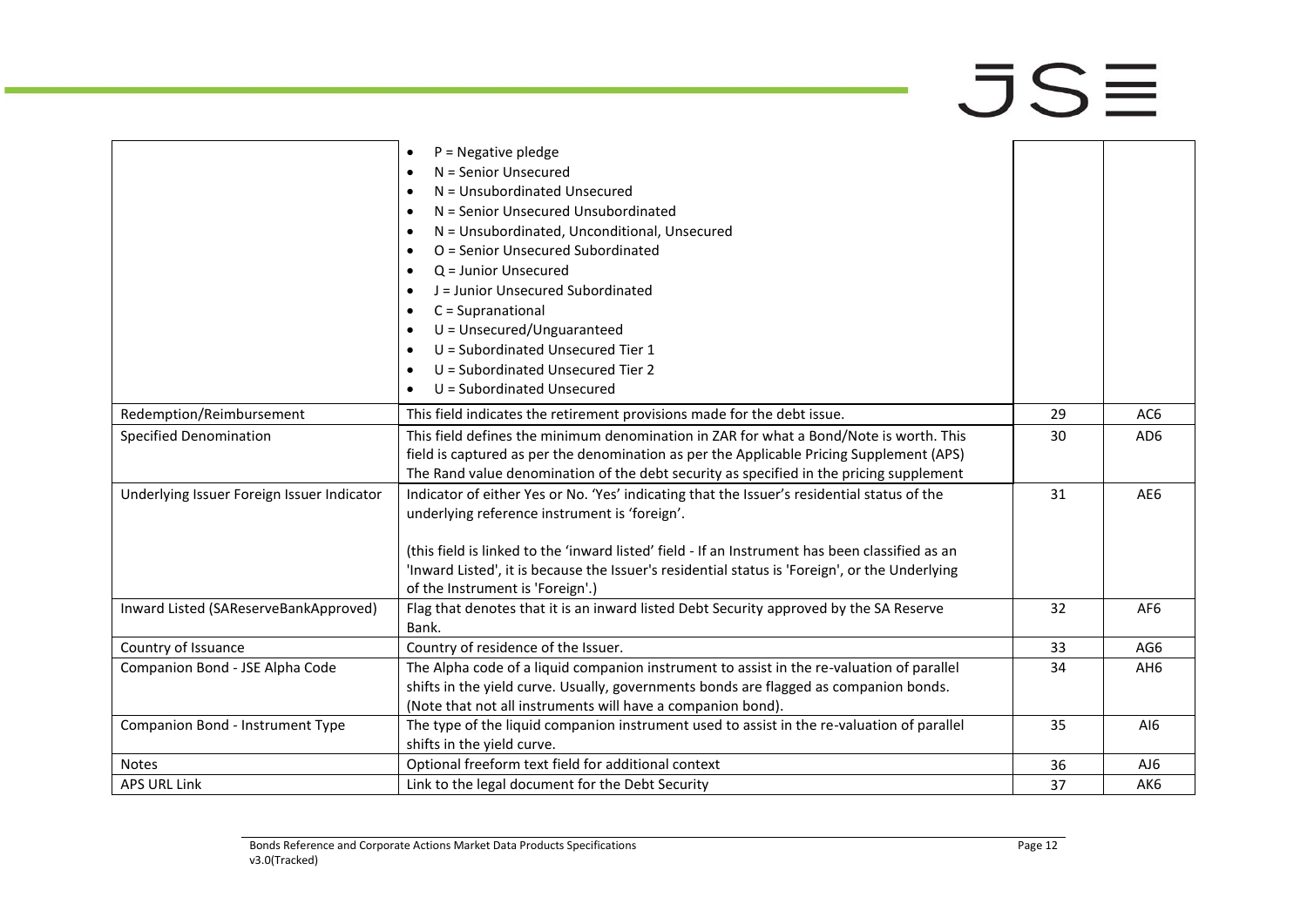# $JSE$

÷,

| Pricing<br>: Code<br>Iass | --<br>Financial Instrument type | າດ<br>၁၀ | <b>ALC</b> |
|---------------------------|---------------------------------|----------|------------|
| reign<br>vı               | _ocal]<br>indio<br>שווטי<br>יש  | ີ        | AM6        |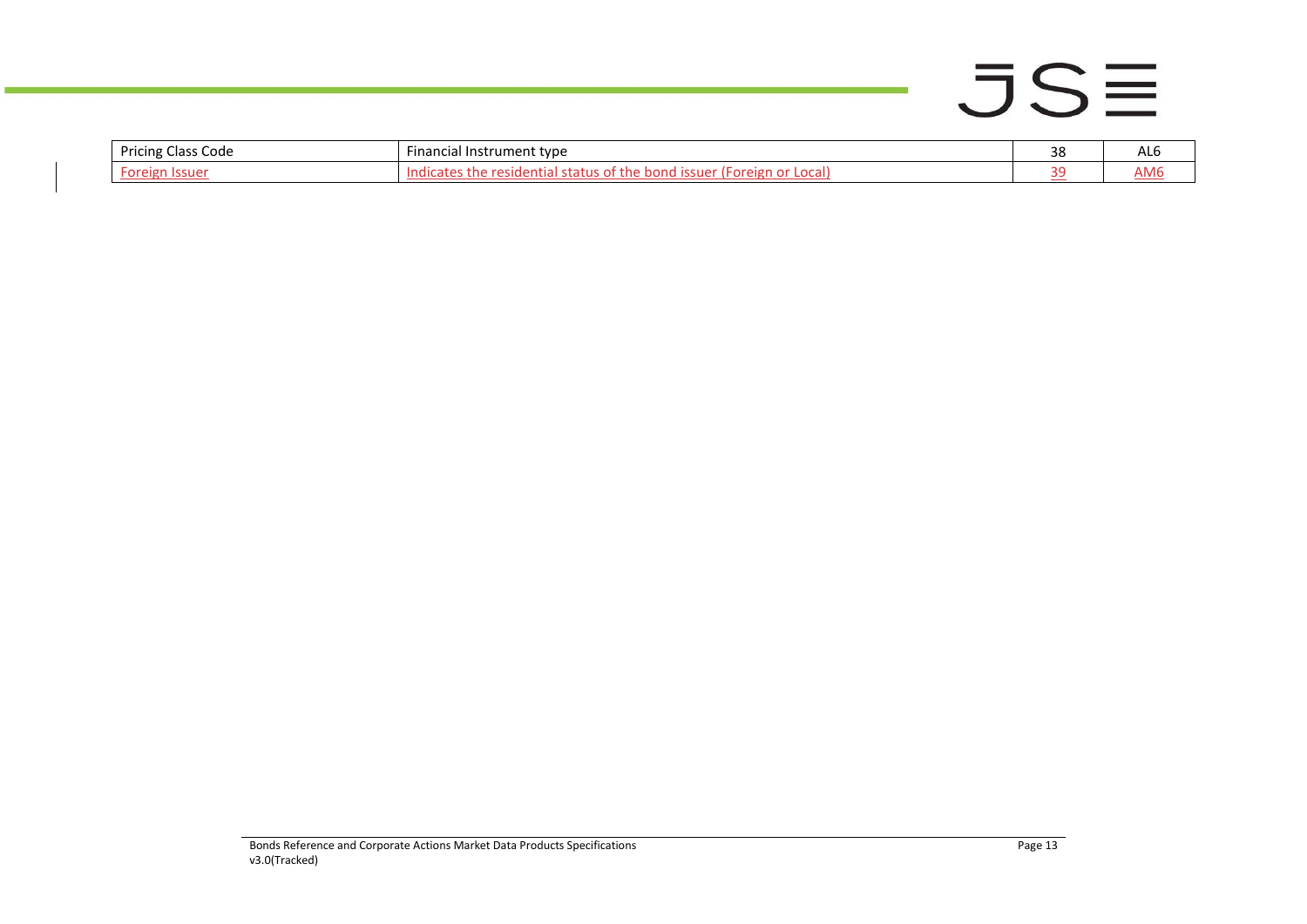### 4.4 BONDS INSTRUMENT REDEMPTION SCHEDULE

| <b>CSV Version</b>     |                                               | <b>Excel Version</b>   |                                    |  |
|------------------------|-----------------------------------------------|------------------------|------------------------------------|--|
| <b>File Name</b>       | Bonds Instrument Redemption Schedule YYYYMMDD | <b>Workbook Name</b>   | Bond Instrument Reference YYYYMMDD |  |
| File type              | <b>CSV</b>                                    | <b>File Type</b>       | <b>XLS</b>                         |  |
|                        |                                               | <b>Sheet Name</b>      | <b>Redemption Schedule</b>         |  |
| <b>Field delimiter</b> | Semi-colon ";"                                | <b>Field Delimiter</b> | n/a                                |  |
| <b>File delimiter</b>  | <b>Blank Row</b>                              | <b>Sheet Delimiter</b> | <b>Blank Row</b>                   |  |
| <b>Total rows</b>      | Varies                                        | <b>Total rows</b>      | Varies                             |  |
| <b>Total columns</b>   | Fixed - 3                                     | <b>Total cells</b>     | $Fixed-3$                          |  |

| <b>CSV Version Heading</b>  |                                              |               | <b>Excel Version Heading</b> |                                              |             |
|-----------------------------|----------------------------------------------|---------------|------------------------------|----------------------------------------------|-------------|
|                             |                                              | Row,          |                              |                                              |             |
|                             |                                              | <b>Column</b> |                              |                                              | <b>Cell</b> |
| <b>File Title</b>           | Bonds Instrument Redemption Schedule         |               | <b>Sheet Title</b>           | Bonds Instrument Redemption Schedule         | A1          |
| <b>File Date</b>            | <pattern>/(Example)</pattern>                |               | <b>Sheet Date</b>            | <pattern>/(Example)</pattern>                | A2          |
|                             | Date: <dd mmm="" yyyy="">/(10 Mar 2020)</dd> |               |                              | Date: <dd mmm="" yyyy="">/(10 Mar 2020)</dd> |             |
| <b>File Column Headings</b> |                                              | $4.1 - 3$     | <b>Sheet Column Headings</b> |                                              | A6-C6       |

<span id="page-13-0"></span>

| <b>Detail</b>            |                                                                                                           |            |                |  |
|--------------------------|-----------------------------------------------------------------------------------------------------------|------------|----------------|--|
|                          |                                                                                                           | <b>CSV</b> | Excel          |  |
| <b>Field Name</b>        | <b>Field Description</b>                                                                                  | Column     | Cell           |  |
| JSE Alpha Code           | This is the primary identifier for the Debt Security and is an alphanumeric field with a length of max 6. |            | A <sub>6</sub> |  |
|                          | The Issuer requests the code.                                                                             |            |                |  |
| <b>Redemption Date</b>   | Certain instruments do not repay at Maturity but repay specific amounts at specific dates throughout      |            | <b>B6</b>      |  |
|                          | the life of the Bond, until Maturity date. This field reflects the date.                                  |            |                |  |
| <b>Redemption Amount</b> | Certain instruments do not repay at Maturity but repay specific amounts at specific dates                 |            | С6             |  |
|                          | throughout the life of the Bond, until Maturity date. This field reflects the amount.                     |            |                |  |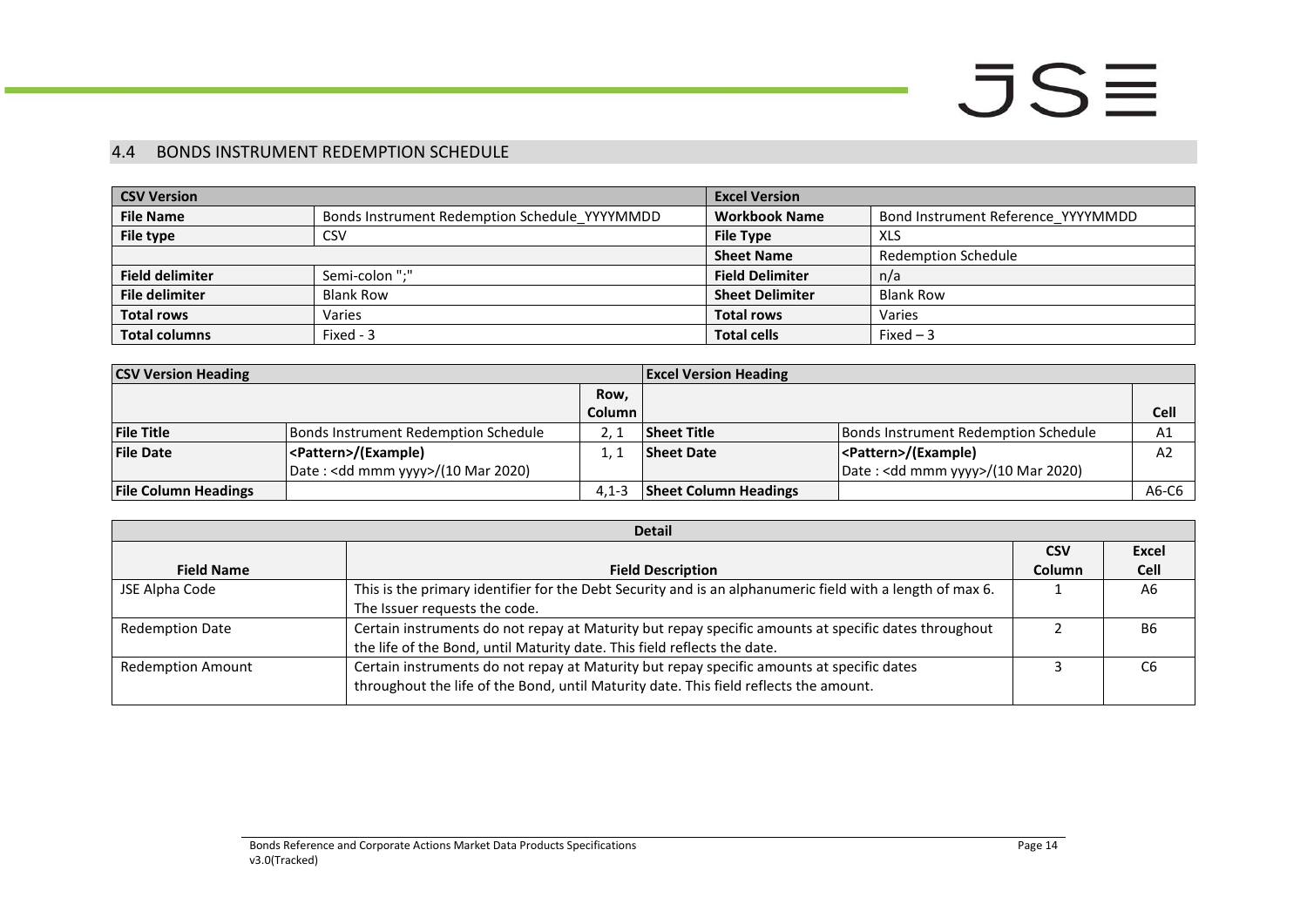### 4.5 BONDS INSTRUMENT COUPON GENERAL

| <b>CSV Version</b>     |                                          | <b>Excel Version</b>   |                                    |  |
|------------------------|------------------------------------------|------------------------|------------------------------------|--|
| File name              | Bonds Instrument Coupon General YYYYMMDD | <b>Workbook Name</b>   | Bond Instrument Reference_YYYYMMDD |  |
| File type              | <b>CSV</b>                               | File type              | XLS                                |  |
|                        |                                          | <b>Sheet Name</b>      | Coupon General                     |  |
| <b>Field delimiter</b> | Semi-Colon ";"                           | <b>Field delimiter</b> | n/a                                |  |
| <b>File delimiter</b>  | <b>Blank Row</b>                         | <b>Sheet delimiter</b> | <b>Blank Row</b>                   |  |
| <b>Total rows</b>      | Varies                                   | <b>Total rows</b>      | Varies                             |  |
| <b>Total columns</b>   | Fixed - 24                               | <b>Total cells</b>     | Fixed - 24                         |  |

| <b>CSV Version Heading</b>  |                                              |               | <b>Excel Version Heading</b> |                                              |         |
|-----------------------------|----------------------------------------------|---------------|------------------------------|----------------------------------------------|---------|
|                             |                                              | Row,          |                              |                                              |         |
|                             |                                              | <b>Column</b> |                              |                                              | Cell    |
| <b>File Title</b>           | Bonds Instrument Coupon General              |               | <b>Sheet Date</b>            | Bonds Instrument Coupon General              | A1      |
| <b>File Date</b>            | <pattern>/(Example)</pattern>                |               | <b>Sheet Title</b>           | <pattern>/(Example)</pattern>                | A2      |
|                             | Date: <dd mmm="" yyyy="">/(10 Mar 2020)</dd> | 1. 1          |                              | Date: <dd mmm="" yyyy="">/(10 Mar 2020)</dd> |         |
| <b>File Column Headings</b> |                                              | $4.1 - 24$    | <b>Sheet Column Headings</b> |                                              | $A6-X6$ |

<span id="page-14-0"></span>

|                                           | <b>Detail</b>                                                                                                                                                                                                                                                                                               |            |                |  |  |
|-------------------------------------------|-------------------------------------------------------------------------------------------------------------------------------------------------------------------------------------------------------------------------------------------------------------------------------------------------------------|------------|----------------|--|--|
|                                           |                                                                                                                                                                                                                                                                                                             | <b>CSV</b> | Excel          |  |  |
| <b>Field Name</b>                         | <b>Field Description</b>                                                                                                                                                                                                                                                                                    | Column     | <b>Cell</b>    |  |  |
| JSE Alpha Code                            | This is the primary identifier for the Debt Security and is an alphanumeric field with a length of max 6.                                                                                                                                                                                                   |            | A6             |  |  |
|                                           | The Issuer requests the code.                                                                                                                                                                                                                                                                               |            |                |  |  |
| Coupon Rate                               | The coupon/interest rate of the Debt Security.                                                                                                                                                                                                                                                              |            | <b>B6</b>      |  |  |
| <b>Coupon Currency</b>                    | The currency of the coupon for the Debt Security.                                                                                                                                                                                                                                                           |            | C <sub>6</sub> |  |  |
| Coupon Withholding Tax (taxable<br>field) | Withholding tax on interest payments that came into effect on 1 March 2015. Exemptions apply<br>to any foreign person in respect of Debt Security that is listed on a "recognised exchange as<br>defined in the Income Tax Act. The Interest Rate Market of the JSE constitutes a "recognised<br>Exchange". | 4          | D <sub>6</sub> |  |  |
| <b>Business Day Convention</b>            | Indicate how payments / maturity will be treated if it should fall on a non-business day.                                                                                                                                                                                                                   |            | E6             |  |  |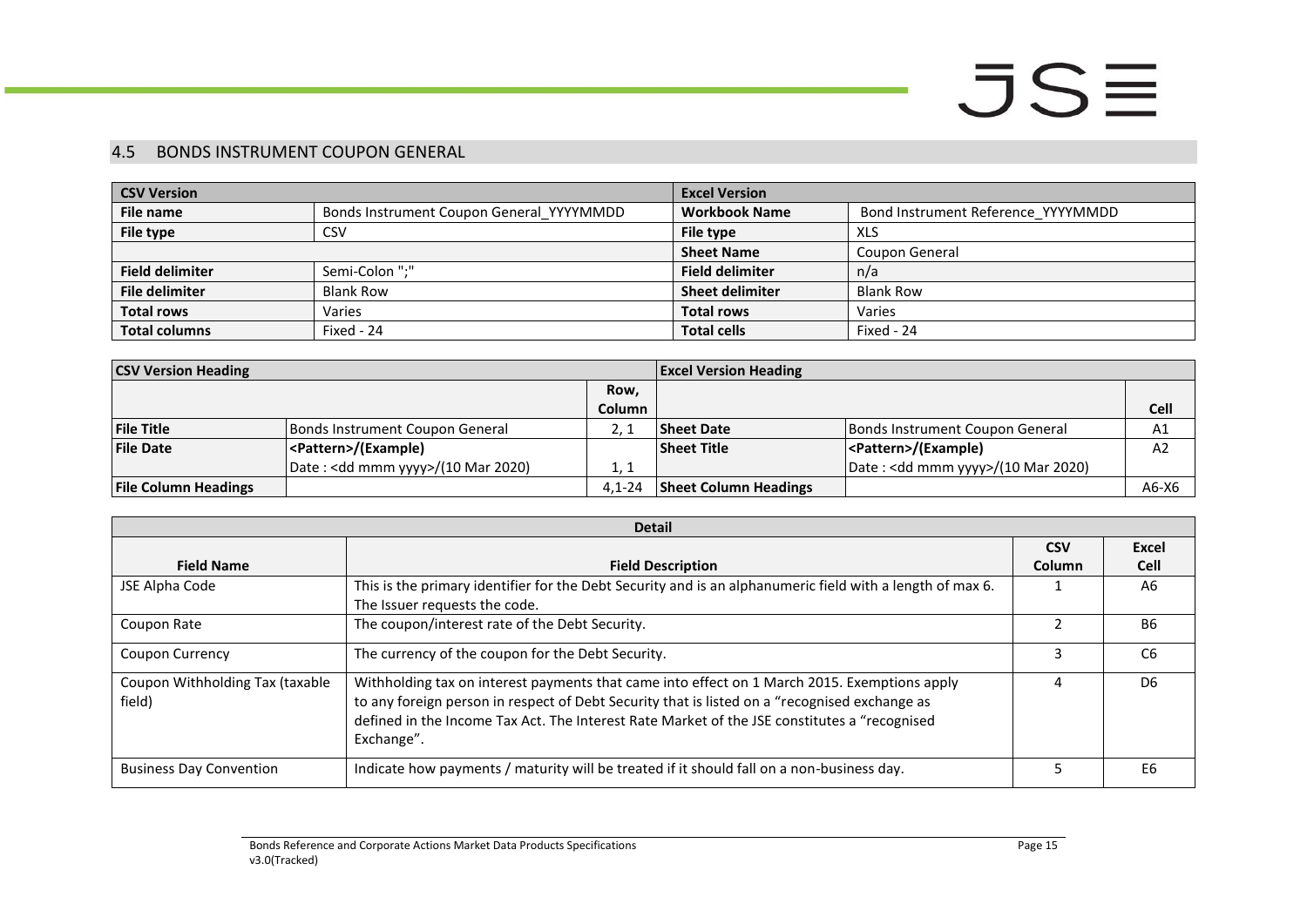| Coupon Frequency             | The number of coupon/interest payments made annually.                                                                                                                                                                                                                                                                                                                                                                                                                                    | 6              | F <sub>6</sub> |
|------------------------------|------------------------------------------------------------------------------------------------------------------------------------------------------------------------------------------------------------------------------------------------------------------------------------------------------------------------------------------------------------------------------------------------------------------------------------------------------------------------------------------|----------------|----------------|
| Coupon Payment Type          | This field describes the type of Coupon Payment that the Bond will pay e.g.                                                                                                                                                                                                                                                                                                                                                                                                              | $\overline{7}$ | G <sub>6</sub> |
|                              | Fixed Coupon: For Fixed Rate Note bonds<br>$\bullet$                                                                                                                                                                                                                                                                                                                                                                                                                                     |                |                |
|                              | Index Linked Coupon: For Index Linked Bonds                                                                                                                                                                                                                                                                                                                                                                                                                                              |                |                |
|                              | Variable Coupon: For Floating Rate Note Bonds                                                                                                                                                                                                                                                                                                                                                                                                                                            |                |                |
|                              | Zero coupon: For Bonds that don't pay any coupon                                                                                                                                                                                                                                                                                                                                                                                                                                         |                |                |
| Reference Rate               | Indicates whether the variable notes is linked to 3/6/9/12m JIBAR or another index.                                                                                                                                                                                                                                                                                                                                                                                                      | 8              | H <sub>6</sub> |
| <b>Basis Points</b>          | Indicates the basis points /margin for floating rate notes, to be added to the Reference Rate.                                                                                                                                                                                                                                                                                                                                                                                           | 9              | 16             |
| Over/Under                   | Indicates whether the Basis Point value that should be added or subtracted from the Reference<br>Rate.                                                                                                                                                                                                                                                                                                                                                                                   | 10             | J6             |
| Rate of Reference Rate       | The rate (for the Reference Rate) used for the Coupon calculation.                                                                                                                                                                                                                                                                                                                                                                                                                       | 11             | K6             |
| Books closed period          | The number of days that the books are closed between the last date to register and the coupon<br>date.                                                                                                                                                                                                                                                                                                                                                                                   | 12             | L <sub>6</sub> |
| Coupon Rate Floor            | In the event of a floating rate note, the coupon/interest rate could be limited on the downside.                                                                                                                                                                                                                                                                                                                                                                                         | 13             | M <sub>6</sub> |
| Coupon Rate Cap              | In the event of a floating rate note, the coupon/interest rate could be limited on the upside.                                                                                                                                                                                                                                                                                                                                                                                           | 14             | N <sub>6</sub> |
| <b>Customised Coupon</b>     | This is when the Coupon/interest rate is calculated and provided by the Issuer.                                                                                                                                                                                                                                                                                                                                                                                                          | 15             | O <sub>6</sub> |
| Day count convention         | A day-count convention measures how interest accrues on investments. In the Debt Security<br>market, this determines the number of days and the amount of accrued interest between two<br>coupon dates (when the next coupon date is less than a full coupon period away). The calculation<br>is important to traders of various bonds because, when a bond is sold, the seller is entitled to a<br>portion of the coupon payment.<br>Options are:<br>30/360<br>Actual/360<br>Actual/365 | 16             | <b>P6</b>      |
| <b>First Accrual Date</b>    | The date from which interest is accrued for the first coupon/interest payment                                                                                                                                                                                                                                                                                                                                                                                                            | 17             | Q <sub>6</sub> |
| First Interest / Coupon Date | The first date that the coupon/interest payment will be paid, as stipulated by the Issuer.                                                                                                                                                                                                                                                                                                                                                                                               | 18             | R <sub>6</sub> |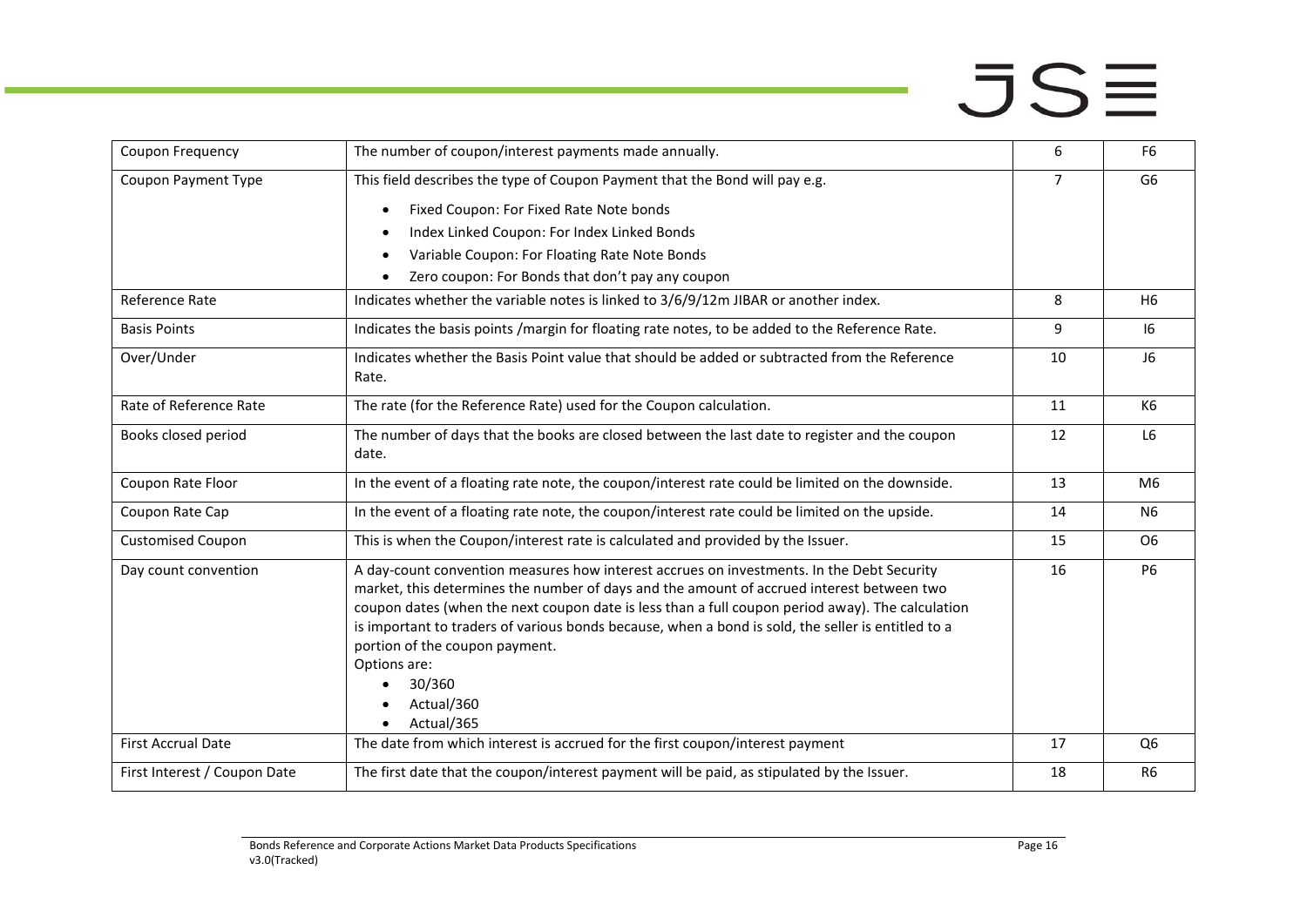| First Books Close Date                      | The books close date for the first coupon/interest payment, as stipulated by the Issuer.                                                                                            | 19 | S <sub>6</sub> |
|---------------------------------------------|-------------------------------------------------------------------------------------------------------------------------------------------------------------------------------------|----|----------------|
| Date of Listing Reference rate              | The specified date to be used for the Reference Rate.                                                                                                                               | 20 | T <sub>6</sub> |
| Broken First Coupon                         | For long / short stub instrument. Indicates that the first coupon will be for a period shorter or<br>longer than the interest periods indicated for the particular debt instrument. | 21 | U <sub>6</sub> |
| Last Day to Register for Maturity<br>Amount | Last date to register that is specific to a coupon/interest payment that pays at maturity only.                                                                                     | 22 | V6             |
| <b>Base CPI</b>                             | Applicable base CPI rate.                                                                                                                                                           | 23 | W <sub>6</sub> |
| Linked\Reference Index                      | This field is used to indicate if the Bond is linked to an Index which can be one of the following:<br><b>CPI</b><br>$\bullet$<br><b>OTHER</b><br>PPI<br><b>RPI</b>                 | 24 | X6             |

### 4.6 BONDS INSTRUMENT COUPON SCHEDULE

| <b>CSV Version</b>     |                                           | <b>Excel Version</b>   |                                    |
|------------------------|-------------------------------------------|------------------------|------------------------------------|
| <b>File Name</b>       | Bonds Instrument Coupon Schedule_YYYYMMDD | Workbook name          | Bond Instrument Reference_YYYYMMDD |
| File type              | CSV                                       | File type              | XLS                                |
|                        |                                           | <b>Sheet Name</b>      | Coupon Schedule                    |
| <b>Field delimiter</b> | Semi-Colon ";"                            | <b>Field delimiter</b> | n/a                                |
| <b>File delimiter</b>  | <b>Blank Row</b>                          | <b>Sheet delimiter</b> | <b>Blank Row</b>                   |
| <b>Total rows</b>      | Varies                                    | <b>Total rows</b>      | Varies                             |
| <b>Total columns</b>   | Fixed - 5                                 | <b>Total cells</b>     | Fixed - 5                          |

<span id="page-16-0"></span>

| <b>CSV Version Heading</b> |                                              | <b>Excel Version Heading</b> |                   |                                              |                |
|----------------------------|----------------------------------------------|------------------------------|-------------------|----------------------------------------------|----------------|
|                            |                                              | Row,                         |                   |                                              |                |
|                            |                                              | <b>Column</b>                |                   |                                              | Cell           |
| <b>File Title</b>          | Bonds Instrument Coupon Schedule             |                              | Sheet Title       | Bonds Instrument Coupon Schedule             | Α1             |
| <b>File Date</b>           | <pattern>/(Example)</pattern>                |                              | <b>Sheet Date</b> | <pattern>/(Example)</pattern>                | A <sub>2</sub> |
|                            | Date: <dd mmm="" yyyy="">/(10 Mar 2020)</dd> |                              |                   | Date: <dd mmm="" yyyy="">/(10 Mar 2020)</dd> |                |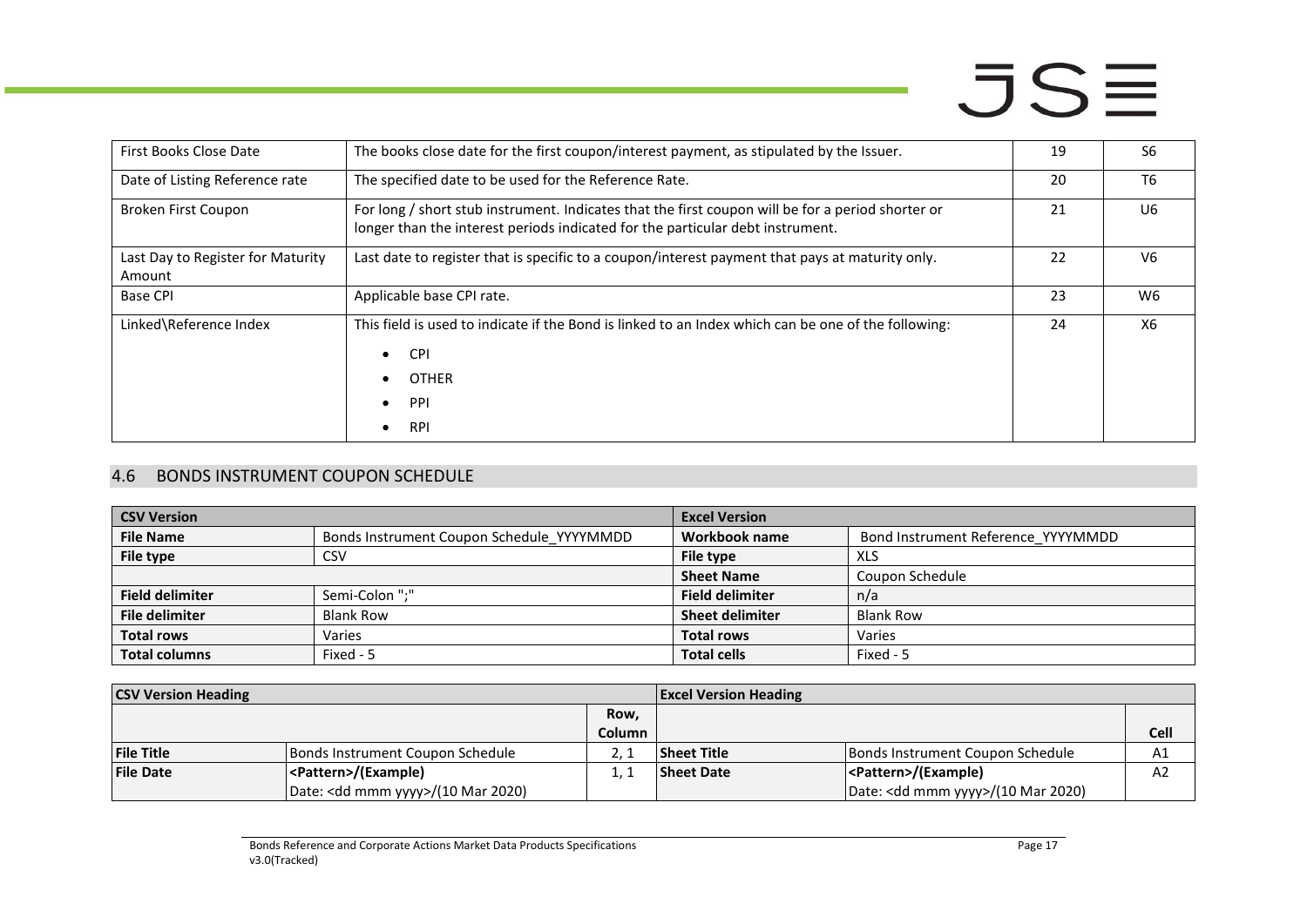| <b>File Column Headings</b><br>. . | . | <b>Sheet</b><br>Column Headings | ^^<br>−∟∪<br>ັ∨ |
|------------------------------------|---|---------------------------------|-----------------|
|                                    |   |                                 |                 |

|                            | <b>Detail</b>                                                                                                                              |               |                |  |
|----------------------------|--------------------------------------------------------------------------------------------------------------------------------------------|---------------|----------------|--|
|                            |                                                                                                                                            | <b>CSV</b>    | Excel          |  |
| <b>Field Name</b>          | <b>Field Description</b>                                                                                                                   | <b>Column</b> | <b>Cell</b>    |  |
| JSE Alpha Code             | This is the primary identifier for the Debt Security and is an alphanumeric field with a length of<br>max 6. The Issuer requests the code. |               | A6             |  |
| Interest / Coupon dates    | Dates on which a Debt Security pays a coupon but depending on the business day convention.                                                 |               | <b>B6</b>      |  |
| First Coupon Date          | First date on which a Debt Security pays a coupon but depending on the business day convention.                                            |               | C6             |  |
| Last Day to Register       | Last day to register to qualify for the coupon payment.                                                                                    | 4             | D <sub>6</sub> |  |
| <b>Actual Payment Date</b> | Actual date of coupon payment.                                                                                                             |               | E <sub>6</sub> |  |

#### 4.7 BONDS INSTRUMENT CALLABLE AND STEP UP

| <b>CSV Version</b>     |                                            | <b>Excel Version</b>   |                                    |
|------------------------|--------------------------------------------|------------------------|------------------------------------|
| <b>File Name</b>       | Bonds Instrument Callable Step Up YYYYMMDD | Workbook name          | Bond Instrument Reference YYYYMMDD |
| File type              | CSV                                        | File type              | XLS                                |
|                        |                                            | <b>Sheet Name</b>      | Callable Step Up                   |
| <b>Field delimiter</b> | Semi-Colon ";"                             | <b>Field delimiter</b> | n/a                                |
| <b>File delimiter</b>  | <b>Blank Row</b>                           | <b>Sheet delimiter</b> | <b>Blank Row</b>                   |
| <b>Total rows</b>      | Varies                                     | <b>Total rows</b>      | Varies                             |
| <b>Total columns</b>   | Fixed - 7                                  | <b>Total cells</b>     | Fixed - 7                          |

<span id="page-17-0"></span>

| <b>CSV Version Heading</b>  |                                              | <b>Excel Version Heading</b> |                              |                                              |       |
|-----------------------------|----------------------------------------------|------------------------------|------------------------------|----------------------------------------------|-------|
|                             |                                              | Row.                         |                              |                                              |       |
|                             |                                              | <b>Column</b>                |                              |                                              | Cell  |
| <b>File Title</b>           | Bonds Instrument Callable Step Up            |                              | <b>Sheet Title</b>           | Bonds Instrument Callable Step Up            | A1    |
| <b>File Date</b>            | <pattern>/(Example)</pattern>                |                              | <b>Sheet Date</b>            | <pattern>/(Example)</pattern>                | A2    |
|                             | Date: <dd mmm="" yyyy="">/(10 Mar 2020)</dd> | 1.1                          |                              | Date: <dd mmm="" yyyy="">/(10 Mar 2020)</dd> |       |
| <b>File Column Headings</b> |                                              | $4.1 - 7$                    | <b>Sheet Column Headings</b> |                                              | A6-G6 |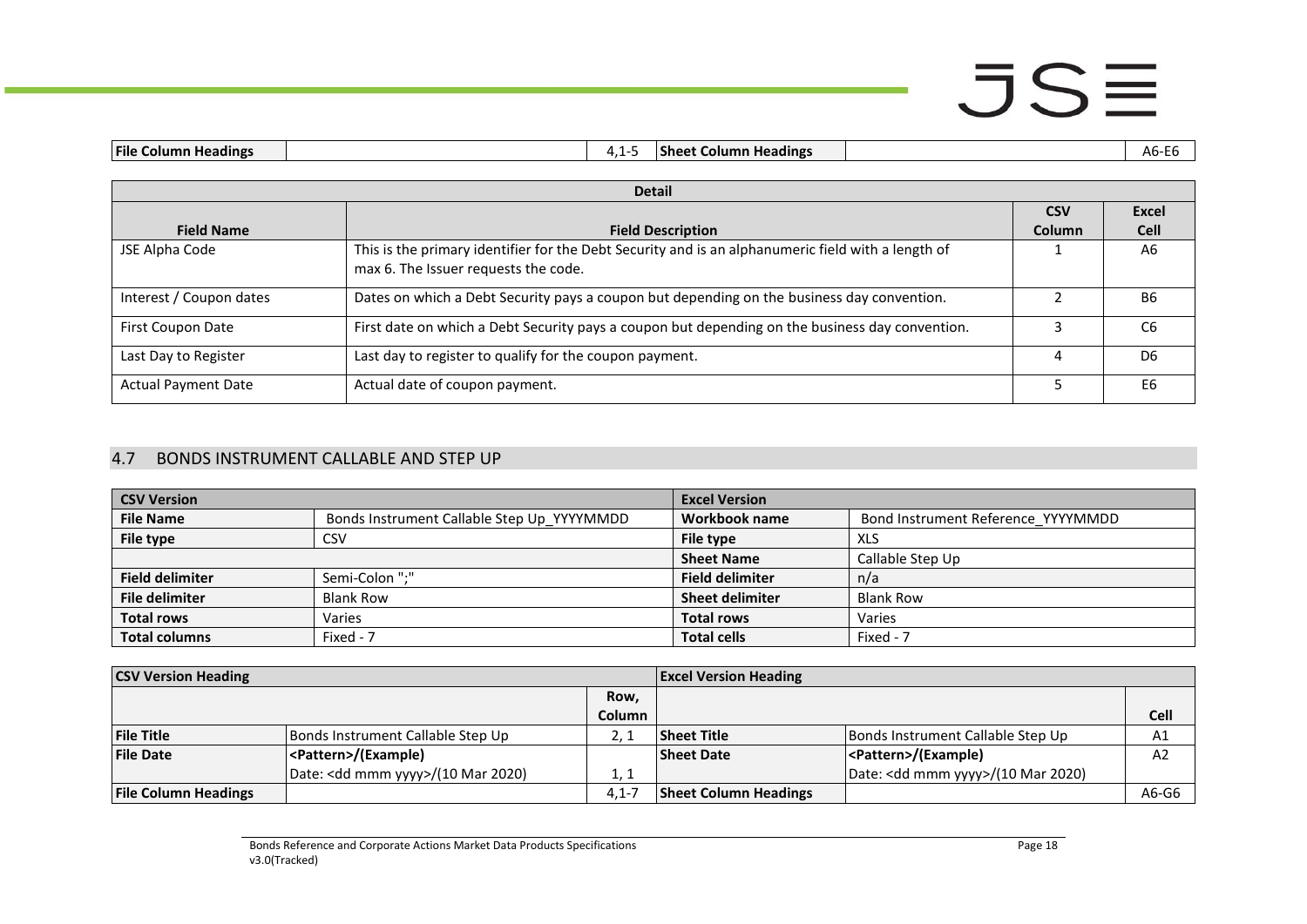|                                      | <b>Detail</b>                                                                                                                              |            |                |  |  |
|--------------------------------------|--------------------------------------------------------------------------------------------------------------------------------------------|------------|----------------|--|--|
|                                      |                                                                                                                                            | <b>CSV</b> | Excel          |  |  |
| <b>Field Name</b>                    | <b>Field Description</b>                                                                                                                   | Column     | <b>Cell</b>    |  |  |
| JSE Alpha Code                       | This is the primary identifier for the Debt Security and is an alphanumeric field with a length of<br>max 6. The Issuer requests the code. |            | A <sub>6</sub> |  |  |
| Call Indicator                       | Indicates "Yes" when the Debt Security is called.                                                                                          | 2          | <b>B6</b>      |  |  |
| Callable / Step Up Date              | Date on which a Debt Security can either Call or Step Up/Down the Coupon Rate.                                                             | 3          | C <sub>6</sub> |  |  |
| Step-up/down Coupon Rate             | The Step-up/down coupon/interest rate of the Debt Security.                                                                                | 4          | D <sub>6</sub> |  |  |
| Step-up /down Reference Rate         | The Step-up/down rate that is used to indicate whether the variable notes is linked to 3/6/9/12m<br>JIBAR or another index.                |            | E <sub>6</sub> |  |  |
| Step-up / Down Basis points          | The Step-up/down points that indicates the basis points /margin for floating rate notes that is to<br>be added to the Reference Rate.      | 6          | F6             |  |  |
| Step-up/down Over/Under<br>indicator | The Step-up/down indicator that indicates whether the Basis Point value that should be added or<br>subtracted from the Reference Rate.     | 7          | G <sub>6</sub> |  |  |

### 4.8 BONDS INSTRUMENT MARKET LISTINGS

| <b>CSV Version</b>     |                                          | <b>Excel Version</b>   |                                    |
|------------------------|------------------------------------------|------------------------|------------------------------------|
| <b>File Name</b>       | Bonds Instrument Market Listing YYYYMMDD | Workbook name          | Bond Instrument Reference YYYYMMDD |
| File type              | CSV                                      | File type              | XLS                                |
|                        |                                          | <b>Sheet Name</b>      | Market Listing                     |
| <b>Field delimiter</b> | Semi-Colon ";"                           | <b>Field delimiter</b> | n/a                                |
| <b>File delimiter</b>  | <b>Blank Row</b>                         | <b>Sheet delimiter</b> | <b>Blank Row</b>                   |
| <b>Total rows</b>      | Varies                                   | <b>Total rows</b>      | Varies                             |
| <b>Total columns</b>   | Fixed - 8                                | <b>Total cells</b>     | Fixed - 8                          |

<span id="page-18-0"></span>**CSV Version Heading Excel Version Heading Excel Version Heading**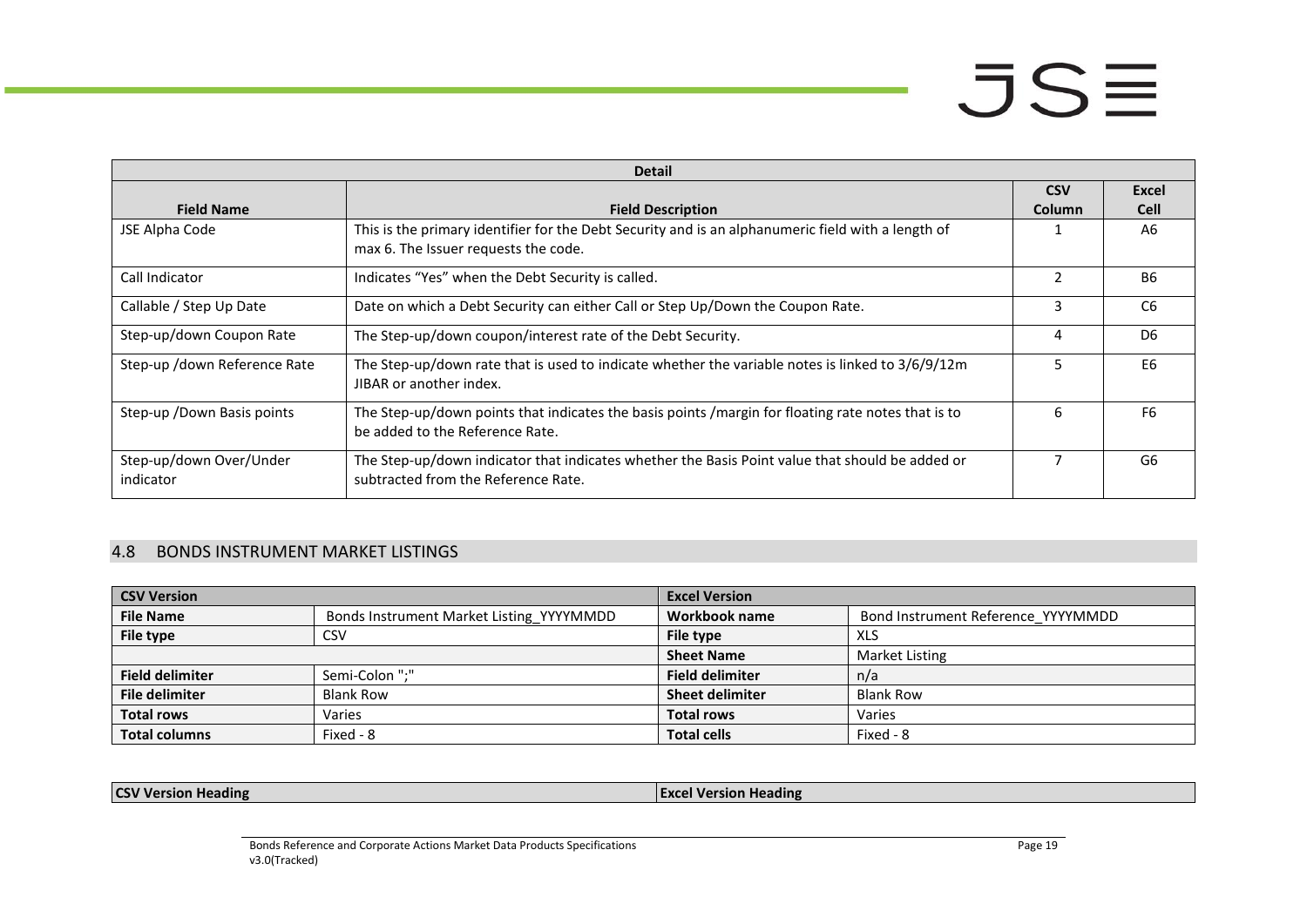|                             |                                              | Row,   |                              |                                        |             |
|-----------------------------|----------------------------------------------|--------|------------------------------|----------------------------------------|-------------|
|                             |                                              | Column |                              |                                        | <b>Cell</b> |
| <b>File Title</b>           | Bonds Instrument Market Listing              |        | <b>Sheet Title</b>           | <b>Bonds Instrument Market Listing</b> | A1          |
| <b>File Date</b>            | <pattern>/(Example)</pattern>                |        | <b>Sheet Date</b>            | <pattern>/(Example)</pattern>          | A2          |
|                             | Date: <dd mmm="" yyyy="">/(10 Mar 2020)</dd> |        |                              | Date : < dd mmm yyyy>/(10 Mar 2020)    |             |
| <b>File Column Headings</b> |                                              | 4.8    | <b>Sheet Column Headings</b> |                                        | A6-H6       |

| <b>Detail</b>             |                                                                                                    |                |                |
|---------------------------|----------------------------------------------------------------------------------------------------|----------------|----------------|
|                           |                                                                                                    | <b>CSV</b>     | <b>Excel</b>   |
| <b>Field Name</b>         | <b>Field Description</b>                                                                           | Column         | <b>Cell</b>    |
| JSE Alpha Code            | This is the primary identifier for the Debt Security and is an alphanumeric field with a length of |                | A6             |
|                           | max 6. The Issuer requests the code.                                                               |                |                |
| Exchange                  | The exchange identifier of the exchange that the Debt Security is listed.                          | $\mathfrak{p}$ | <b>B6</b>      |
| MIC code                  | The Market Identifier Code of the market and exchange (as per ISO 10383) that the Debt Security    | 3              | C6             |
|                           | is listed.                                                                                         |                |                |
| <b>Listing Date</b>       | The date upon which a Debt Security is listed on the market.                                       | 4              | D <sub>6</sub> |
| Primary Market Indicator  | Indicates whether this market is the primary listing market.                                       | 5.             | E <sub>6</sub> |
| <b>Trading Currency</b>   | Currency of the listed Debt Security. The current value is "ZAR".                                  | 6              | F <sub>6</sub> |
| BondETP Indicator         | Flag that denotes whether the instrument is also traded on the Bond ETP platform.                  |                | G <sub>6</sub> |
| Instrument DeListing Date | The date upon which the Debt Security is delisted from the market.                                 | 8              | H6             |

### 4.9 BONDS INSTRUMENT SPLIT MATURITY

<span id="page-19-0"></span>

| <b>CSV Version</b>     |                                                   | <b>Excel Version</b>   |                                    |
|------------------------|---------------------------------------------------|------------------------|------------------------------------|
| <b>File Name</b>       | Bonds Instrument Split Maturity Schedule YYYYMMDD | Workbook name          | Bond Instrument Reference YYYYMMDD |
| File type              | CSV                                               | File type              | <b>XLS</b>                         |
|                        |                                                   | <b>Sheet Name</b>      | <b>Split Maturity Schedule</b>     |
| <b>Field delimiter</b> | Semi-Colon ":"                                    | <b>Field delimiter</b> | n/a                                |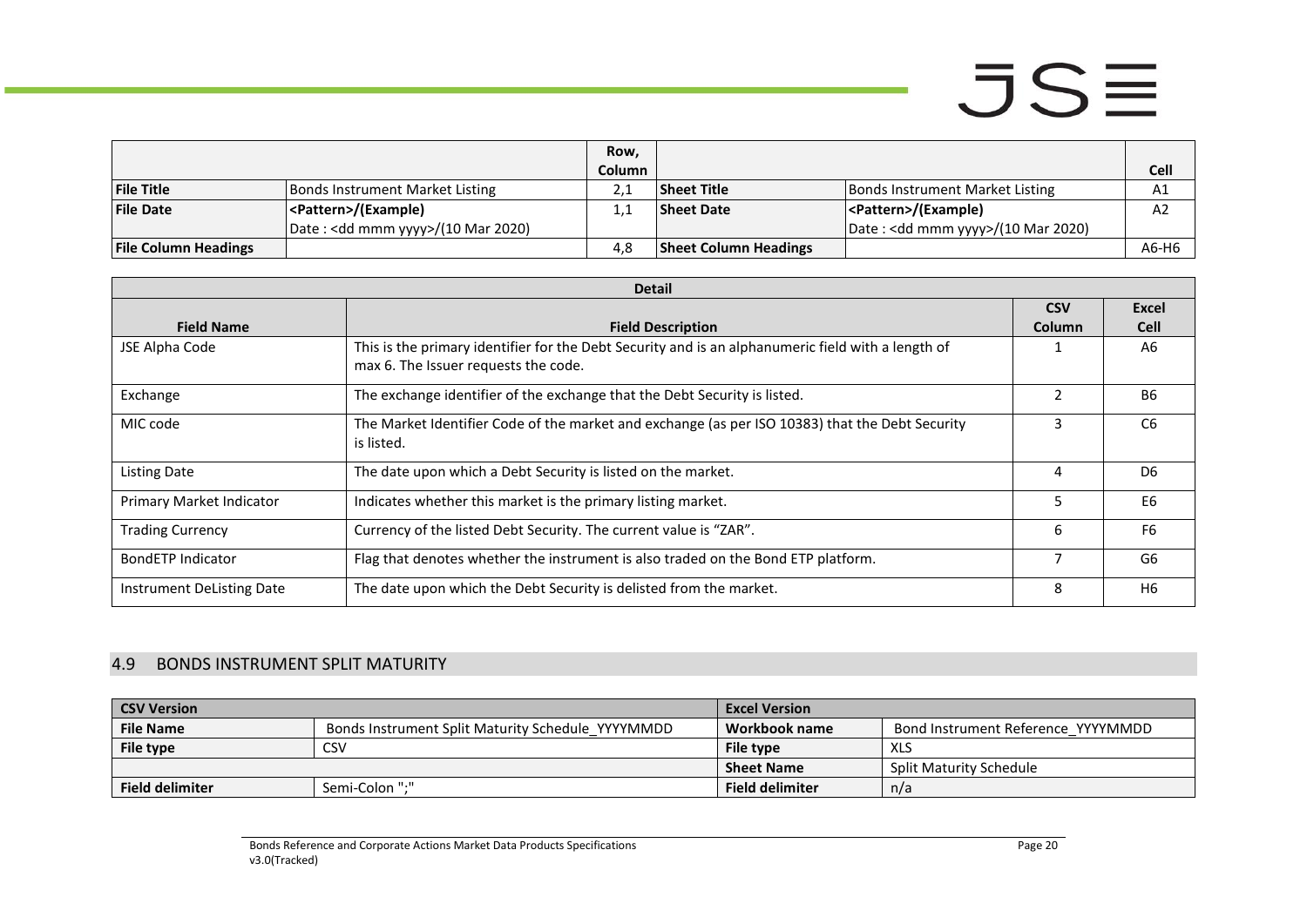| <b>File delimiter</b> | <b>Blank Row</b> | <b>Sheet delimiter</b> | <b>Blank Row</b>     |
|-----------------------|------------------|------------------------|----------------------|
| <b>Total rows</b>     | Varies           | <b>Total rows</b>      | Varies               |
| <b>Total columns</b>  | Fixed - -        | <b>Total cells</b>     | $- \cdot$<br>Fixed - |

| <b>CSV Version Heading</b>  |                                              |           | <b>Excel Version Heading</b> |                                              |                |
|-----------------------------|----------------------------------------------|-----------|------------------------------|----------------------------------------------|----------------|
|                             |                                              | Row,      |                              |                                              |                |
|                             |                                              | Column    |                              |                                              | <b>Cell</b>    |
| <b>File Title</b>           | Bonds Instrument Split Maturity Schedule     |           | <b>Sheet Title</b>           | Split Maturity Schedule                      | A1             |
| <b>File Date</b>            | <pattern>/(Example)</pattern>                |           | <b>Sheet Date</b>            | <pattern>/(Example)</pattern>                | A <sub>2</sub> |
|                             | Date: <dd mmm="" yyyy="">/(10 Mar 2020)</dd> | 1. 1      |                              | Date: <dd mmm="" yyyy="">/(10 Mar 2020)</dd> |                |
| <b>File Column Headings</b> |                                              | $4.1 - 3$ | <b>Sheet Column Headings</b> |                                              | A6-C6          |

| <b>Detail</b>                                   |                                                                                                                                            |               |                |  |  |
|-------------------------------------------------|--------------------------------------------------------------------------------------------------------------------------------------------|---------------|----------------|--|--|
|                                                 |                                                                                                                                            | <b>CSV</b>    | Excel          |  |  |
| <b>Field Name</b>                               | <b>Field Description</b>                                                                                                                   | <b>Column</b> | <b>Cell</b>    |  |  |
| JSE Alpha Code                                  | This is the primary identifier for the Debt Security and is an alphanumeric field with a length of<br>max 6. The Issuer requests the code. |               | A6             |  |  |
| <b>Split Maturity Date</b>                      | The split maturity date for the Debt Security that has split into new series.                                                              |               | B6             |  |  |
| <b>Split Maturity Date Notes (Free</b><br>text) | Supporting notes relating to the split maturity date.                                                                                      |               | C <sub>6</sub> |  |  |

### 4.10 BONDS INSTRUMENT REFERENCE INDEX

<span id="page-20-0"></span>

| <b>CSV Version</b>     |                                           | <b>Excel Version</b>   |                                    |
|------------------------|-------------------------------------------|------------------------|------------------------------------|
| <b>File Name</b>       | Bonds Instrument Reference Index YYYYMMDD | Workbook name          | Bond Instrument Reference YYYYMMDD |
| File type              | CSV                                       | File type              | XLS                                |
|                        |                                           | <b>Sheet Name</b>      | Reference Index                    |
| <b>Field delimiter</b> | Semi-Colon ";"                            | <b>Field delimiter</b> | n/a                                |
| <b>File delimiter</b>  | <b>Blank Row</b>                          | <b>Sheet delimiter</b> | <b>Blank Row</b>                   |
| <b>Total rows</b>      | Varies                                    | <b>Total rows</b>      | Varies                             |
| <b>Total columns</b>   | Fixed - 6                                 | <b>Total cells</b>     | Fixed - 6                          |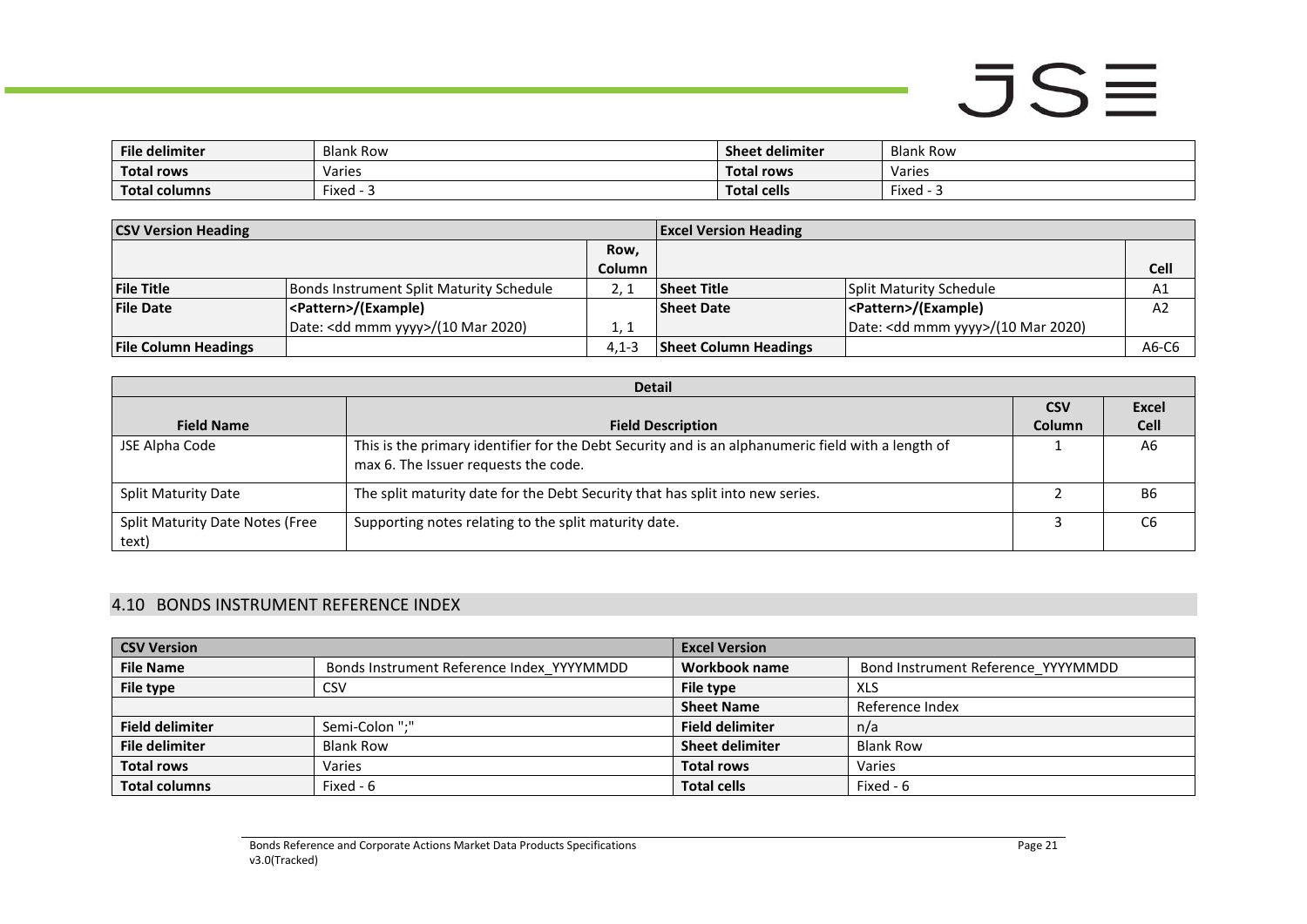| <b>CSV Version Heading</b>  |                                              |               | <b>Excel Version Heading</b> |                                              |             |
|-----------------------------|----------------------------------------------|---------------|------------------------------|----------------------------------------------|-------------|
|                             |                                              | Row,          |                              |                                              |             |
|                             |                                              | <b>Column</b> |                              |                                              | <b>Cell</b> |
| <b>File Title</b>           | Bonds Instrument Reference Index             |               | <b>Sheet Title</b>           | Bonds Instrument Reference Index             | A1          |
| <b>File Date</b>            | <pattern>/(Example)</pattern>                |               | <b>Sheet Date</b>            | <pattern>/(Example)</pattern>                | A2          |
|                             | Date: <dd mmm="" yyyy="">/(10 Mar 2020)</dd> | 1, 1          |                              | Date: <dd mmm="" yyyy="">/(10 Mar 2020)</dd> |             |
| <b>File Column Headings</b> |                                              | $4.1 - 6$     | <b>Sheet Column Headings</b> |                                              | A6-F6       |

|                                | <b>Detail</b>                                                                                                                  |            |                |  |  |
|--------------------------------|--------------------------------------------------------------------------------------------------------------------------------|------------|----------------|--|--|
|                                |                                                                                                                                | <b>CSV</b> | Excel          |  |  |
| <b>Field Name</b>              | <b>Field Description</b>                                                                                                       | Column     | <b>Cell</b>    |  |  |
| JSE Alpha Code                 | Primary identifier for the Debt Security and is an alphanumeric field with a length of max 6. The<br>Issuer requests the code. |            | A6             |  |  |
| Index Code                     | Index code identifier of the linked reference index                                                                            |            | <b>B6</b>      |  |  |
| Reference Index JSE Alpha Code | Alpha code identifier of the linked reference index                                                                            |            | C <sub>6</sub> |  |  |
| <b>Instrument Name</b>         | Name of the linked reference index                                                                                             | 4          | D <sub>6</sub> |  |  |
| Instrument Type                | Type of the linked reference index                                                                                             |            | E6             |  |  |
| Mixed Rate Note Leg            | Indicates the leg that is linked to the reference index                                                                        | h          | F <sub>6</sub> |  |  |

### 4.11 BONDS REFERENCE INSTRUMENT

<span id="page-21-0"></span>

| <b>CSV Version</b>     |                                                | <b>Excel Version</b>   |                                    |
|------------------------|------------------------------------------------|------------------------|------------------------------------|
| <b>File Name</b>       | Bonds Instrument Reference Instrument YYYYMMDD | Workbook name          | Bond Instrument Reference YYYYMMDD |
| File type              | CSV                                            | File type              | XLS                                |
|                        |                                                | <b>Sheet Name</b>      | Reference Instrument               |
| <b>Field delimiter</b> | Semi-Colon ";"                                 | <b>Field delimiter</b> | n/a                                |
| <b>File delimiter</b>  | <b>Blank Row</b>                               | <b>Sheet delimiter</b> | <b>Blank Row</b>                   |
| <b>Total rows</b>      | Varies                                         | <b>Total rows</b>      | Varies                             |
| <b>Total columns</b>   | $Fixed-5$                                      | <b>Total cells</b>     | Fixed - 5                          |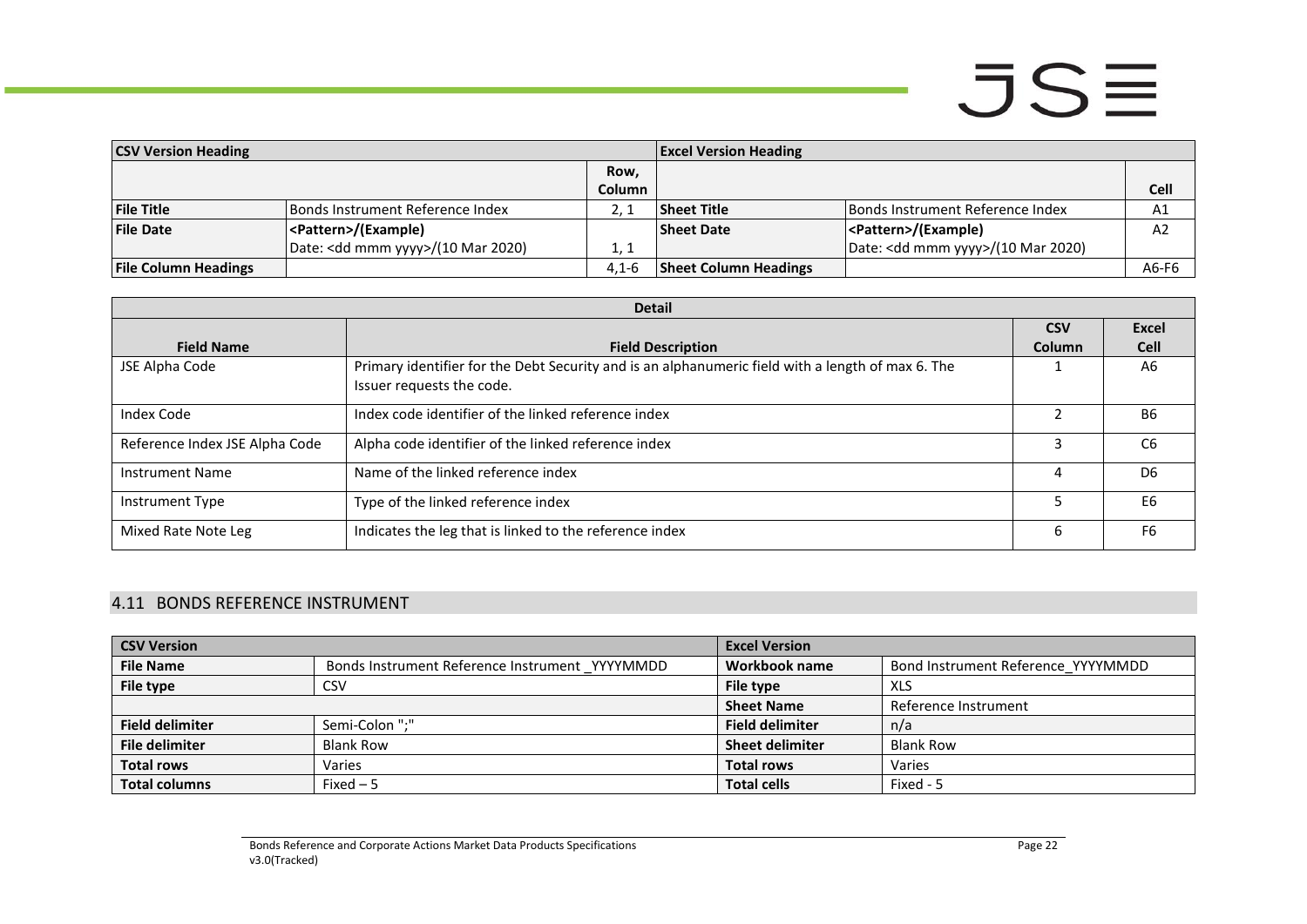| <b>CSV Version Heading</b>  |                                       |               | <b>Excel Version Heading</b> |                                              |                |
|-----------------------------|---------------------------------------|---------------|------------------------------|----------------------------------------------|----------------|
|                             |                                       | Row,          |                              |                                              |                |
|                             |                                       | <b>Column</b> |                              |                                              | <b>Cell</b>    |
| <b>File Title</b>           | Bonds Instrument Reference Instrument |               | <b>Sheet Title</b>           | Bonds Instrument Reference                   | A1             |
|                             |                                       | 2, 1          |                              | l Instrument                                 |                |
| <b>File Date</b>            | <pattern>/(Example)</pattern>         |               | <b>Sheet Date</b>            | <pattern>/(Example)</pattern>                | A <sub>2</sub> |
|                             | Date: < dd mmm yyyy>/(10 Mar 2020)    | 1. 1          |                              | Date: <dd mmm="" yyyy="">/(10 Mar 2020)</dd> |                |
| <b>File Column Headings</b> |                                       | $4.1 - 5$     | <b>Sheet Column Headings</b> |                                              | A6-E6          |

|                                     | <b>Detail</b>                                                                                     |               |                |
|-------------------------------------|---------------------------------------------------------------------------------------------------|---------------|----------------|
|                                     |                                                                                                   | <b>CSV</b>    | Excel          |
| <b>Field Name</b>                   | <b>Field Description</b>                                                                          | <b>Column</b> | <b>Cell</b>    |
| JSE Alpha Code                      | Primary identifier for the Debt Security and is an alphanumeric field with a length of max 6.     |               | A6             |
|                                     | The Issuer requests the code.                                                                     |               |                |
| Reference Instrument JSE Alpha Code | Alpha code identifier of the linked reference instrument.                                         | っ             | <b>B6</b>      |
| <b>Instrument Name</b>              | Name of the linked reference instrument.                                                          | 3             | C <sub>6</sub> |
| Instrument Type                     | Instrument type of the reference instrument.                                                      | 4             | D <sub>6</sub> |
| <b>ISIN</b>                         | International Security Identification Number that the JSE generates for all South African         |               | E6             |
|                                     | Instruments as the accredited National Numbering Agency for South Africa.                         |               |                |
|                                     | It is unique per instrument and a twelve-character number that consists of a two-letter           |               |                |
|                                     | country code, followed by the nine-character alphanumerical national security identifier, and     |               |                |
|                                     | a check digit. ISINs issued by the JSE for Debt Security instruments will have a "G" in the third |               |                |
|                                     | character.                                                                                        |               |                |

### 4.12 BONDS INSTRUMENT REFERENCE ENTITIES

<span id="page-22-0"></span>

| <b>CSV Version</b> |                                                 | <b>Excel Version</b> |                                              |  |
|--------------------|-------------------------------------------------|----------------------|----------------------------------------------|--|
| <b>File Name</b>   | YYYYMMDD<br>Bonds Instrument Reference Entities | Workbook name        | YYYYMMDD<br><b>Bond Instrument Reference</b> |  |
| File type          | CSV                                             | <b>File type</b>     | $\mathbf{v}$<br>ハレー                          |  |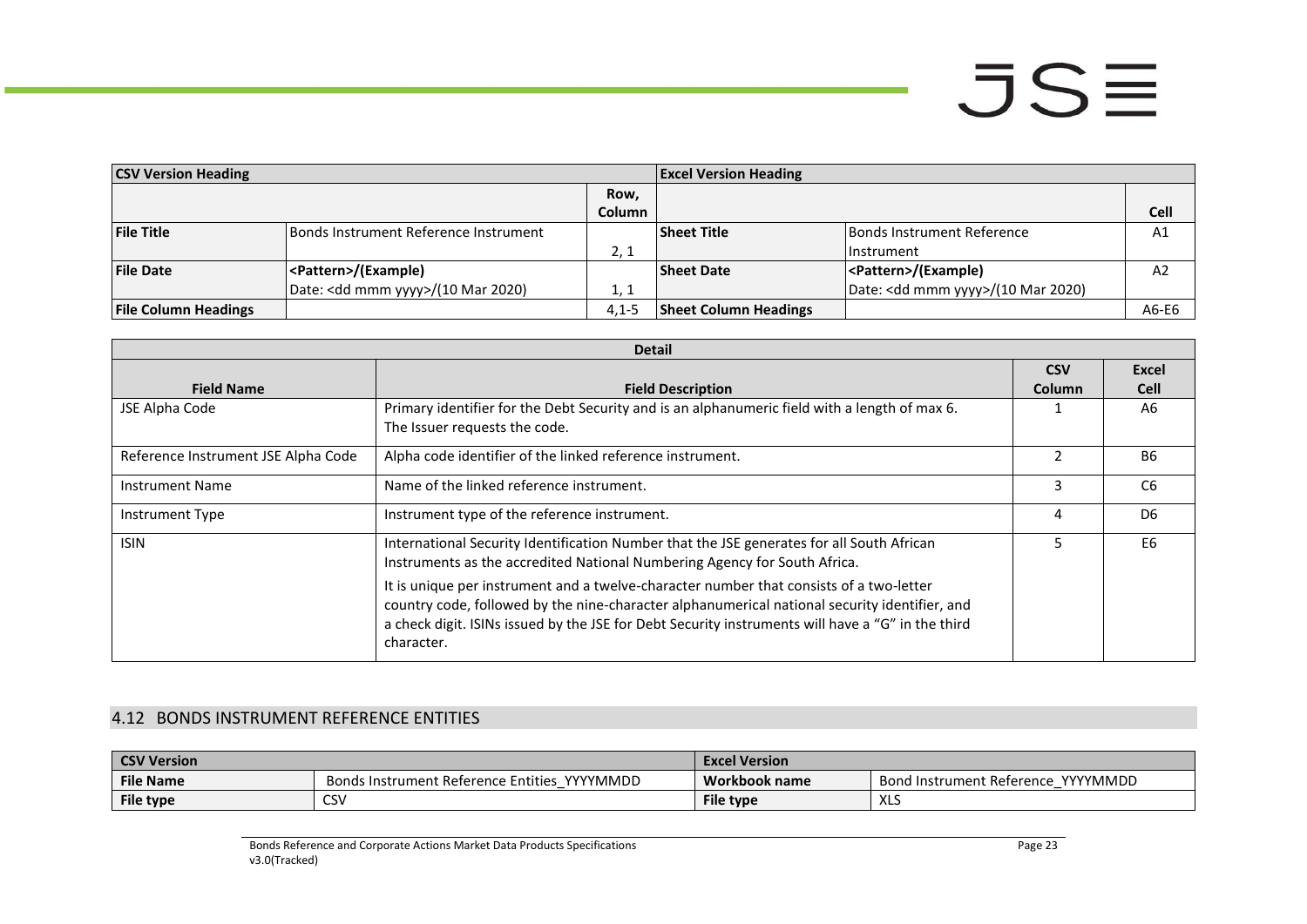|                        |                  | <b>Sheet Name</b>      | Reference Entities |
|------------------------|------------------|------------------------|--------------------|
| <b>Field delimiter</b> | Semi-Colon ":"   | <b>Field delimiter</b> | n/a                |
| File delimiter         | <b>Blank Row</b> | <b>Sheet delimiter</b> | Blank Row          |
| <b>Total rows</b>      | Varies           | <b>Total rows</b>      | Varies             |
| <b>Total columns</b>   | Fixed $-6$       | <b>Total cells</b>     | Fixed - 6          |

| <b>CSV Version Heading</b>  |                                              |               | <b>Excel Version Heading</b> |                                              |             |
|-----------------------------|----------------------------------------------|---------------|------------------------------|----------------------------------------------|-------------|
|                             |                                              | Row,          |                              |                                              |             |
|                             |                                              | <b>Column</b> |                              |                                              | <b>Cell</b> |
| <b>File Title</b>           | Bonds Instrument Reference Entities          |               | Sheet Title                  | Bonds Instrument Reference Entities          | A1          |
| <b>File Date</b>            | <pattern>/(Example)</pattern>                |               | <b>Sheet Date</b>            | <pattern>/(Example)</pattern>                | A2          |
|                             | Date: <dd mmm="" yyyy="">/(10 Mar 2020)</dd> | 1, 1          |                              | Date: <dd mmm="" yyyy="">/(10 Mar 2020)</dd> |             |
| <b>File Column Headings</b> |                                              | $4.1 - 2$     | <b>Sheet Column Headings</b> |                                              | A6-B6       |

| <b>Detail</b>           |                                                                                                                                |            |              |  |
|-------------------------|--------------------------------------------------------------------------------------------------------------------------------|------------|--------------|--|
|                         |                                                                                                                                | <b>CSV</b> | <b>Excel</b> |  |
| <b>Field Name</b>       | <b>Field Description</b>                                                                                                       | Column     | <b>Cell</b>  |  |
| JSE Alpha Code          | Primary identifier for the Debt Security and is an alphanumeric field with a length of max 6. The<br>Issuer requests the code. |            | A6           |  |
| <b>Institution Name</b> | Name of the linked reference entity.                                                                                           |            | <b>B6</b>    |  |

### 4.13 BONDS INSTRUMENT REFERENCE GUARANTOR

<span id="page-23-0"></span>

| <b>CSV Version</b>     |                                               | <b>Excel Version</b>   |                                    |
|------------------------|-----------------------------------------------|------------------------|------------------------------------|
| <b>File Name</b>       | Bonds Instrument Reference Guarantor YYYYMMDD | Workbook name          | Bond Instrument Reference YYYYMMDD |
| File type              | File type<br>CSV                              |                        | XLS                                |
|                        |                                               | <b>Sheet Name</b>      | <b>Bonds Instrument Guarantor</b>  |
| <b>Field delimiter</b> | Semi-Colon ";"                                | <b>Field delimiter</b> | n/a                                |
| <b>File delimiter</b>  | <b>Blank Row</b>                              | <b>Sheet delimiter</b> | <b>Blank Row</b>                   |
| <b>Total rows</b>      | Varies                                        | <b>Total rows</b>      | Varies                             |
| <b>Total columns</b>   | Fixed - 5                                     | <b>Total cells</b>     | Fixed - 5                          |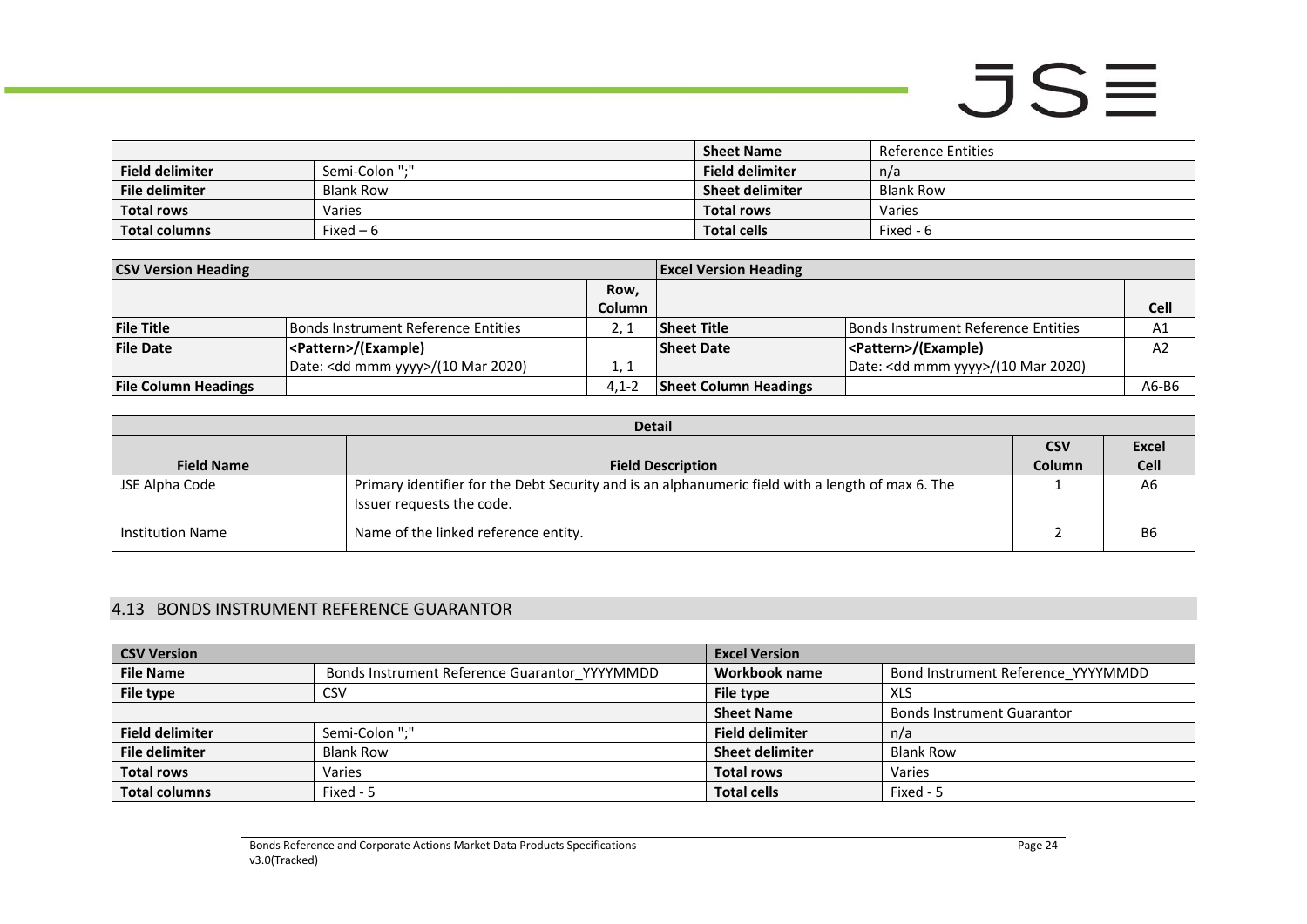# $JSE$

| <b>CSV Version Heading</b>  |                                              |               | <b>Excel Version Heading</b> |                                              |                |  |
|-----------------------------|----------------------------------------------|---------------|------------------------------|----------------------------------------------|----------------|--|
|                             |                                              | Row,          |                              |                                              |                |  |
|                             |                                              | <b>Column</b> |                              |                                              | <b>Cell</b>    |  |
| <b>File Title</b>           | <b>IBonds Instrument Guarantor</b>           |               | <b>Sheet Title</b>           | Bonds Instrument Guarantor                   | A1             |  |
| <b>File Date</b>            | <pattern>/(Example)</pattern>                |               | <b>Sheet Date</b>            | <pattern>/(Example)</pattern>                | A <sub>2</sub> |  |
|                             | Date: <dd mmm="" yyyy="">/(10 Mar 2020)</dd> | 1. 1          |                              | Date: <dd mmm="" yyyy="">/(10 Mar 2020)</dd> |                |  |
| <b>File Column Headings</b> |                                              | $3.1 - 3$     | <b>Sheet Column Headings</b> |                                              | A6-C6          |  |

| <b>Detail</b>            |                                                                                                                                |               |                 |  |
|--------------------------|--------------------------------------------------------------------------------------------------------------------------------|---------------|-----------------|--|
|                          |                                                                                                                                |               |                 |  |
| <b>Field Name</b>        | <b>Field Description</b>                                                                                                       | <b>Column</b> | <b>Cell</b>     |  |
| JSE Alpha Code           | Primary identifier for the Debt Security and is an alphanumeric field with a length of max 6. The<br>Issuer requests the code. |               | A <sub>6</sub>  |  |
| Guarantor JSE Alpha Code | Alpha code identifier of the linked Guarantor.                                                                                 |               | B <sub>6</sub>  |  |
| Entity / Role Type       | Type of the linked Guarantor.                                                                                                  |               | CD <sub>6</sub> |  |

### 4.14 BONDS INSTRUMENT REFERENCE MIXED RATE

An Instrument can be issued as a Mixed Rate Note; meaning that for the first defined period the debt instrument pays a specific type of coupon and then for the next defined period changes to another type of coupon payment. These different periods are referred to as legs. The number of legs for Mixed Rate Notes are typically two legs but could increase over time.

Refer to the Coupon General Section for the meaning of the fields.

<span id="page-24-0"></span>

| <b>CSV Version</b>     |                                      | <b>Excel Version</b>   |                                    |
|------------------------|--------------------------------------|------------------------|------------------------------------|
| <b>File Name</b>       | Bonds Instrument Mixed Rate YYYYMMDD | Sheet name             | Bond Instrument Reference YYYYMMDD |
| File type              | CSV                                  | File type              | XLS                                |
|                        |                                      | <b>Sheet Name</b>      | <b>Bonds Instrument Guarantor</b>  |
| <b>Field delimiter</b> | Semi-Colon ":"                       | <b>Field delimiter</b> | n/a                                |
| File delimiter         | <b>Blank Row</b>                     | <b>Sheet delimiter</b> | Blank Row                          |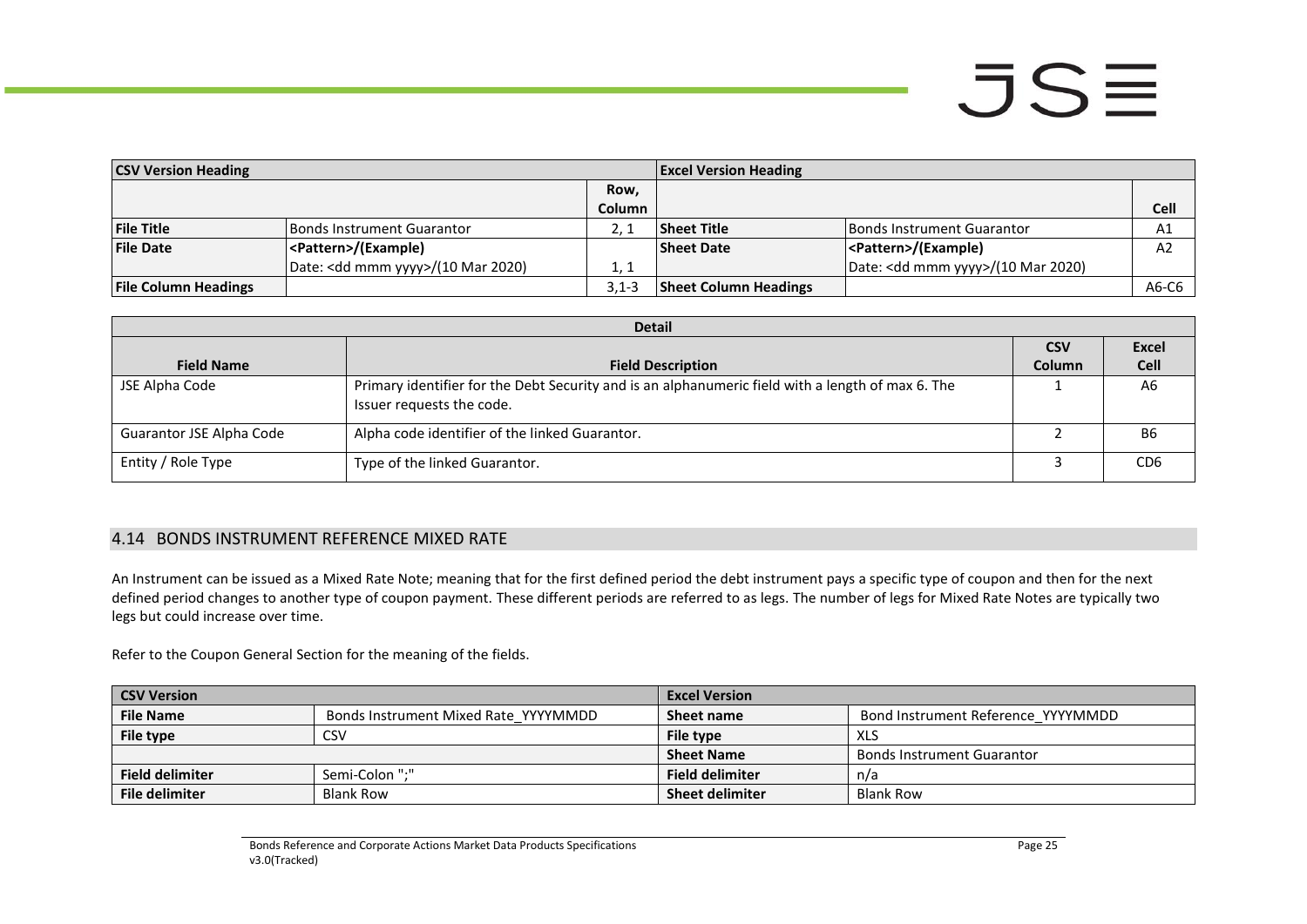| <b>Total rows</b>   | Varies                                     | Total rows  | Varies                               |
|---------------------|--------------------------------------------|-------------|--------------------------------------|
| Tota.<br>al columns | $- \cdot$<br>$\sim$ $\sim$<br>Fixed -<br>້ | Total cells | $-$<br>$\sim$<br>Fixed<br><u>_ _</u> |

| <b>CSV Version Heading</b>  |                                              |               | <b>Excel Version Heading</b> |                                              |                |
|-----------------------------|----------------------------------------------|---------------|------------------------------|----------------------------------------------|----------------|
|                             |                                              | Row,          |                              |                                              |                |
|                             |                                              | <b>Column</b> |                              |                                              | Cell           |
| <b>File Title</b>           | <b>Bonds Instrument Mixed Rate</b>           |               | <b>Sheet Title</b>           | <b>Bonds Instrument Mixed Rate</b>           | A1             |
| <b>File Date</b>            | <pattern>/(Example)</pattern>                |               | <b>Sheet Date</b>            | <pattern>/(Example)</pattern>                | A <sub>2</sub> |
|                             | Date: <dd mmm="" yyyy="">/(10 Mar 2020)</dd> |               |                              | Date: <dd mmm="" yyyy="">/(10 Mar 2020)</dd> |                |
| <b>File Column Headings</b> |                                              | $4.1 - 23$    | <b>Sheet Column Headings</b> |                                              | A6-W6          |

| <b>Detail</b>               |                                                                                                                                                      |                |                |  |  |
|-----------------------------|------------------------------------------------------------------------------------------------------------------------------------------------------|----------------|----------------|--|--|
|                             |                                                                                                                                                      | <b>CSV</b>     | <b>Excel</b>   |  |  |
| <b>Field Name</b>           | <b>Field Description</b>                                                                                                                             | Column         | <b>Cell</b>    |  |  |
| JSE Alpha Code              | Primary identifier for the Debt Security and is an alphanumeric field with a length of max 6. The<br>Issuer requests the code.                       | 1              | A6             |  |  |
| Leg Number                  | The number of the Coupon Rate for the leg.                                                                                                           | $\overline{2}$ | <b>B6</b>      |  |  |
| Leg Start Date              | The Mixed Rate Coupon leg start date for the leg.                                                                                                    | 3              | C <sub>6</sub> |  |  |
| Leg End Date                | The Mixed Rate Coupon leg end date for the leg.                                                                                                      | 4              | D <sub>6</sub> |  |  |
| Leg Coupon Frequency        | The Mixed Rate Coupon leg frequency for the leg.                                                                                                     | 5              | E <sub>6</sub> |  |  |
| Leg Business Day Convention | The Mixed Rate Coupon leg indication as to how the payment / maturity will be treated if it<br>should fall on a non-business day for the leg.        | 6              | F <sub>6</sub> |  |  |
| Leg Coupon Rate             | The Mixed Rate Coupon rate for the leg.                                                                                                              | 7              | G6             |  |  |
| Leg Coupon Payment Type     | Same as Coupon Payment type. Just that its used for a Mixed Rate note Bond to denote the field<br>at the Leg level.                                  | 8              | H <sub>6</sub> |  |  |
| Leg Basis points            | The Mixed rate leg indicator that indicates the basis points / margin for floating rate notes, to be<br>added to the Reference Rate for the leg.     | 9              | 16             |  |  |
| Leg Over/Under              | The Mixed Rate leg indicator that indicates whether the Basis Point value that should be added or<br>subtracted from the Reference Rate for the leg. | 10             | J6             |  |  |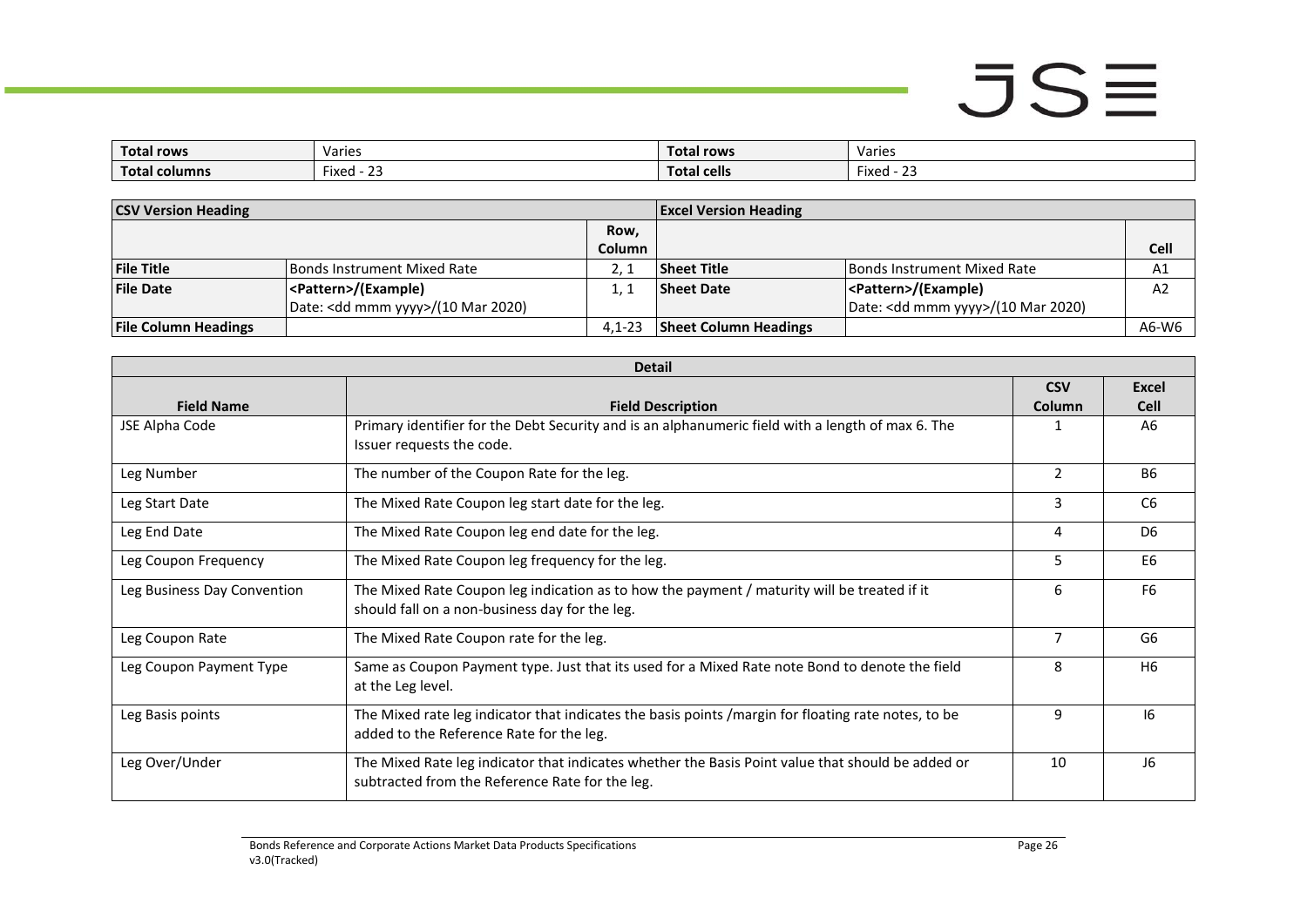**Card** 

| Leg Reference Rate                                     | The Mixed Rate leg indicator that indicates whether the variable notes is linked to 3/6/9/12m<br>JIBAR or another index for the leg.                                | 11 | K <sub>6</sub> |
|--------------------------------------------------------|---------------------------------------------------------------------------------------------------------------------------------------------------------------------|----|----------------|
| Leg Books Closed Period                                | The Mixed Rate leg period that indicates the number of days that the books are closed between<br>the last date to register and the coupon date for the leg.         | 12 | L <sub>6</sub> |
| Leg Rate of Reference Rate                             | The Mixed Rate leg Reference Rate used for the Coupon calculation for the leg.                                                                                      | 13 | M <sub>6</sub> |
| Leg Date of Listing Reference rate                     | The Mixed Rate Reference Rate date for the leg.                                                                                                                     | 14 | N <sub>6</sub> |
| Leg Day count Convention                               | The Mixed Rate Day Count Convention for the leg.                                                                                                                    | 15 | O <sub>6</sub> |
| Leg Coupon Rate Cap                                    | The Coupon Rate Cap for the leg.                                                                                                                                    | 16 | P <sub>6</sub> |
| Leg Coupon Rate Floor                                  | The Coupon Rate Floor for the leg.                                                                                                                                  | 17 | Q <sub>6</sub> |
| Leg Customised Coupon                                  | The Mixed Rate Customised Coupon for the leg.                                                                                                                       | 18 | R <sub>6</sub> |
| Leg Last Day to Register for<br><b>Maturity Amount</b> | The Mixed Rate Last Day to Register for the Maturity Amount for the leg.                                                                                            | 19 | S <sub>6</sub> |
| Leg Underlying Index Code                              | The Mixed Rate underlying index code for the leg.                                                                                                                   | 20 | T <sub>6</sub> |
| <b>Mixed Rate Conversion</b><br>determination date     | The Mixed Rate conversion determination date for the leg.                                                                                                           | 21 | U <sub>6</sub> |
| <b>Base CPI</b>                                        | Applicable base CPI rate.                                                                                                                                           | 22 | V <sub>6</sub> |
| Linked\Reference Index                                 | This field is used to indicate if the Bond is linked to an Index which can be one of the following:<br><b>CPI</b><br>$\bullet$<br><b>OTHER</b><br>PPI<br><b>RPI</b> | 23 | W <sub>6</sub> |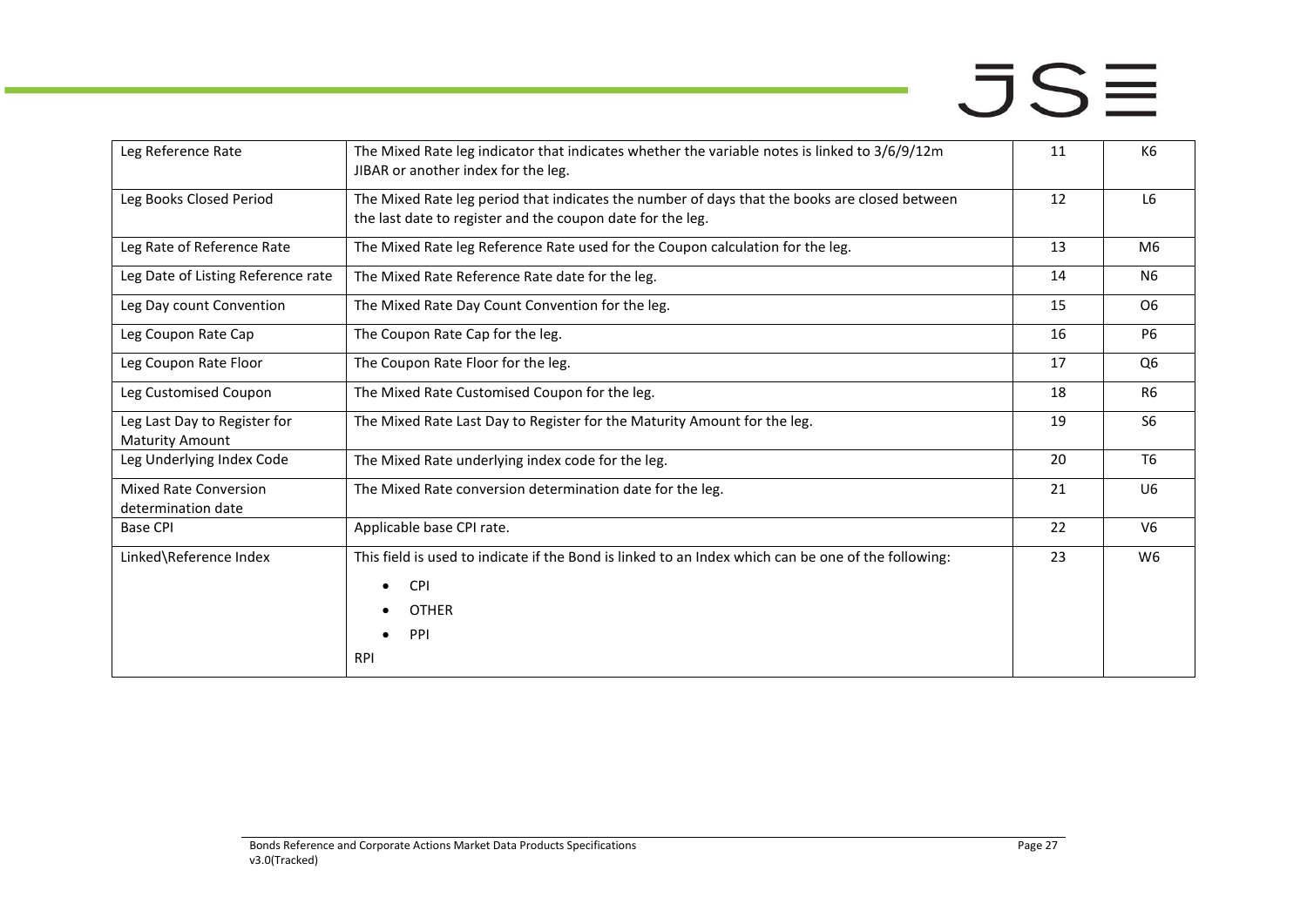#### <span id="page-27-0"></span>**5 NEW BONDS LISTING**

The New Bonds Listing data product provides key reference data of all Debt Securities instruments that are in the process of *being listed on the JSE Bond market but are not yet "listed*". Once the security is "listed", its reference data is made available via the Bond Instrument Reference data product.

Because of the nature of the data, where some of the data has a one-to-many relationship, this data product comprises of a primary general section that contains common data and several secondary data sections where each section provides a complementary but distinct different **set of related data. The structure of this product is an exact match of the Bond Instrument Reference data product.**

For the benefit of both human and system-based consumption, the data product is available in both CSV and Excel formats. The Excel format version presents the data sections as Excel sheets while the CSV format version presents each data section as a separate data file.

Due to the dynamic nature of Bonds, a set of the daily files is made available three times each business day with the new version completely replacing the old version each time so does not contain delta changes. The SLA time for the different publication time is **10h40**, **14h50** and **16h20** but the JSE will always endeavour to make the files as early as possible after they are produced.

To cater for historical retrieval, the last version will be available on the IDP server for the last rolling 40 business days, with the historical data files sufficed with " yyyymmdd".

#### **Primary General Data section – Contains common data**

1. New Bonds Listing General

#### **Secondary Data sections – Each section contains related but different data**

- 2. New Bonds Listing Redemption Schedule
- 3. New Bonds Listing Coupon General
- 4. New Bonds Listing Coupon Schedule
- 5. New Bonds Listing Callable Step Up
- 6. New Bonds Listing Market Listing
- 7. New Bonds Listing Split Maturity Schedule
- 8. New Bonds Listing Reference Index
- 9. New Bonds Listing Reference Instrument
- 10. New Bonds Listing Reference Entities
- 11. New Bonds Listing Guarantor
- 12. New Bonds Listing Mixed Rate

#### <span id="page-27-1"></span>**5.1 DAILY DATA FILE NAMES AND LOCATION**

|   | <b>CSV Format File Names</b>                       | <b>IDP Folder Location</b> |
|---|----------------------------------------------------|----------------------------|
|   | New Bonds Listing General YYYYMMDD.csv             | DISTRIBUTION\Bonds Market  |
| 2 | New Bonds Listing Redemption Schedule YYYYMMDD.csv | Prod\Market Data\New Bonds |
|   | New Bonds Listing Coupon General YYYYMMDD.csv      | Listing $\langle$          |
| 4 | New Bonds Listing Coupon Schedule YYYYMMDD.csv     |                            |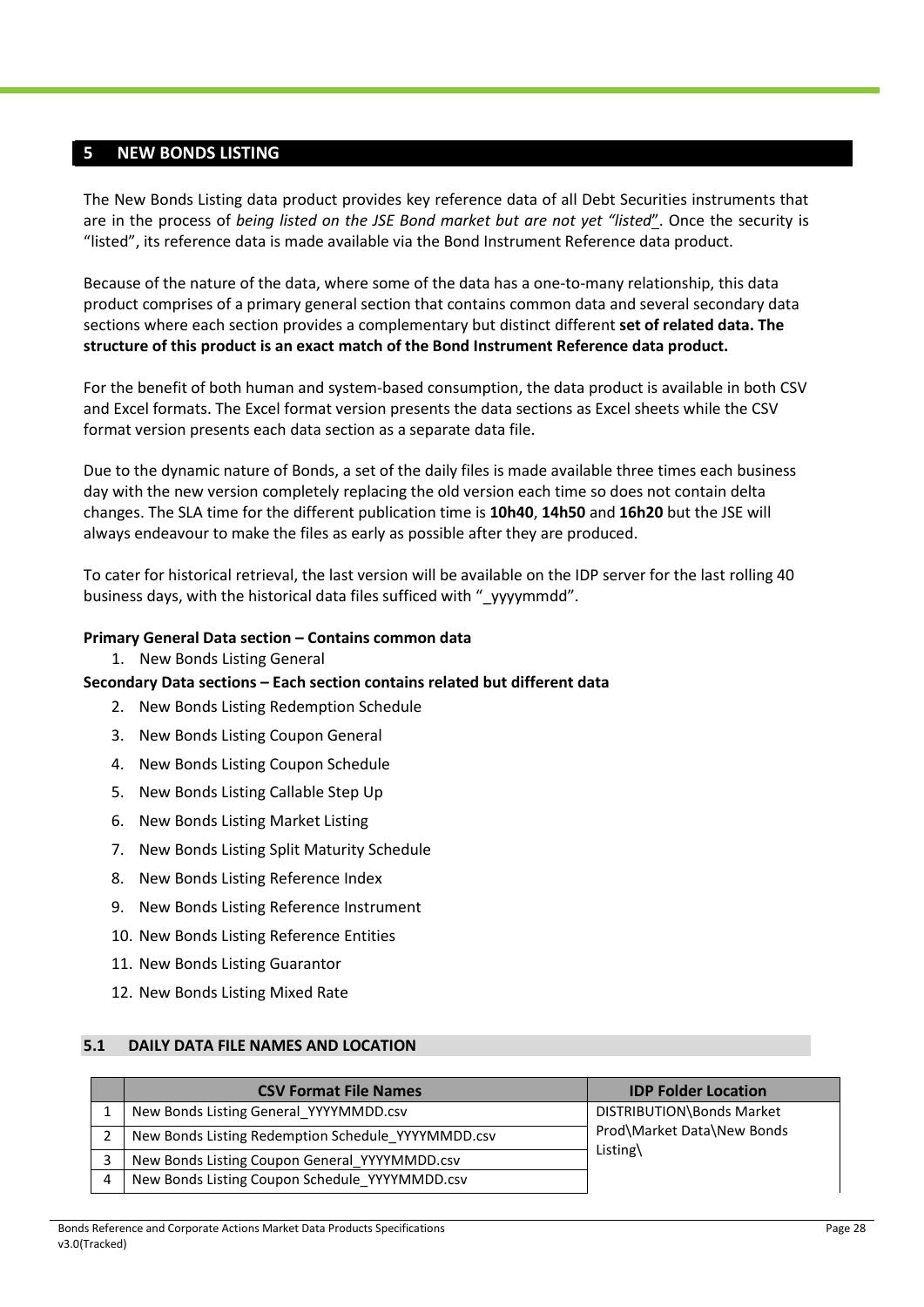|    | New Bonds Listing Callable Step Up YYYYMMDD.csv        |
|----|--------------------------------------------------------|
| 6  | New Bonds Listing Market Listing YYYYMMDD.csv          |
|    | New Bonds Listing Split Maturity Schedule YYYYMMDD.csv |
| 8  | New Bonds Listing Reference Index YYYYMMDD.csv         |
| 9  | New Bonds Listing Reference Instrument YYYYMMDD.csv    |
| 10 | New Bonds Listing Reference Entities YYYYMMDD.csv      |
| 11 | New Bonds Listing Guarantor YYYYMMDD.csv               |
| 12 | New Bonds Listing Mixed Rate YYYYMMDD.csv              |

| <b>Excel Format File Names</b> | <b>IDP Folder Location</b>                                          |
|--------------------------------|---------------------------------------------------------------------|
| New Bonds Listing YYYMMDD.xls  | DISTRIBUTION\Bonds Market<br>Prod\Market Data\New Bonds<br>Listing\ |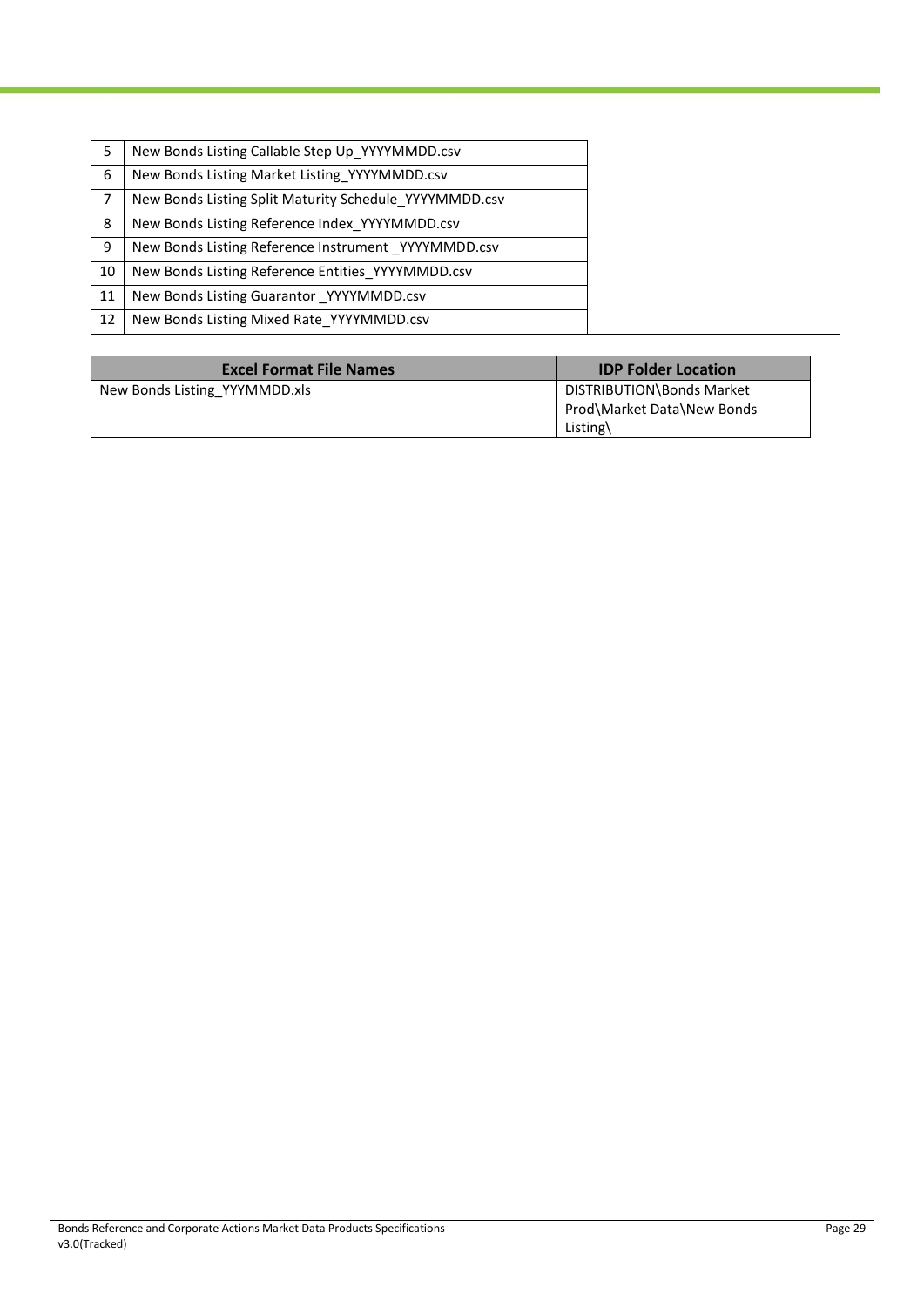### 5.2 NEW BONDS LISTING GENERAL

| <b>CSV Version</b>     |                                    | <b>Excel Version</b>   |                                    |
|------------------------|------------------------------------|------------------------|------------------------------------|
| <b>File Name</b>       | New Bonds Listing General YYYYMMDD | <b>Workbook Name</b>   | Bond Instrument Reference YYYYMMDD |
| File type              | <b>CSV</b>                         | <b>File Type</b>       | XLS                                |
|                        |                                    | <b>Sheet Name</b>      | General                            |
| <b>Field delimiter</b> | Semi-colon ";"                     | <b>Field Delimiter</b> | n/a                                |
| <b>File delimiter</b>  | <b>Blank Row</b>                   | <b>Sheet Delimiter</b> | <b>Blank Row</b>                   |
| <b>Total rows</b>      | Varies                             | <b>Total rows</b>      | Varies                             |
| <b>Total columns</b>   | Fixed $-3639$                      | <b>Total cells</b>     | Fixed - <del>36</del> 39           |

| <b>CSV Heading</b>          |                                              |               | <b>Excel Heading</b>           |                                              |                |
|-----------------------------|----------------------------------------------|---------------|--------------------------------|----------------------------------------------|----------------|
|                             |                                              | Row.          |                                |                                              |                |
|                             |                                              | <b>Column</b> |                                |                                              | <b>Cell</b>    |
| <b>File Title</b>           | New Bonds Listing General                    |               | <b>Sheet Title</b>             | New Bonds Listing General                    | A1             |
| <b>File Date</b>            | <pattern>/(Example)</pattern>                |               | <b>Sheet Date</b>              | <pattern>/(Example)</pattern>                | A <sub>2</sub> |
|                             | Date: <dd mmm="" yyyy="">/(10 Mar 2020)</dd> |               |                                | Date: <dd mmm="" yyyy="">/(10 Mar 2020)</dd> |                |
| <b>File Column Headings</b> |                                              |               | 4,1-3839 Sheet Column Headings |                                              | A6-            |
|                             |                                              |               |                                |                                              | AL6AM6         |

<span id="page-29-0"></span>

| <b>Detail</b>                  |                                                                                                                                                                                                                                     |               |             |
|--------------------------------|-------------------------------------------------------------------------------------------------------------------------------------------------------------------------------------------------------------------------------------|---------------|-------------|
|                                |                                                                                                                                                                                                                                     | <b>CSV</b>    | Excel       |
| <b>Field Name</b>              | <b>Field Description</b>                                                                                                                                                                                                            | <b>Column</b> | <b>Cell</b> |
| Universal Instrument Master Id | Unique ID assigned to any Instrument generated at the JSE.                                                                                                                                                                          |               | A6          |
| JSE Alpha Code                 | Primary JSE identifier for the Debt Security as defined by the Issuer. Also referred to as<br>"Bond Code" or "Stock Code".                                                                                                          |               | <b>B6</b>   |
|                                | Is an alphanumeric field with a maximum length of 6 characters and always expressed in<br>Capital Letters.                                                                                                                          |               |             |
|                                | Instruments listed with Issuer Type = "Greenbond" will end with 'G'.<br>Instruments listed with Issuer Type = "Professional Board" will end with 'F'.<br>Instruments listed with Issuer Type = "Project Bonds" will end with a 'R'. |               |             |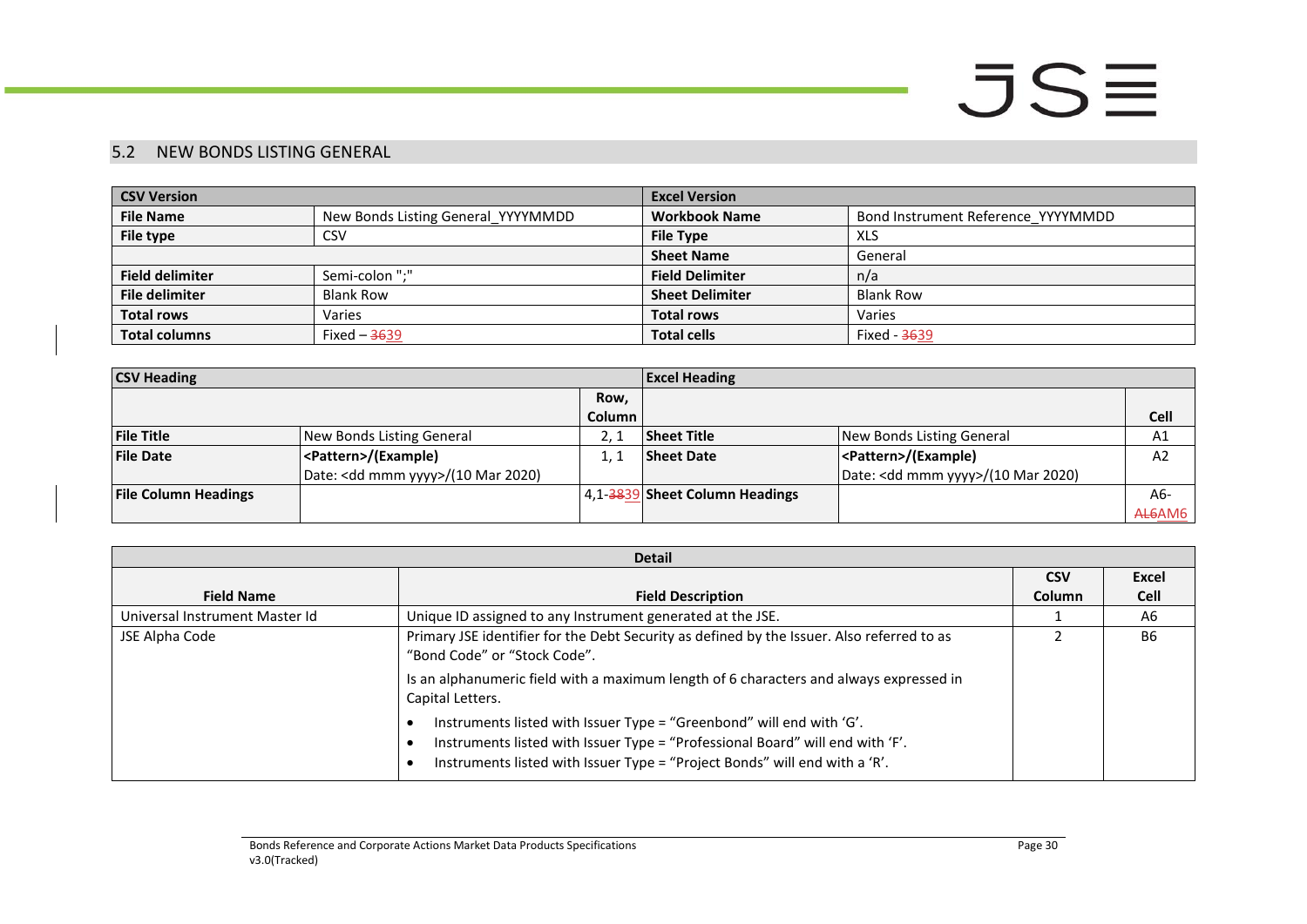| <b>ISIN</b>          | International Security Identification Number that the JSE generates for all South African<br>Instruments as the accredited National Numbering Agency for South Africa.                                                                                                                                                                                                      | 3              | C <sub>6</sub> |
|----------------------|-----------------------------------------------------------------------------------------------------------------------------------------------------------------------------------------------------------------------------------------------------------------------------------------------------------------------------------------------------------------------------|----------------|----------------|
|                      | It is unique per instrument and a twelve-character number that consists of a two-letter<br>country code, followed by the nine-character alphanumerical national security identifier,<br>and a check digit. ISINs issued by the JSE for Debt Security instruments will have a "G" in<br>the third character.                                                                 |                |                |
| <b>Issuer Name</b>   | An entity, approved by the Exchange, that has issued Debt Securities on the Exchange                                                                                                                                                                                                                                                                                        | 4              | D <sub>6</sub> |
| <b>Issue Type</b>    | Used to classify Debt Security Instruments. Types are as follows:<br>Fixed<br>$\bullet$<br>Floating/Variable<br>$\bullet$<br><b>Mixed Rate Note</b><br>$\bullet$<br><b>Index-Linked Notes</b><br>$\bullet$<br><b>Credit Linked Notes</b><br>$\bullet$<br><b>Structured Note</b><br>$\bullet$<br>Zero<br>$\bullet$                                                           | 5              | E <sub>6</sub> |
| CFI code             | Classification of Financial Instrument code, an ISO (ISO 10962) identification standard<br>used to define and describe financial instruments as a uniform set of codes for all market<br>participants. The code is issued by the JSE as the accredited National Numbering Agency<br>for South Africa.<br>This is an alphabetic field with a maximum length of 6 characters. | 6              | F <sub>6</sub> |
| FISN code            | Financial Instrument Short Name, an ISO (ISO 18774) identification standard that<br>provides a consistent and uniform approach to standardise short names and descriptions<br>for financial instruments.<br>The FISN is not meant to be machine-readable, but to provide a short format for essential<br>information about a security for human use.                        | $\overline{7}$ | G6             |
| <b>Issue Date</b>    | The date upon which a Debt Security is listed on the exchange.                                                                                                                                                                                                                                                                                                              | 8              | H <sub>6</sub> |
| Listed/Unlisted Flag | Flag that denotes whether the Debt Security is listed on the exchange or not.                                                                                                                                                                                                                                                                                               | 9              | 16             |
| <b>Status</b>        | Indicates the status of the Listed Debt Security. The status are as follows:<br>Listed but pending coupon<br>$\bullet$<br>Listed<br>$\bullet$<br>Delisted<br>$\bullet$<br>Matured<br>$\bullet$                                                                                                                                                                              | 10             | J <sub>6</sub> |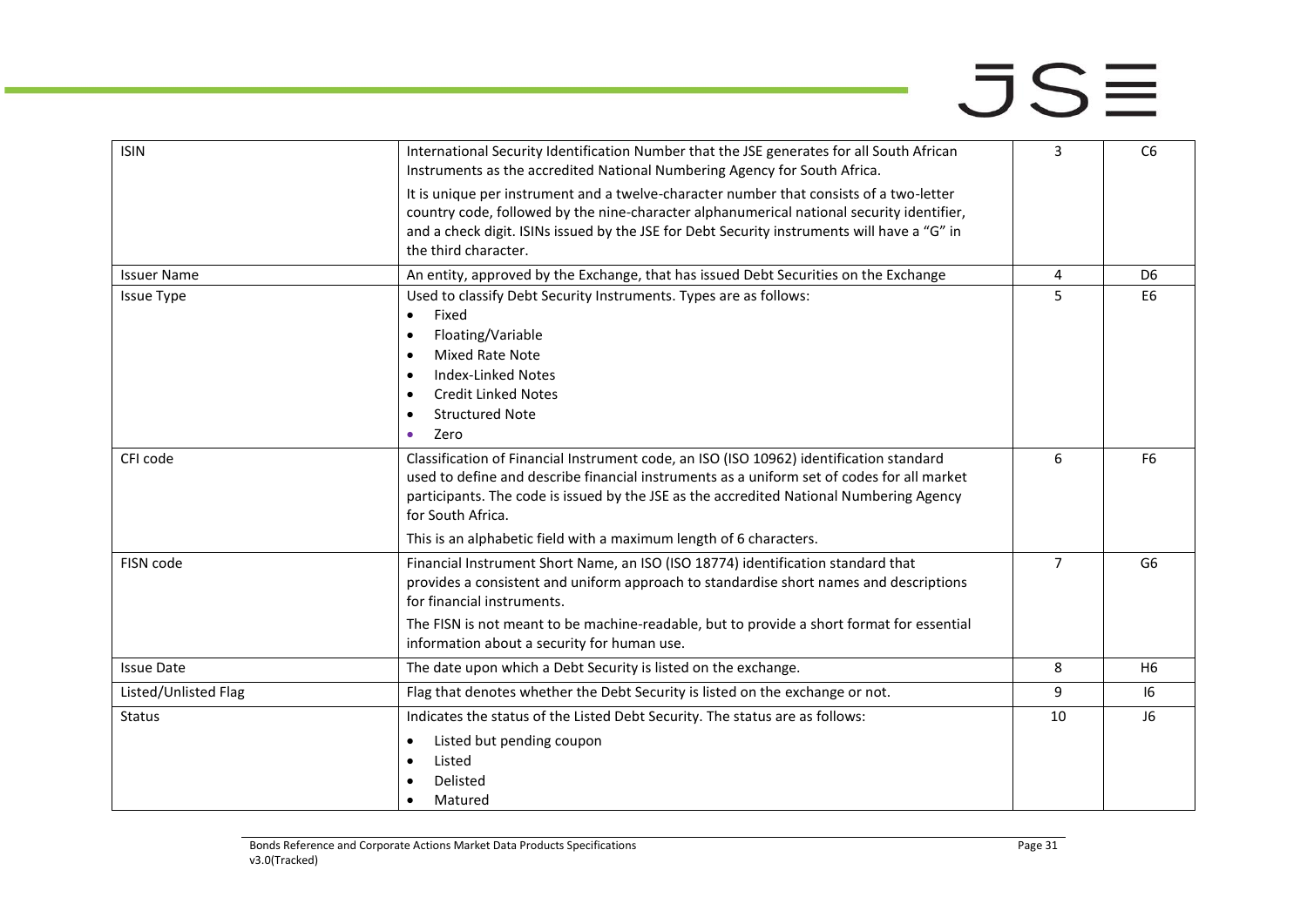|                                  | Called<br>$\bullet$                                                                                                                                                                                                                               |    |                |
|----------------------------------|---------------------------------------------------------------------------------------------------------------------------------------------------------------------------------------------------------------------------------------------------|----|----------------|
|                                  | Redeemed                                                                                                                                                                                                                                          |    |                |
|                                  | Repurchased<br>$\bullet$                                                                                                                                                                                                                          |    |                |
|                                  | Suspended                                                                                                                                                                                                                                         |    |                |
| <b>Status Reason</b>             | Additional optional status information relevant for Suspension status.                                                                                                                                                                            | 11 | K6             |
| <b>Nominal Amount</b>            | The nominal amount of Debt Security issued by the Issuer and placed in the market.                                                                                                                                                                | 12 | L <sub>6</sub> |
| <b>Amount Authorised</b>         | The amount which the Board of Directors/ Company has approved for issue in respect of the<br>Programme.                                                                                                                                           | 13 | M <sub>6</sub> |
| <b>Issue Price Format</b>        | Format of the Issue Price i.e., Rand or Percent.                                                                                                                                                                                                  | 14 | N <sub>6</sub> |
| <b>Issue Price</b>               | The price of a bond is equal to the present value of the expected cash flows. In BOND<br>terminology, it is the Present Value (PV) of both the coupons and the Principal amount                                                                   | 15 | O <sub>6</sub> |
|                                  | combined. The price at which investors buy the bonds when they are first issued, which will<br>typically be approximately equal to the nominal amount. The net proceeds that the issuer<br>receives are thus the issue price, less issuance fees. |    |                |
| <b>Maturity Date</b>             | The date when the principal amount of a Debt Security becomes due and payable, if not<br>subject to prior call or redemption.                                                                                                                     | 16 | <b>P6</b>      |
| <b>Legal Final Maturity Date</b> | The legal final maturity date of the Debt Security as stated in the official documentation.                                                                                                                                                       | 17 | Q <sub>6</sub> |
| Pricing Redemption date          | The date on which the bond matures. For callable bonds the earlier redemption date will be<br>shown in this field and the final redemption date in the Maturity Date field                                                                        | 18 | R <sub>6</sub> |
| Most recent Redemption date      | The most recent date that the bond matured.                                                                                                                                                                                                       | 19 | S <sub>6</sub> |
| <b>Pricing Method</b>            | Indicates the pricing method - Yield or Price. Yield if it corresponds to the JSE current pricing<br>formula else it will be Price.                                                                                                               | 20 | T <sub>6</sub> |
| <b>Bond Calculator Indicator</b> | If the Debt Security can be priced, then this is flagged with "Y".                                                                                                                                                                                | 21 | U <sub>6</sub> |
| <b>Settlement Method</b>         | Specifies the settlement method of the underlying Debt Security. Sample values include<br>"electronic" or "physical".                                                                                                                             | 22 | V <sub>6</sub> |
| Settlement Provider              | Central Security Depository (CSD) that provides/facilitates settlement. Two possible<br>values are "Strate" and "Granite".                                                                                                                        | 23 | W <sub>6</sub> |
| SA Bond Category                 | The Strate Bond Classification categories are as follows                                                                                                                                                                                          | 24 | X6             |
|                                  | Category 1 - Zero/discounted instruments<br>Category 2 - Fixed Coupon Rate with fixed maturity date<br>$\bullet$                                                                                                                                  |    |                |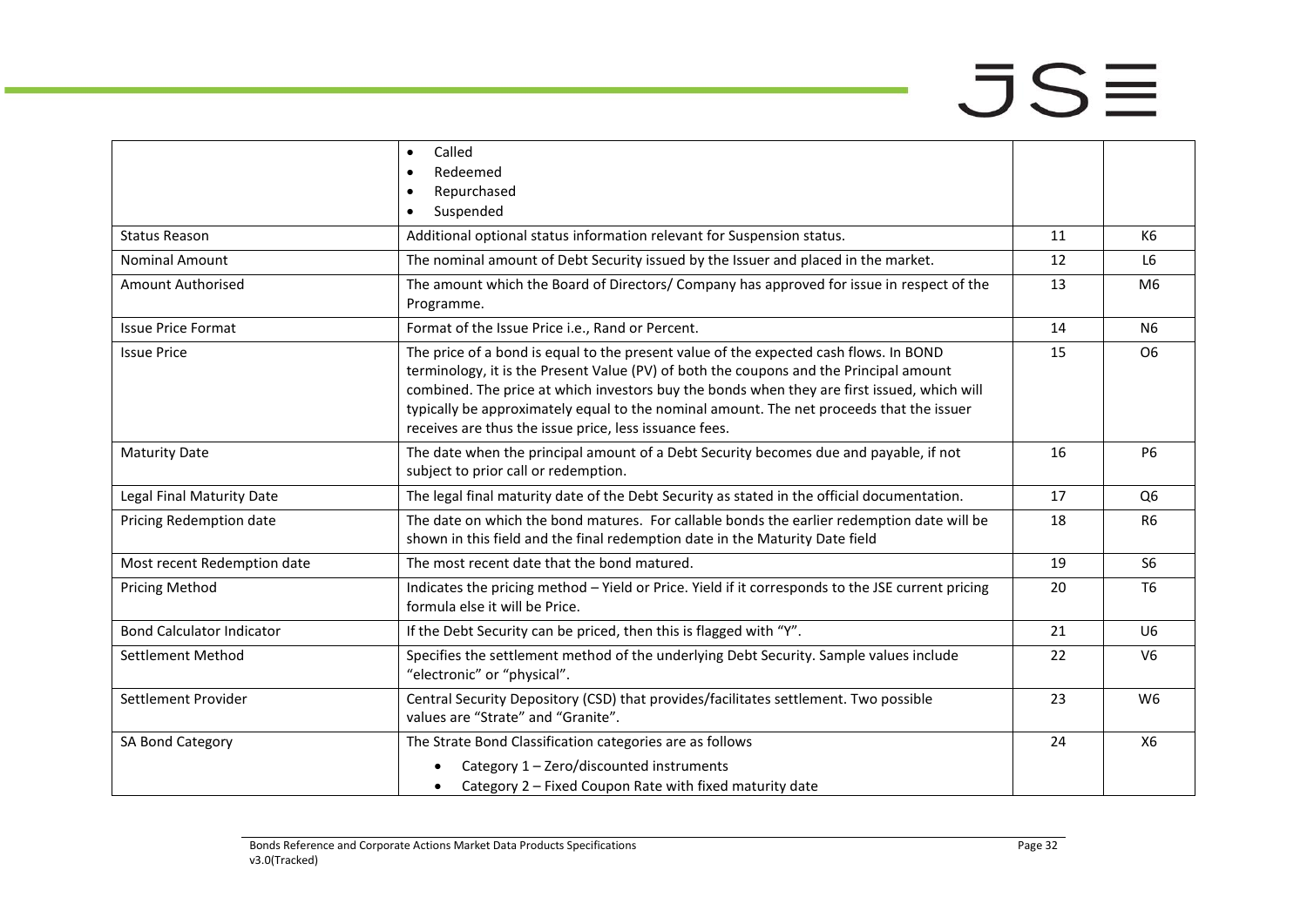and in

|                             | Category 3 - Variable rate, fixed maturity date<br>$\bullet$                                                                                                                                                                                                                                                                                  |    |                 |
|-----------------------------|-----------------------------------------------------------------------------------------------------------------------------------------------------------------------------------------------------------------------------------------------------------------------------------------------------------------------------------------------|----|-----------------|
|                             | Category 4 - All others/Flexi                                                                                                                                                                                                                                                                                                                 |    |                 |
| Sub-Sector                  | The sub-sector of the Issuer. This pertains to an internal structure maintained by JSE<br>Issuer Regulation division. The field indicates the Industry that the Issuer, linked to the<br>Bond, is dealing in at a much granular level compared to the Major Division or Sector<br>such as Cash Grains, Vegetables, Dairy Farms, Forestry etc. | 25 | <b>Y6</b>       |
|                             | Follow this JSE website link to access structure hierarchy information on the structure as<br>maintained by the Issuer Regulation division.                                                                                                                                                                                                   |    |                 |
| Sector                      | This field indicates the Industry that the Issuer, linked to the Bond, is dealing in at a much<br>granular level compared to the Major Division such as Agricultural Production Crops,<br>Livestock etc.                                                                                                                                      | 26 | Z <sub>6</sub>  |
|                             | Follow this JSE website link to access structure hierarchy information on the structure as<br>maintained by the Issuer Regulation division.                                                                                                                                                                                                   |    |                 |
| <b>Major Division</b>       | This field indicates the Industry that the Issuer, linked to the Bond, is dealing in at a high<br>level such as Agriculture, Forestry, Forestry, Fishing mining etc.<br>Follow this JSE website link to access structure hierarchy information on the structure as                                                                            | 27 | AA6             |
| <b>Guarantee or Ranking</b> | maintained by the Issuer Regulation division.<br>This field dictates the pay-out order if the issuer cannot meet its financial obligations. This is<br>a ranking structure that is used by issuers to prioritize debt pay-out.                                                                                                                | 28 | AB <sub>6</sub> |
|                             | T= Government guarantee - select which government RSA/NAM<br>$\bullet$<br>G = Joint guarantee<br>$\bullet$<br>$S =$ Secured<br>$\bullet$<br>S = Senior Secured<br>$\bullet$<br>S = Junior Secured<br>$\bullet$<br>S = Secured Class A<br>$\bullet$<br>S = Secured Class B<br>$\bullet$<br>S = Secured Class C                                 |    |                 |
|                             | S = Secured Class D                                                                                                                                                                                                                                                                                                                           |    |                 |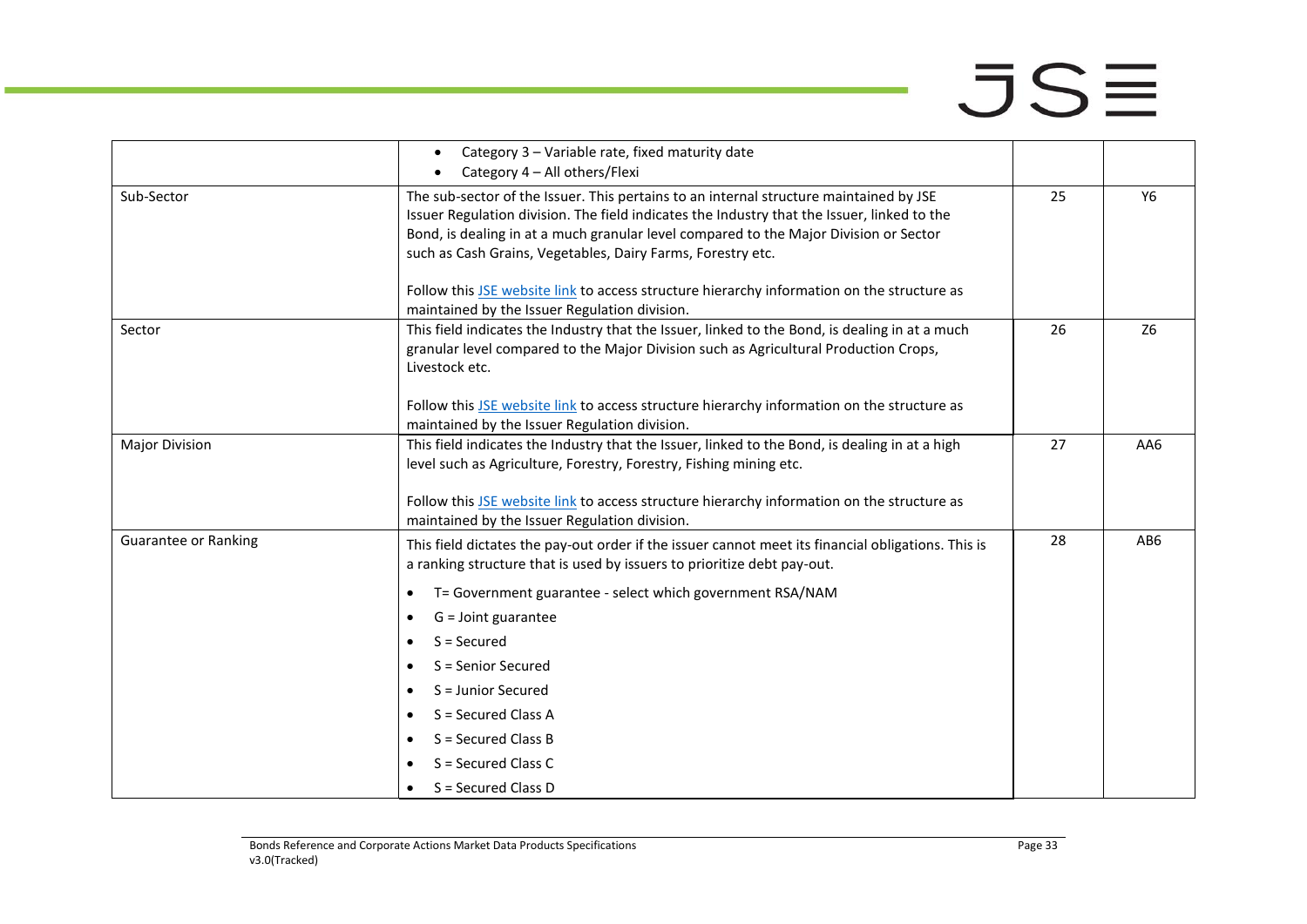and in

|                                            | S = Secured Class E<br>$\bullet$                                                                |    |                 |
|--------------------------------------------|-------------------------------------------------------------------------------------------------|----|-----------------|
|                                            | $S =$ Secured Class F<br>$\bullet$                                                              |    |                 |
|                                            | $P = Negative$ pledge<br>$\bullet$                                                              |    |                 |
|                                            | N = Senior Unsecured<br>٠                                                                       |    |                 |
|                                            | N = Unsubordinated Unsecured<br>٠                                                               |    |                 |
|                                            | N = Senior Unsecured Unsubordinated<br>$\bullet$                                                |    |                 |
|                                            | N = Unsubordinated, Unconditional, Unsecured<br>٠                                               |    |                 |
|                                            | O = Senior Unsecured Subordinated<br>$\bullet$                                                  |    |                 |
|                                            | $Q =$ Junior Unsecured<br>$\bullet$                                                             |    |                 |
|                                            | J = Junior Unsecured Subordinated<br>$\bullet$                                                  |    |                 |
|                                            | $C =$ Supranational<br>$\bullet$                                                                |    |                 |
|                                            | $U =$ Unsecured/Unguaranteed<br>$\bullet$                                                       |    |                 |
|                                            | $U =$ Subordinated Unsecured Tier 1<br>٠                                                        |    |                 |
|                                            | U = Subordinated Unsecured Tier 2<br>$\bullet$                                                  |    |                 |
|                                            | U = Subordinated Unsecured<br>$\bullet$                                                         |    |                 |
| Redemption/Reimbursement                   | This field indicates the retirement provisions made for the debt issue.                         | 29 | AC6             |
| <b>Specified Denomination</b>              | This field defines the minimum denomination in ZAR for what a Bond/Note is worth. This          | 30 | AD <sub>6</sub> |
|                                            | field is captured as per the denomination as per the Applicable Pricing Supplement (APS)        |    |                 |
|                                            | The Rand value denomination of the debt security as specified in the pricing supplement         |    |                 |
| Underlying Issuer Foreign Issuer Indicator | Indicator of either Yes or No. 'Yes' indicating that the Issuer's residential status of the     | 31 | AE6             |
|                                            | underlying reference instrument is 'foreign'.                                                   |    |                 |
|                                            | (this field is linked to the 'inward listed' field - If an Instrument has been classified as an |    |                 |
|                                            | 'Inward Listed', it is because the Issuer's residential status is 'Foreign', or the Underlying  |    |                 |
|                                            | of the Instrument is 'Foreign'.)                                                                |    |                 |
| Inward Listed (SAReserveBankApproved)      | Flag that denotes that it is an inward listed Debt Security approved by the SA Reserve          | 32 | AF <sub>6</sub> |
|                                            | Bank.                                                                                           |    |                 |
| Country of Issuance                        | Country of residence of the Issuer.                                                             | 33 | AG6             |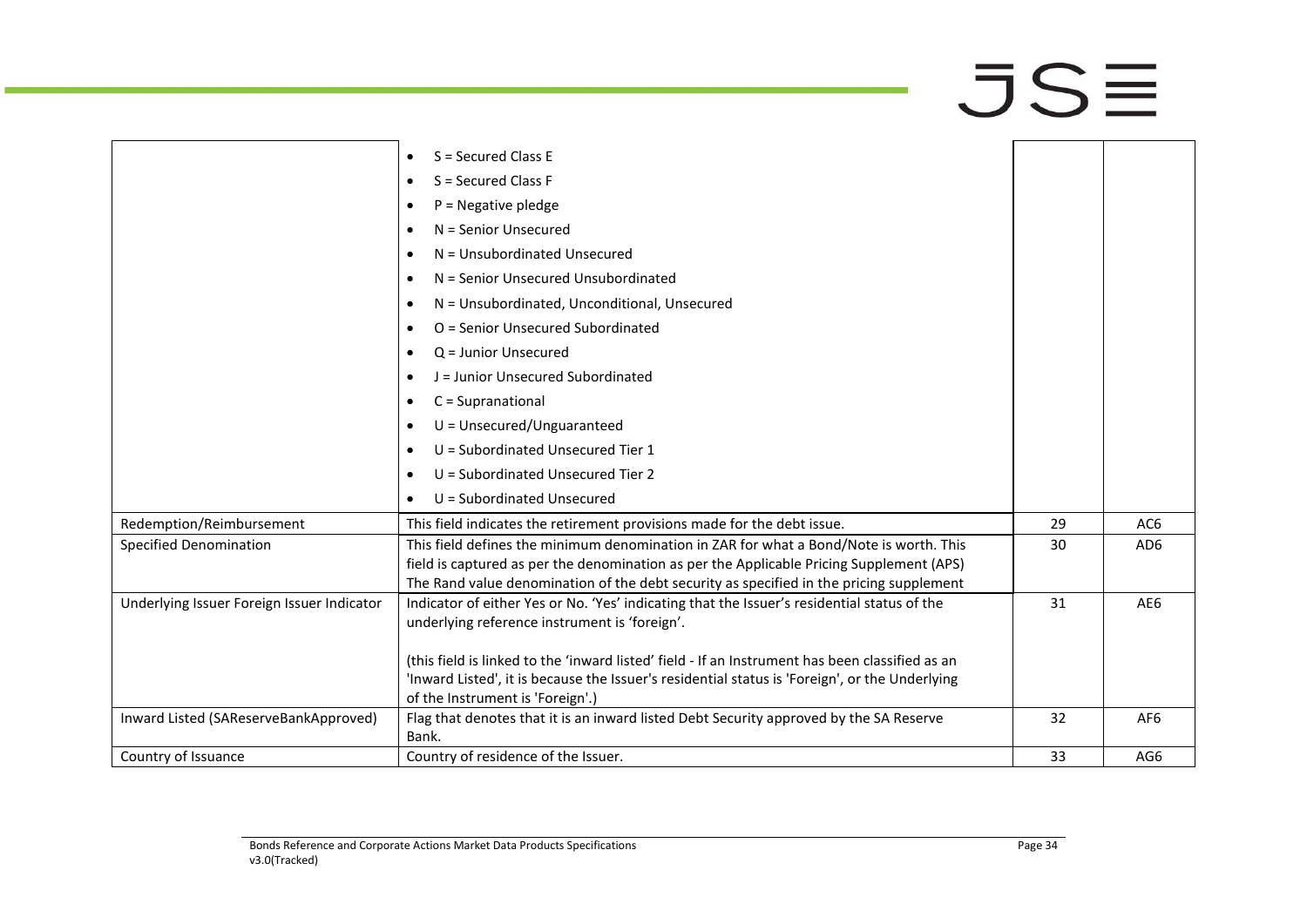| Companion Bond - JSE Alpha Code  | The Alpha code of a liquid companion instrument to assist in the re-valuation of parallel<br>shifts in the yield curve. Usually, governments bonds are flagged as companion bonds.<br>(Note that not all instruments will have a companion bond). | 34 | AH6 |
|----------------------------------|---------------------------------------------------------------------------------------------------------------------------------------------------------------------------------------------------------------------------------------------------|----|-----|
| Companion Bond - Instrument Type | The type of the liquid companion instrument used to assist in the re-valuation of parallel<br>shifts in the yield curve.                                                                                                                          | 35 | AI6 |
| <b>Notes</b>                     | Optional freeform text field for additional context                                                                                                                                                                                               | 36 | AJ6 |
| APS URL Link                     | Link to the legal document for the Debt Security                                                                                                                                                                                                  | 37 | AK6 |
| <b>Pricing Class Code</b>        | Financial Instrument type                                                                                                                                                                                                                         | 38 | AL6 |
| <b>Foreign Issuer</b>            | Indicates the residential status of the bond issuer (Foreign or Local)                                                                                                                                                                            | 39 | AM6 |

### 5.3 NEW BONDS LISTING REDEMPTION SCHEDULE

| <b>CSV Version</b>     |                                                | <b>Excel Version</b>   |                            |
|------------------------|------------------------------------------------|------------------------|----------------------------|
| <b>File Name</b>       | New Bonds Listing Redemption Schedule YYYYMMDD | <b>Workbook Name</b>   | New Bonds Listing YYYYMMDD |
| File type              | CSV                                            | <b>File Type</b>       | XLS                        |
|                        |                                                | <b>Sheet Name</b>      | Redemption Schedule        |
| <b>Field delimiter</b> | Semi-colon ";"                                 | <b>Field Delimiter</b> | n/a                        |
| <b>File delimiter</b>  | <b>Blank Row</b>                               | <b>Sheet Delimiter</b> | <b>Blank Row</b>           |
| <b>Total rows</b>      | Varies                                         | <b>Total rows</b>      | Varies                     |
| <b>Total columns</b>   | Fixed - 3                                      | <b>Total cells</b>     | Fixed $-3$                 |

| <b>CSV Version Heading</b>  |                                       |               | <b>Excel Version Heading</b> |                                               |                |
|-----------------------------|---------------------------------------|---------------|------------------------------|-----------------------------------------------|----------------|
|                             |                                       | Row.          |                              |                                               |                |
|                             |                                       | <b>Column</b> |                              |                                               | Cell           |
| <b>File Title</b>           | New Bonds Listing Redemption Schedule |               | <b>Sheet Title</b>           | New Bonds Listing Redemption Schedule         | A1             |
| <b>File Date</b>            | <pattern>/(Example)</pattern>         |               | <b>Sheet Date</b>            | <pattern>/(Example)</pattern>                 | A <sub>2</sub> |
|                             | Date: < dd mmm yyyy>/(10 Mar 2020)    |               |                              | Date: <dd mmm="" yyyy="">/ (10 Mar 2020)</dd> |                |
| <b>File Column Headings</b> |                                       | $4.1 - 3$     | <b>Sheet Column Headings</b> |                                               | A6-C6          |

<span id="page-34-0"></span>

| <b>Detail</b>     |                          |            |              |  |
|-------------------|--------------------------|------------|--------------|--|
|                   |                          | <b>CSV</b> | <b>Excel</b> |  |
| <b>Field Name</b> | <b>Field Description</b> | Column     | Cell         |  |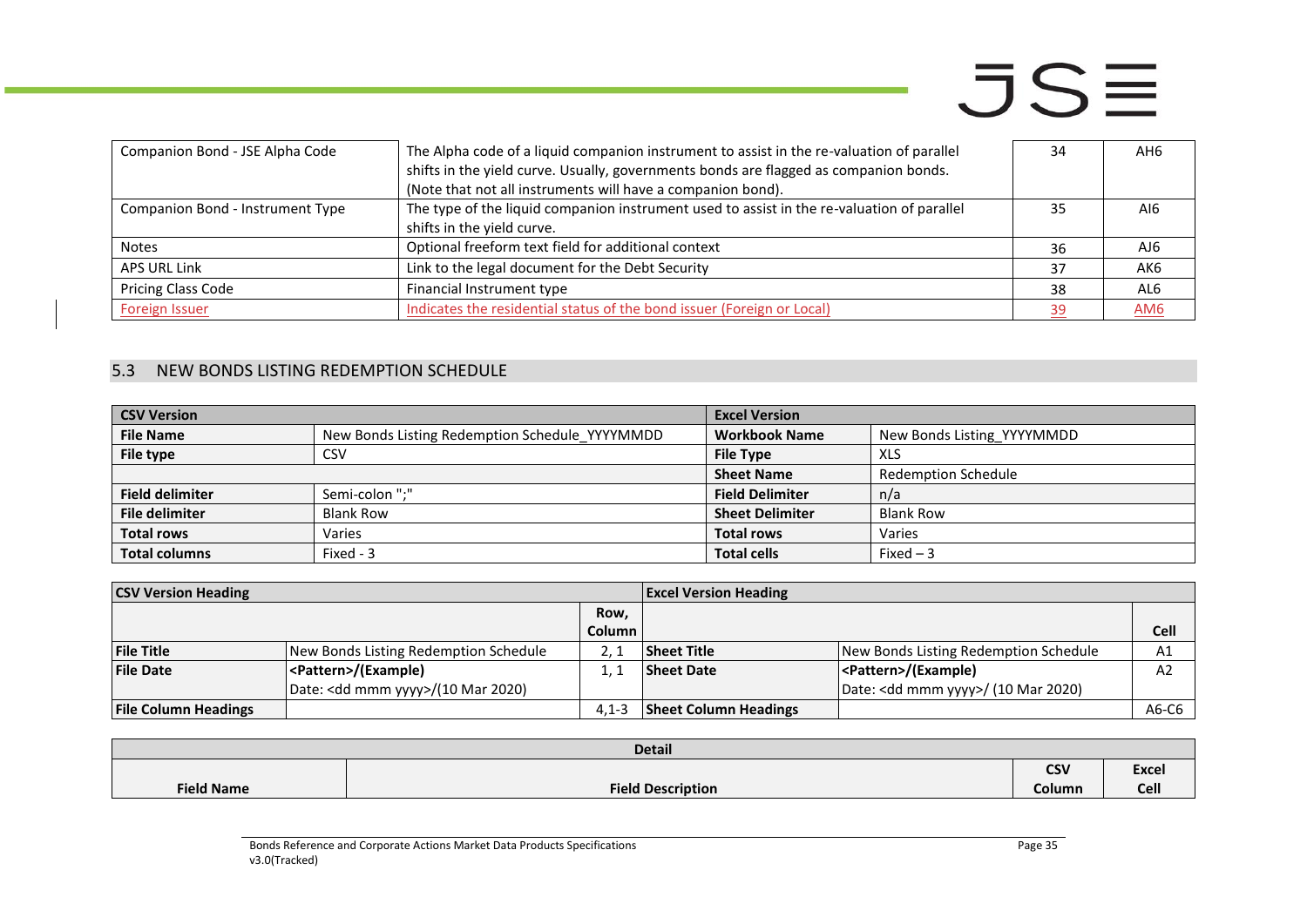| JSE Alpha Code           | This is the primary identifier for the Debt Security and is an alphanumeric field with a length of max 6.<br>The Issuer requests the code.                                         | A6 |
|--------------------------|------------------------------------------------------------------------------------------------------------------------------------------------------------------------------------|----|
| <b>Redemption Date</b>   | Certain instruments do not repay at Maturity but repay specific amounts at specific dates throughout<br>the life of the Bond, until Maturity date. This field reflects the date.   | B7 |
| <b>Redemption Amount</b> | Certain instruments do not repay at Maturity but repay specific amounts at specific dates<br>throughout the life of the Bond, until Maturity date. This field reflects the amount. | C6 |

### 5.4 NEW BONDS LISTING COUPON GENERAL

| <b>CSV Version</b>     |                                           | <b>Excel Version</b>   |                            |
|------------------------|-------------------------------------------|------------------------|----------------------------|
| File name              | New Bonds Listing Coupon General YYYYMMDD | <b>Workbook Name</b>   | New Bonds Listing YYYYMMDD |
| File type              | CSV                                       | File type              | XLS                        |
|                        |                                           | <b>Sheet Name</b>      | Coupon General             |
| <b>Field delimiter</b> | Semi-Colon ":"                            | <b>Field delimiter</b> | n/a                        |
| <b>File delimiter</b>  | <b>Blank Row</b>                          | <b>Sheet delimiter</b> | <b>Blank Row</b>           |
| <b>Total rows</b>      | Varies                                    | <b>Total rows</b>      | Varies                     |
| <b>Total columns</b>   | Fixed - 24                                | <b>Total cells</b>     | Fixed - 24                 |

| <b>CSV Version Heading</b>  |                                              | <b>Excel Version Heading</b> |                              |                                              |                |
|-----------------------------|----------------------------------------------|------------------------------|------------------------------|----------------------------------------------|----------------|
|                             |                                              | Row,                         |                              |                                              |                |
|                             |                                              | Column                       |                              |                                              | Cell           |
| <b>File Title</b>           | New Bonds Listing Coupon General             |                              | <b>Sheet Date</b>            | New Bonds Listing Coupon General             | A1             |
| <b>File Date</b>            | <pattern>/(Example)</pattern>                |                              | <b>Sheet Title</b>           | <pattern>/(Example)</pattern>                | A <sub>2</sub> |
|                             | Date: <dd mmm="" yyyy="">/(10 Mar 2020)</dd> | 1, 1                         |                              | Date: <dd mmm="" yyyy="">/(10 Mar 2020)</dd> |                |
| <b>File Column Headings</b> |                                              | $4.1 - 24$                   | <b>Sheet Column Headings</b> |                                              | $A6-X6$        |

<span id="page-35-0"></span>

|                   | <b>Detail</b>                                                                                             |            |             |  |  |
|-------------------|-----------------------------------------------------------------------------------------------------------|------------|-------------|--|--|
|                   |                                                                                                           | <b>CSV</b> | Excel       |  |  |
| <b>Field Name</b> | <b>Field Description</b>                                                                                  | Column     | <b>Cell</b> |  |  |
| JSE Alpha Code    | This is the primary identifier for the Debt Security and is an alphanumeric field with a length of max 6. |            | A6          |  |  |
|                   | The Issuer requests the code.                                                                             |            |             |  |  |
| Coupon Rate       | The coupon/interest rate of the Debt Security.                                                            |            | <b>B6</b>   |  |  |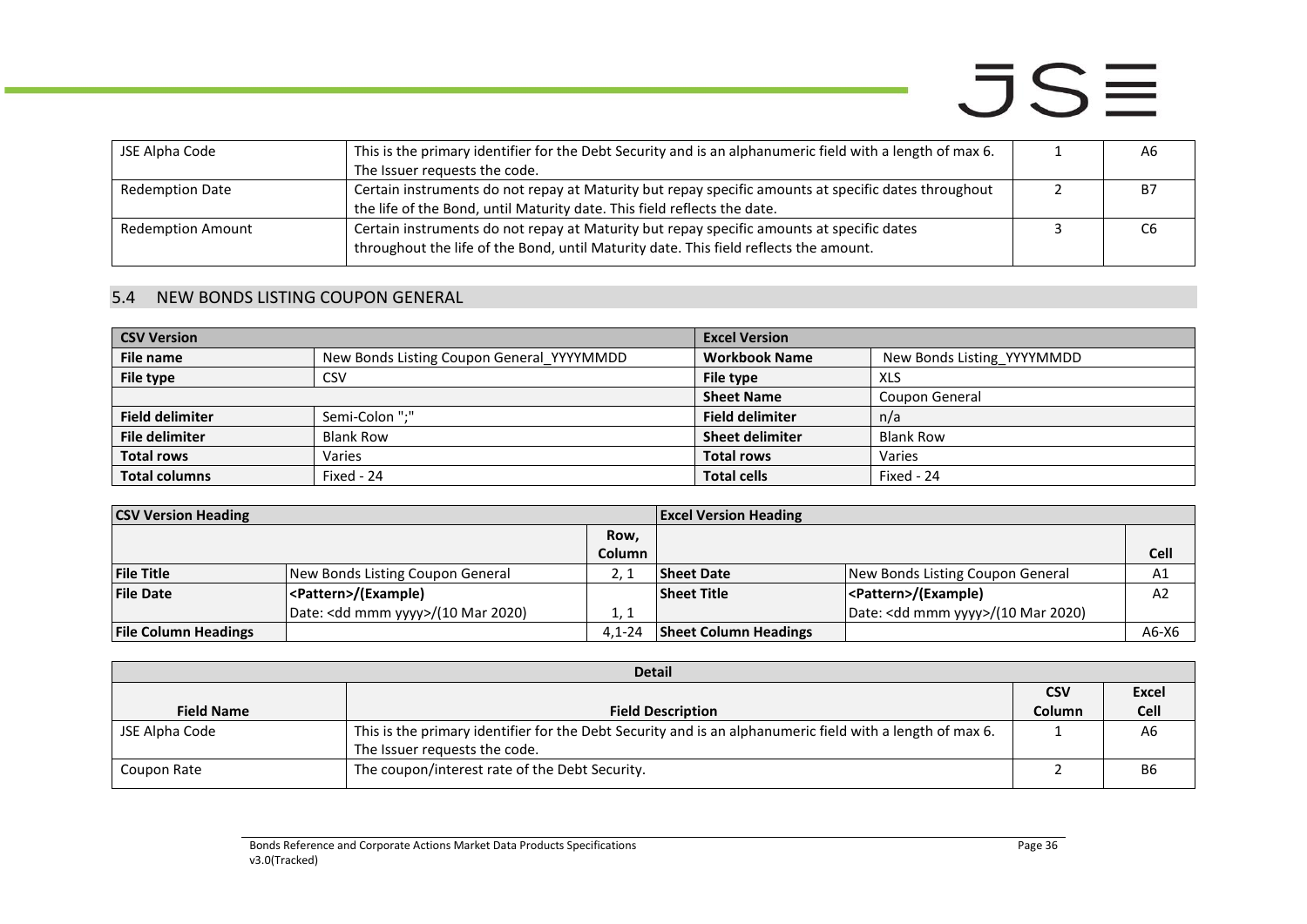| Coupon Currency                           | The currency of the coupon for the Debt Security.                                                                                                                                                                                                                                                                                                                                                                                  | 3              | C <sub>6</sub> |
|-------------------------------------------|------------------------------------------------------------------------------------------------------------------------------------------------------------------------------------------------------------------------------------------------------------------------------------------------------------------------------------------------------------------------------------------------------------------------------------|----------------|----------------|
| Coupon Withholding Tax (taxable<br>field) | Withholding tax on interest payments that came into effect on 1 March 2015. Exemptions apply<br>to any foreign person in respect of Debt Security that is listed on a "recognised exchange as<br>defined in the Income Tax Act. The Interest Rate Market of the JSE constitutes a "recognised<br>Exchange".                                                                                                                        | 4              | D <sub>6</sub> |
| <b>Business Day Convention</b>            | Indicate how payments / maturity will be treated if it should fall on a non-business day.                                                                                                                                                                                                                                                                                                                                          | 5              | E <sub>6</sub> |
| Coupon Frequency                          | The number of coupon/interest payments made annually.                                                                                                                                                                                                                                                                                                                                                                              | 6              | F <sub>6</sub> |
| Coupon Payment Type                       | This field describes the type of Coupon Payment that the Bond will pay e.g.                                                                                                                                                                                                                                                                                                                                                        | $\overline{7}$ | G <sub>6</sub> |
|                                           | Fixed Coupon: For Fixed Rate Note bonds                                                                                                                                                                                                                                                                                                                                                                                            |                |                |
|                                           | Index Linked Coupon: For Index Linked Bonds                                                                                                                                                                                                                                                                                                                                                                                        |                |                |
|                                           | Variable Coupon: For Floating Rate Note Bonds                                                                                                                                                                                                                                                                                                                                                                                      |                |                |
|                                           | Zero coupon: For Bonds that don't pay any coupon                                                                                                                                                                                                                                                                                                                                                                                   |                |                |
| Reference Rate                            | Indicates whether the variable notes is linked to 1/3/6/9/12m JIBAR or LIBOR or Prime.                                                                                                                                                                                                                                                                                                                                             | 8              | H <sub>6</sub> |
| <b>Basis Points</b>                       | Indicates the basis points /margin for floating rate notes, to be added to the Reference Rate.                                                                                                                                                                                                                                                                                                                                     | 9              | 16             |
| Over/Under                                | Indicates whether the Basis Point value that should be added or subtracted from the Reference<br>Rate.                                                                                                                                                                                                                                                                                                                             | 10             | J6             |
| Rate of Reference Rate                    | The rate (for the Reference Rate) used for the Coupon calculation.                                                                                                                                                                                                                                                                                                                                                                 | 11             | K6             |
| Books closed period                       | The number of days that the books are closed between the last date to register and the coupon<br>date.                                                                                                                                                                                                                                                                                                                             | 12             | L <sub>6</sub> |
| Coupon Rate Floor                         | In the event of a floating rate note, the coupon/interest rate could be limited on the downside.                                                                                                                                                                                                                                                                                                                                   | 13             | M <sub>6</sub> |
| Coupon Rate Cap                           | In the event of a floating rate note, the coupon/interest rate could be limited on the upside.                                                                                                                                                                                                                                                                                                                                     | 14             | N <sub>6</sub> |
| <b>Customised Coupon</b>                  | This is when the Coupon/interest rate is calculated and provided by the Issuer.                                                                                                                                                                                                                                                                                                                                                    | 15             | <b>O6</b>      |
| Day count convention                      | A day-count convention measures how interest accrues on investments. In the Debt Security<br>market, this determines the number of days and the amount of accrued interest between two<br>coupon dates (when the next coupon date is less than a full coupon period away). The calculation<br>is important to traders of various bonds because, when a bond is sold, the seller is entitled to a<br>portion of the coupon payment. | 16             | <b>P6</b>      |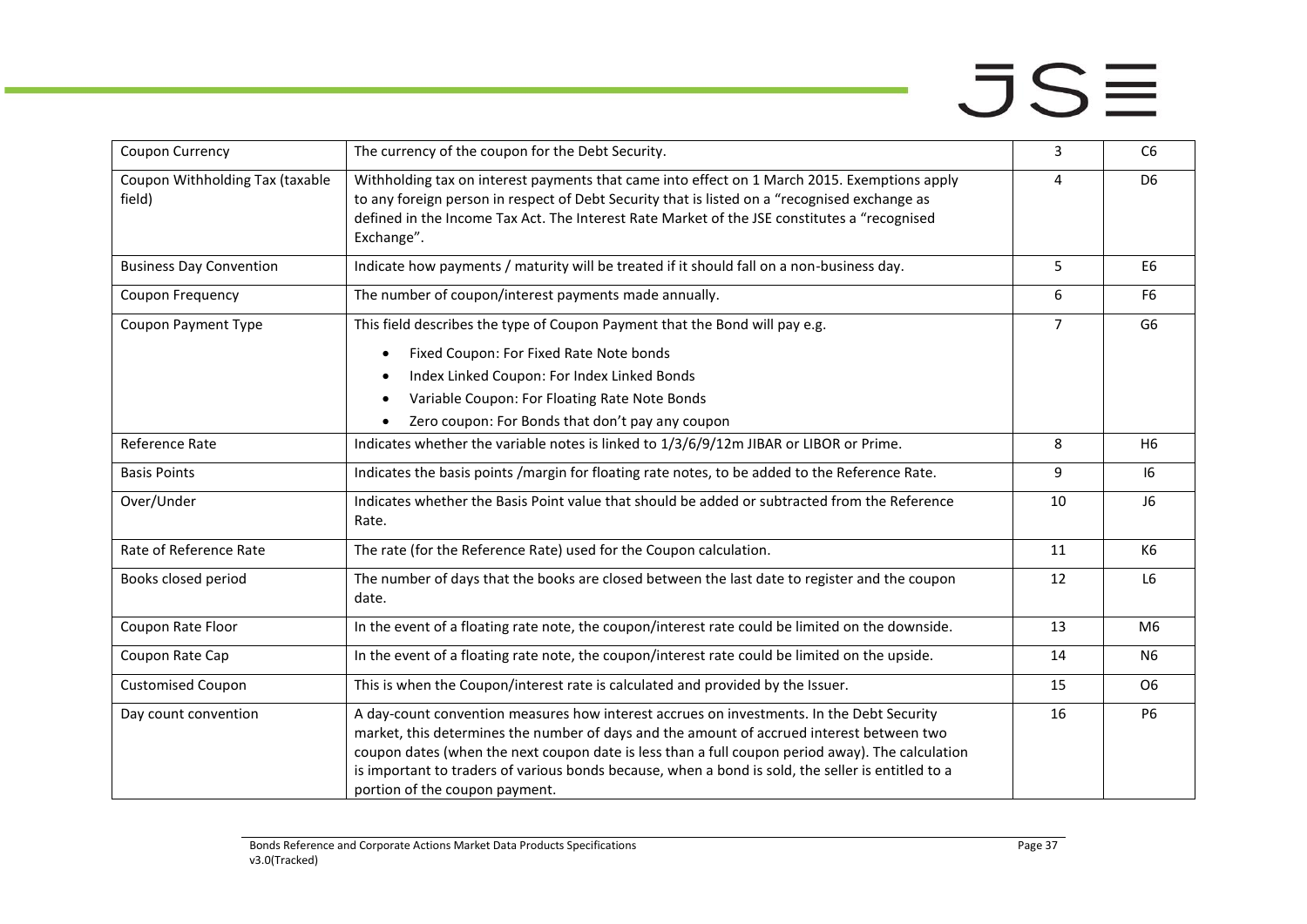|                                             | Options are:<br>30/360<br>Actual/360                                                                                                                                                |    |                |
|---------------------------------------------|-------------------------------------------------------------------------------------------------------------------------------------------------------------------------------------|----|----------------|
|                                             | Actual/365                                                                                                                                                                          |    |                |
| <b>First Accrual Date</b>                   | The date from which interest is accrued for the first coupon/interest payment                                                                                                       | 17 | Q6             |
| First Interest / Coupon Date                | The first date that the coupon/interest payment will be paid, as stipulated by the Issuer.                                                                                          | 18 | R <sub>6</sub> |
| First Books Close Date                      | The books close date for the first coupon/interest payment, as stipulated by the Issuer.                                                                                            | 19 | S <sub>6</sub> |
| Date of Listing Reference rate              | The specified date to be used for the Reference Rate.                                                                                                                               | 20 | T <sub>6</sub> |
| Broken First Coupon                         | For long / short stub instrument. Indicates that the first coupon will be for a period shorter or<br>longer than the interest periods indicated for the particular debt instrument. | 21 | U <sub>6</sub> |
| Last Day to Register for Maturity<br>Amount | Last date to register that is specific to a coupon/interest payment that pays at maturity only.                                                                                     | 22 | V <sub>6</sub> |
| <b>Base CPI</b>                             | Applicable base CPI rate.                                                                                                                                                           | 23 | W6             |
| Linked\Reference Index                      | This field is used to indicate if the Bond is linked to an Index which can be one of the following:<br><b>CPI</b><br>$\bullet$<br><b>OTHER</b><br>PPI<br><b>RPI</b>                 | 24 | X6             |

### 5.5 NEW BONDS LISTING COUPON SCHEDULE

<span id="page-37-0"></span>

| <b>CSV Version</b>     |                                            | <b>Excel Version</b>   |                            |
|------------------------|--------------------------------------------|------------------------|----------------------------|
| <b>File Name</b>       | New Bonds Listing Coupon Schedule_YYYYMMDD | Workbook name          | New Bonds Listing YYYYMMDD |
| File type              | CSV                                        | File type              | XLS                        |
|                        |                                            | <b>Sheet Name</b>      | Coupon Schedule            |
| <b>Field delimiter</b> | Semi-Colon ";"                             | <b>Field delimiter</b> | n/a                        |
| <b>File delimiter</b>  | <b>Blank Row</b>                           | <b>Sheet delimiter</b> | <b>Blank Row</b>           |
| <b>Total rows</b>      | Varies                                     | <b>Total rows</b>      | Varies                     |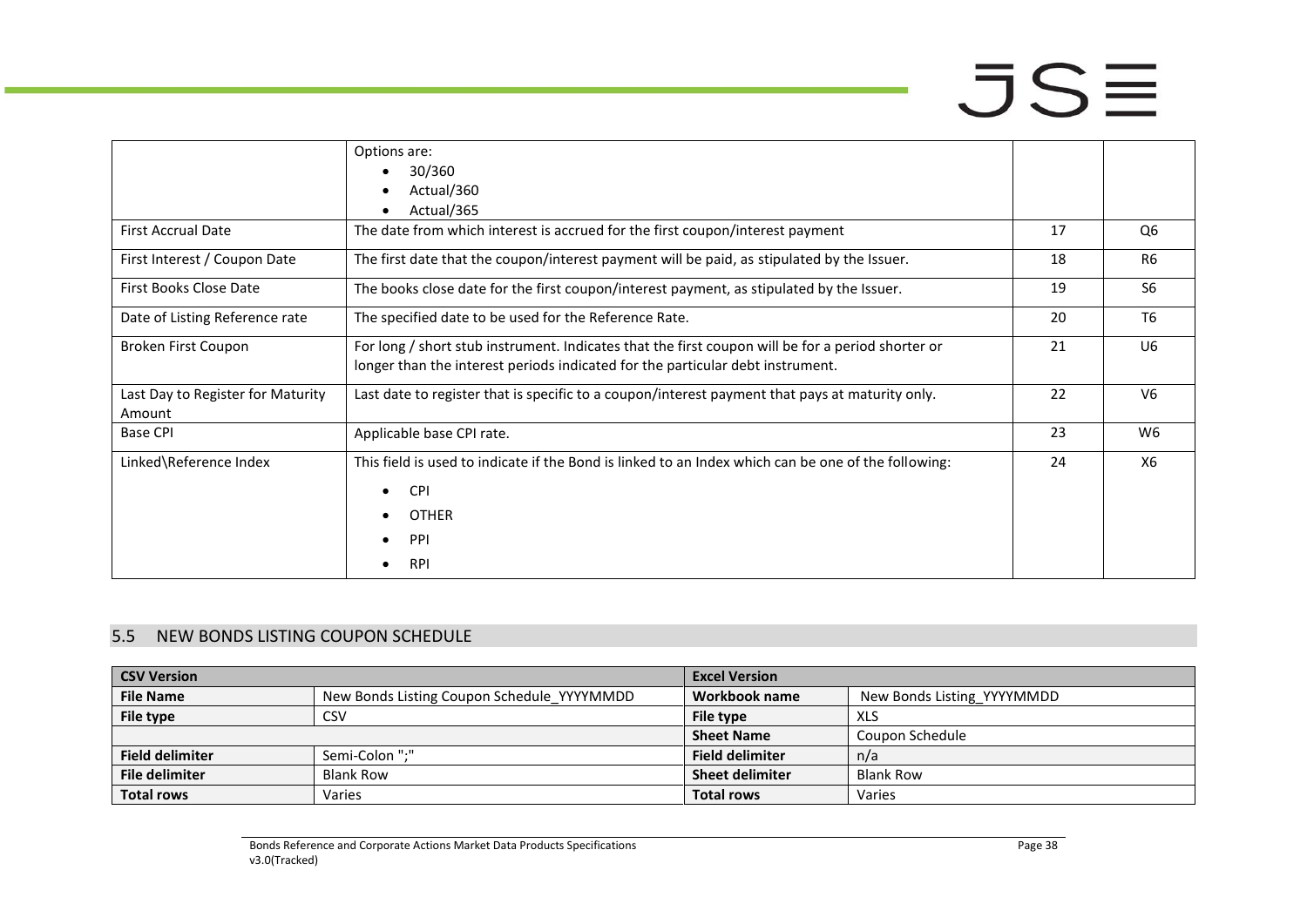| Total<br>al columns | Fixed | Total cells | Fixed |
|---------------------|-------|-------------|-------|
|                     |       |             |       |

| <b>CSV Version Heading</b>  |                                              | <b>Excel Version Heading</b> |                              |                                              |                |
|-----------------------------|----------------------------------------------|------------------------------|------------------------------|----------------------------------------------|----------------|
|                             |                                              | Row,                         |                              |                                              |                |
|                             |                                              | Column                       |                              |                                              | <b>Cell</b>    |
| <b>File Title</b>           | New Bonds Listing Coupon Schedule            |                              | <b>Sheet Title</b>           | New Bonds Listing Coupon Schedule            | A1             |
| <b>File Date</b>            | <pattern>/(Example)</pattern>                |                              | <b>Sheet Date</b>            | <pattern>/(Example)</pattern>                | A <sub>2</sub> |
|                             | Date: <dd mmm="" yyyy="">/(10 Mar 2020)</dd> |                              |                              | Date: <dd mmm="" yyyy="">/(10 Mar 2020)</dd> |                |
| <b>File Column Headings</b> |                                              | $4.1 - 5$                    | <b>Sheet Column Headings</b> |                                              | A6-E6          |

| <b>Detail</b>              |                                                                                                                                            |            |                |  |
|----------------------------|--------------------------------------------------------------------------------------------------------------------------------------------|------------|----------------|--|
|                            |                                                                                                                                            | <b>CSV</b> | Excel          |  |
| <b>Field Name</b>          | <b>Field Description</b>                                                                                                                   | Column     | <b>Cell</b>    |  |
| JSE Alpha Code             | This is the primary identifier for the Debt Security and is an alphanumeric field with a length of<br>max 6. The Issuer requests the code. |            | A6             |  |
| Interest / Coupon dates    | Dates on which a Debt Security pays a coupon but depending on the business day convention.                                                 |            | B6             |  |
| First Coupon Date          | First date on which a Debt Security pays a coupon but depending on the business day convention.                                            |            | C6             |  |
| Last Day to Register       | Last day to register to qualify for the coupon payment.                                                                                    |            | D <sub>6</sub> |  |
| <b>Actual Payment Date</b> | Actual date of coupon payment.                                                                                                             |            | E <sub>6</sub> |  |

### 5.6 NEW BONDS LISTING CALLABLE AND STEP UP

<span id="page-38-0"></span>

| <b>CSV Version</b>     |                                             | <b>Excel Version</b>   |                            |
|------------------------|---------------------------------------------|------------------------|----------------------------|
| <b>File Name</b>       | New Bonds Listing Callable Step Up YYYYMMDD | Workbook name          | New Bonds Listing YYYYMMDD |
| File type              | CSV                                         | File type              | <b>XLS</b>                 |
|                        |                                             | <b>Sheet Name</b>      | Callable Step Up           |
| <b>Field delimiter</b> | Semi-Colon ";"                              | <b>Field delimiter</b> | n/a                        |
| <b>File delimiter</b>  | <b>Blank Row</b>                            | <b>Sheet delimiter</b> | <b>Blank Row</b>           |
| <b>Total rows</b>      | Varies                                      | <b>Total rows</b>      | Varies                     |
| <b>Total columns</b>   | Fixed - 7                                   | <b>Total cells</b>     | Fixed - 7                  |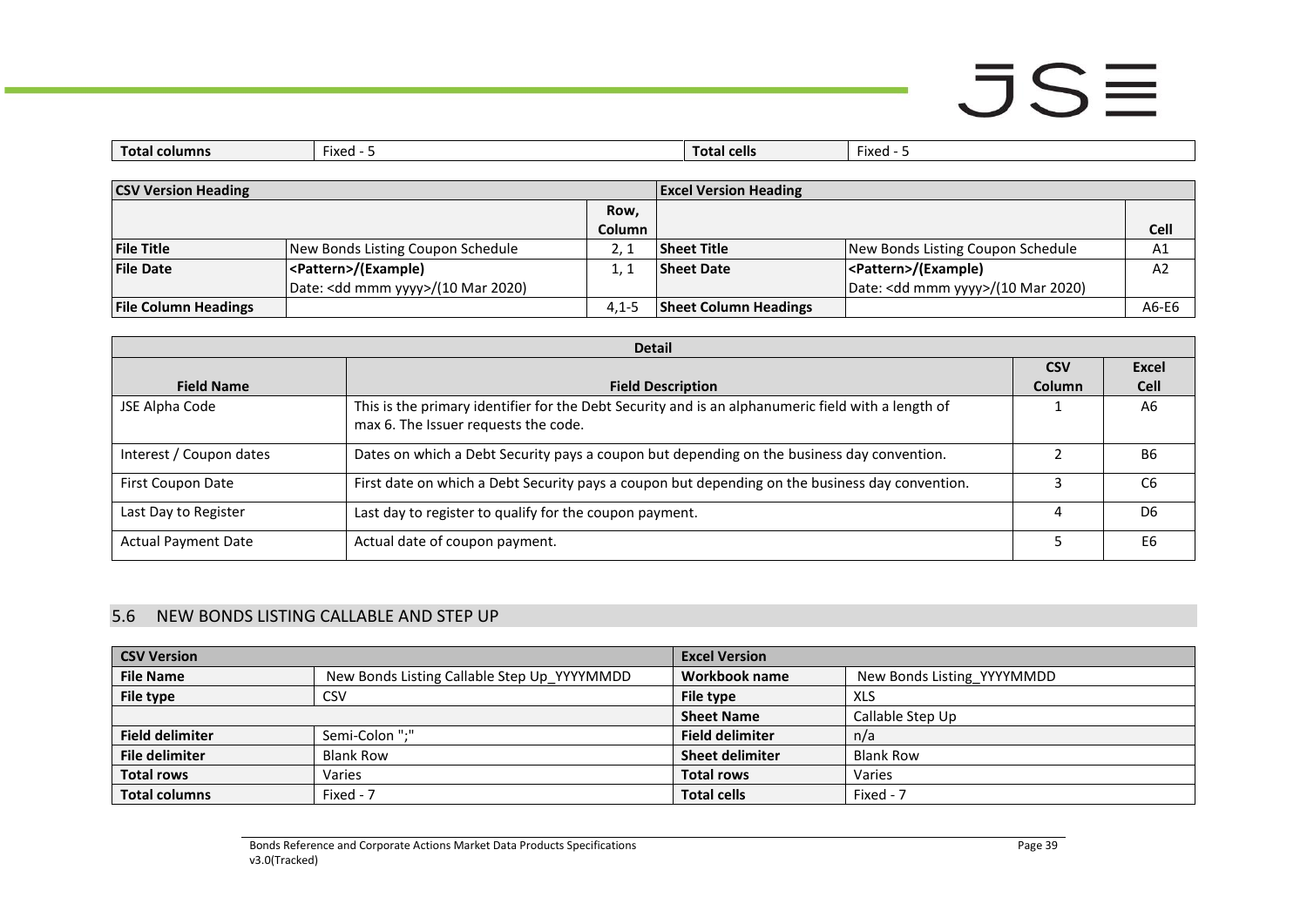| <b>CSV Version Heading</b><br><b>Excel Version Heading</b> |                                              |         |                              |                                              |                |
|------------------------------------------------------------|----------------------------------------------|---------|------------------------------|----------------------------------------------|----------------|
|                                                            |                                              | Row,    |                              |                                              |                |
|                                                            |                                              | Column  |                              |                                              | Cell           |
| <b>File Title</b>                                          | New Bonds Listing Callable Step Up           |         | <b>Sheet Title</b>           | New Bonds Listing Callable Step Up           | A1             |
| <b>File Date</b>                                           | <pattern>/(Example)</pattern>                |         | <b>Sheet Date</b>            | <pattern>/(Example)</pattern>                | A <sub>2</sub> |
|                                                            | Date: <dd mmm="" yyyy="">/(10 Mar 2020)</dd> | 1. 1    |                              | Date: <dd mmm="" yyyy="">/(10 Mar 2020)</dd> |                |
| <b>File Column Headings</b>                                |                                              | $4.1 -$ | <b>Sheet Column Headings</b> |                                              | A6-G6          |

| <b>Detail</b>                        |                                                                                                                                            |                |                |  |  |
|--------------------------------------|--------------------------------------------------------------------------------------------------------------------------------------------|----------------|----------------|--|--|
|                                      |                                                                                                                                            | <b>CSV</b>     | Excel          |  |  |
| <b>Field Name</b>                    | <b>Field Description</b>                                                                                                                   | <b>Column</b>  | <b>Cell</b>    |  |  |
| JSE Alpha Code                       | This is the primary identifier for the Debt Security and is an alphanumeric field with a length of<br>max 6. The Issuer requests the code. |                | A6             |  |  |
| Call Indicator                       | Indicates "Yes" when the Debt Security is called.                                                                                          | $\mathfrak{p}$ | <b>B6</b>      |  |  |
| Callable / Step Up Date              | Date on which a Debt Security can either Call or Step Up/Down the Coupon Rate.                                                             | 3              | C <sub>6</sub> |  |  |
| Step-up/down Coupon Rate             | The Step-up/down coupon/interest rate of the Debt Security.                                                                                | 4              | D <sub>6</sub> |  |  |
| Step-up /down Reference Rate         | The Step-up/down rate that is used to indicate whether the variable notes is linked to 3/6/9/12m<br>JIBAR or another index.                | ╮              | E <sub>6</sub> |  |  |
| Step-up / Down Basis points          | The Step-up/down points that indicates the basis points /margin for floating rate notes that is to<br>be added to the Reference Rate.      | 6              | F <sub>6</sub> |  |  |
| Step-up/down Over/Under<br>indicator | The Step-up/down indicator that indicates whether the Basis Point value that should be added or<br>subtracted from the Reference Rate.     |                | G6             |  |  |

### 5.7 NEW BONDS LISTING MARKET LISTINGS

<span id="page-39-0"></span>

| <b>CSV Version</b> |                                           | <b>Excel Version</b> |                            |
|--------------------|-------------------------------------------|----------------------|----------------------------|
| <b>File Name</b>   | New Bonds Listing Market Listing_YYYYMMDD | Workbook name        | New Bonds Listing YYYYMMDD |
| File type          | CS۷                                       | File type            | XLS                        |
|                    |                                           | <b>Sheet Name</b>    | Market Listing             |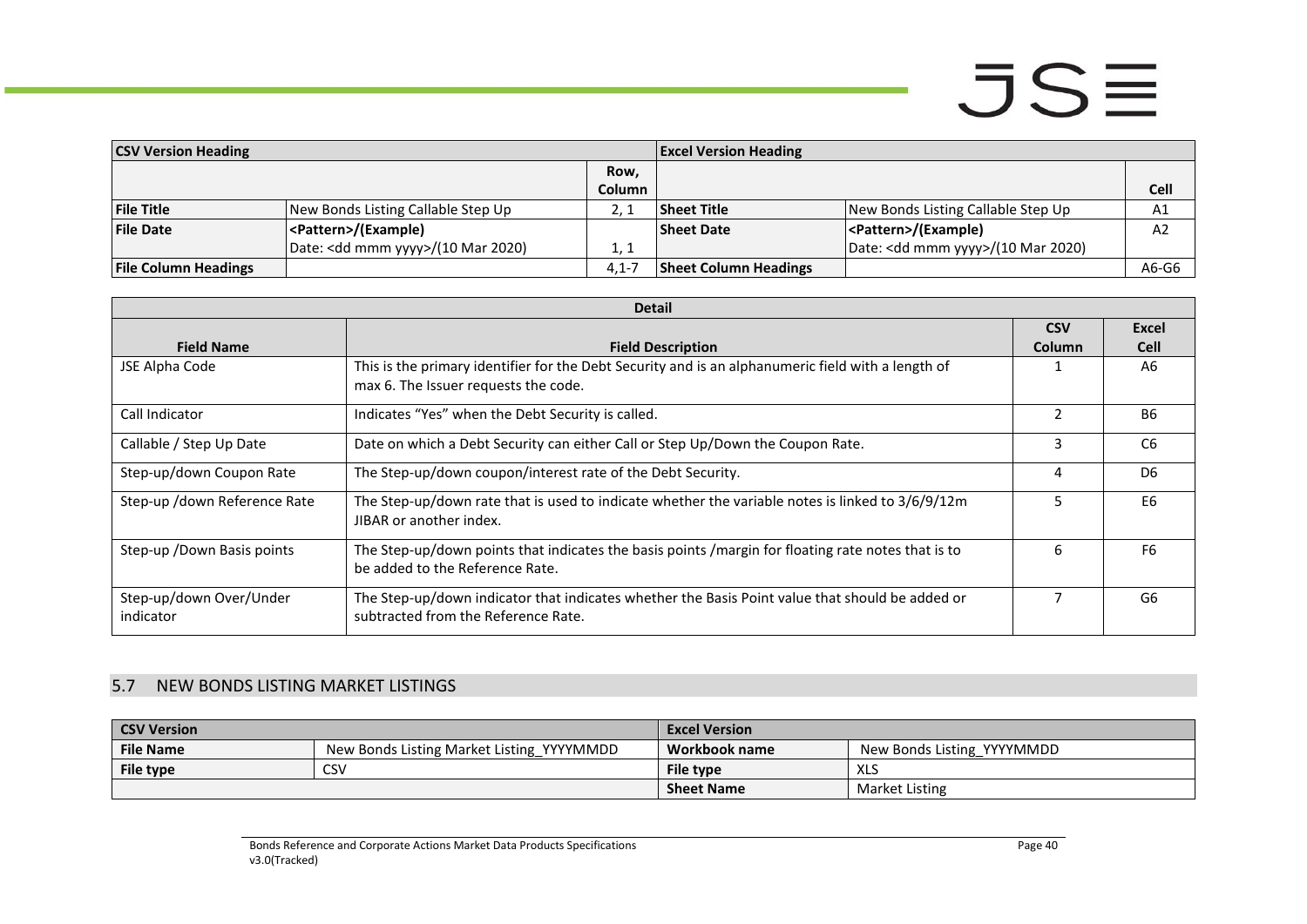| <b>Field delimiter</b> | Semi-Colon ";"   | <b>Field delimiter</b> | n/a              |
|------------------------|------------------|------------------------|------------------|
| <b>File delimiter</b>  | <b>Blank Row</b> | <b>Sheet delimiter</b> | <b>Blank Row</b> |
| <b>Total rows</b>      | Varies           | <b>Total rows</b>      | Varies           |
| <b>Total columns</b>   | Fixed - 8        | <b>Total cells</b>     | Fixed - 8        |

| <b>CSV Version Heading</b>  |                                              | <b>Excel Version Heading</b> |                              |                                              |                |
|-----------------------------|----------------------------------------------|------------------------------|------------------------------|----------------------------------------------|----------------|
|                             |                                              | Row,                         |                              |                                              |                |
|                             |                                              | Column                       |                              |                                              | Cell           |
| <b>File Title</b>           | New Bonds Listing Market Listing             | 2.1                          | <b>Sheet Title</b>           | New Bonds Listing Market Listing             | A1             |
| <b>File Date</b>            | <pattern>/(Example)</pattern>                | $\pm .3$                     | <b>Sheet Date</b>            | <pattern>/(Example)</pattern>                | A <sub>2</sub> |
|                             | Date: <dd mmm="" yyyy="">/(10 Mar 2020)</dd> |                              |                              | Date: <dd mmm="" yyyy="">/(10 Mar 2020)</dd> |                |
| <b>File Column Headings</b> |                                              | 4.8                          | <b>Sheet Column Headings</b> |                                              | A6-H6          |

|                           | <b>Detail</b>                                                                                                                              |                             |                      |  |  |  |
|---------------------------|--------------------------------------------------------------------------------------------------------------------------------------------|-----------------------------|----------------------|--|--|--|
| <b>Field Name</b>         | <b>Field Description</b>                                                                                                                   | <b>CSV</b><br><b>Column</b> | Excel<br><b>Cell</b> |  |  |  |
| JSE Alpha Code            | This is the primary identifier for the Debt Security and is an alphanumeric field with a length of<br>max 6. The Issuer requests the code. |                             | A6                   |  |  |  |
| Exchange                  | The exchange identifier of the exchange that the Debt Security is listed.                                                                  | 2                           | <b>B6</b>            |  |  |  |
| MIC code                  | The Market Identifier Code of the market and exchange (as per ISO 10383) that the Debt Security<br>is listed.                              | 3                           | C <sub>6</sub>       |  |  |  |
| <b>Listing Date</b>       | The date upon which a Debt Security is listed on the market.                                                                               | 4                           | D <sub>6</sub>       |  |  |  |
| Primary Market Indicator  | Indicates whether this market is the primary listing market.                                                                               | 5                           | E <sub>6</sub>       |  |  |  |
| <b>Trading Currency</b>   | Currency of the listed Debt Security. The current value is "ZAR".                                                                          | 6                           | F <sub>6</sub>       |  |  |  |
| BondETP Indicator         | Flag that denotes whether the instrument is also traded on the Bond ETP platform.                                                          |                             | G6                   |  |  |  |
| Instrument DeListing Date | The date upon which the Debt Security is delisted from the market.                                                                         | 8                           | H <sub>6</sub>       |  |  |  |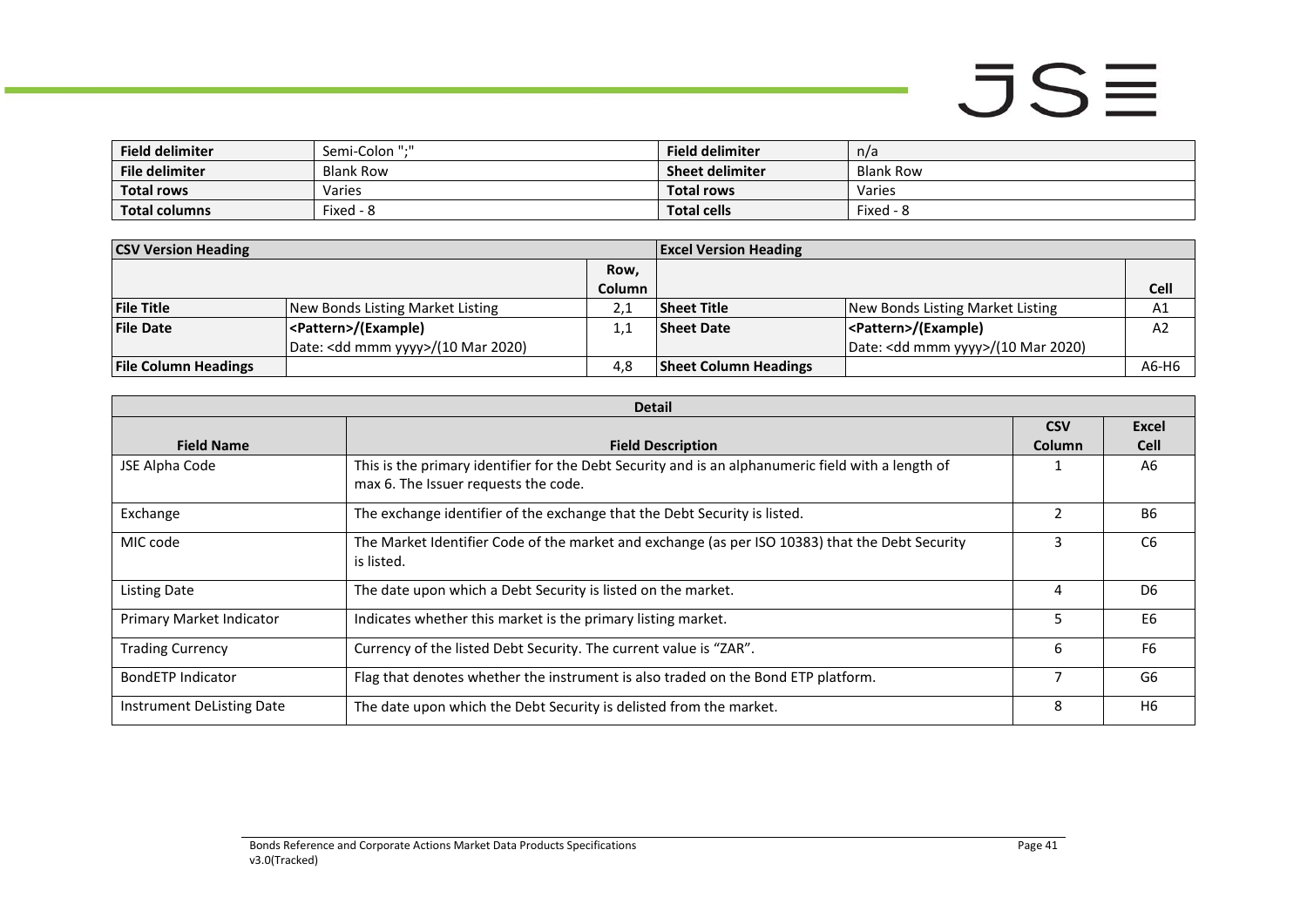### 5.8 NEW BONDS LISTING SPLIT MATURITY SCHEDULE

| <b>CSV Version</b>     |                                                    | <b>Excel Version</b>   |                                |
|------------------------|----------------------------------------------------|------------------------|--------------------------------|
| <b>File Name</b>       | New Bonds Listing Split Maturity Schedule YYYYMMDD | Workbook name          | New Bonds Listing YYYYMMDD     |
| File type              | <b>CSV</b>                                         | File type              | <b>XLS</b>                     |
|                        |                                                    | <b>Sheet Name</b>      | <b>Split Maturity Schedule</b> |
| <b>Field delimiter</b> | Semi-Colon ";"                                     | <b>Field delimiter</b> | n/a                            |
| <b>File delimiter</b>  | <b>Blank Row</b>                                   | <b>Sheet delimiter</b> | <b>Blank Row</b>               |
| <b>Total rows</b>      | Varies                                             | <b>Total rows</b>      | Varies                         |
| <b>Total columns</b>   | Fixed - 3                                          | <b>Total cells</b>     | Fixed - 3                      |

| <b>CSV Version Heading</b>  |                                              | <b>Excel Version Heading</b> |                              |                                              |                |
|-----------------------------|----------------------------------------------|------------------------------|------------------------------|----------------------------------------------|----------------|
|                             |                                              | Row,                         |                              |                                              |                |
|                             |                                              | <b>Column</b>                |                              |                                              | <b>Cell</b>    |
| <b>File Title</b>           | New Bonds Listing Split Maturity             |                              | <b>Sheet Title</b>           | Split Maturity Schedule                      | A <sub>1</sub> |
|                             | <b>Schedule</b>                              | 2, 1                         |                              |                                              |                |
| <b>File Date</b>            | <pattern>/(Example)</pattern>                |                              | <b>Sheet Date</b>            | <pattern>/(Example)</pattern>                | A2             |
|                             | Date: <dd mmm="" yyyy="">/(10 Mar 2020)</dd> | 1, 1                         |                              | Date: <dd mmm="" yyyy="">/(10 Mar 2020)</dd> |                |
| <b>File Column Headings</b> |                                              | $4.1 - 3$                    | <b>Sheet Column Headings</b> |                                              | $A6-C6$        |

<span id="page-41-0"></span>

|                                          | <b>Detail</b>                                                                                                                              |            |                |  |  |  |
|------------------------------------------|--------------------------------------------------------------------------------------------------------------------------------------------|------------|----------------|--|--|--|
|                                          |                                                                                                                                            | <b>CSV</b> | <b>Excel</b>   |  |  |  |
| <b>Field Name</b>                        | <b>Field Description</b>                                                                                                                   | Column     | <b>Cell</b>    |  |  |  |
| JSE Alpha Code                           | This is the primary identifier for the Debt Security and is an alphanumeric field with a length of<br>max 6. The Issuer requests the code. |            | A <sub>6</sub> |  |  |  |
| <b>Split Maturity Date</b>               | The split maturity date for the Debt Security that has split into new series.                                                              |            | B6             |  |  |  |
| Split Maturity Date Notes (Free<br>text) | Supporting notes relating to the split maturity date.                                                                                      |            | C6             |  |  |  |

### <span id="page-41-1"></span>5.9 NEW BONDS LISTING REFERENCE INDEX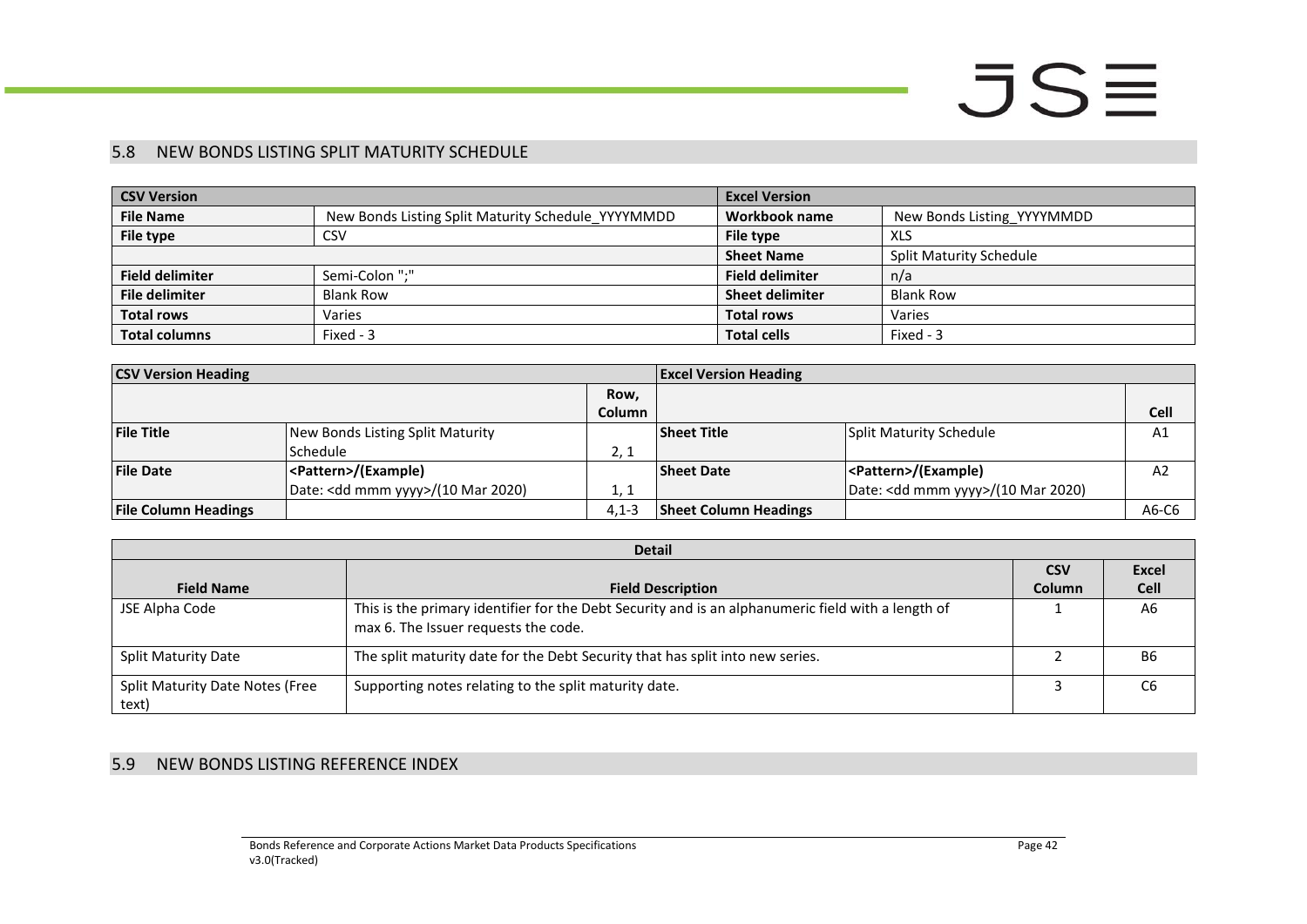**Card** 

| <b>CSV Version</b>     |                             | <b>Excel Version</b>   |                            |
|------------------------|-----------------------------|------------------------|----------------------------|
| <b>File Name</b>       | New Bonds Listing Reference | Workbook name          | New Bonds Listing YYYYMMDD |
|                        | Index YYYYMMDD              |                        |                            |
| File type              | <b>CSV</b>                  | File type              | XLS                        |
|                        |                             | <b>Sheet Name</b>      | Reference Index            |
| <b>Field delimiter</b> | Semi-Colon ";"              | <b>Field delimiter</b> | n/a                        |
| <b>File delimiter</b>  | <b>Blank Row</b>            | <b>Sheet delimiter</b> | <b>Blank Row</b>           |
| <b>Total rows</b>      | Varies                      | <b>Total rows</b>      | Varies                     |
| <b>Total columns</b>   | Fixed - 6                   | <b>Total cells</b>     | Fixed - 6                  |

| <b>CSV Version Heading</b>  |                                              | <b>Excel Version Heading</b> |                              |                                              |                |
|-----------------------------|----------------------------------------------|------------------------------|------------------------------|----------------------------------------------|----------------|
|                             |                                              | Row,                         |                              |                                              |                |
|                             |                                              | <b>Column</b>                |                              |                                              | <b>Cell</b>    |
| <b>File Title</b>           | New Bonds Listing Reference Index            |                              | Sheet Title                  | New Bonds Listing Reference Index            | A <sub>1</sub> |
| <b>File Date</b>            | <pattern>/(Example)</pattern>                |                              | <b>Sheet Date</b>            | <pattern>/(Example)</pattern>                | A <sub>2</sub> |
|                             | Date: <dd mmm="" yyyy="">/(10 Mar 2020)</dd> | 1, 1                         |                              | Date: <dd mmm="" yyyy="">/(10 Mar 2020)</dd> |                |
| <b>File Column Headings</b> |                                              | $4.1 - 6$                    | <b>Sheet Column Headings</b> |                                              | A6-F6          |

|                                | <b>Detail</b>                                                                                                                  |            |                |
|--------------------------------|--------------------------------------------------------------------------------------------------------------------------------|------------|----------------|
|                                |                                                                                                                                | <b>CSV</b> | <b>Excel</b>   |
| <b>Field Name</b>              | <b>Field Description</b>                                                                                                       | Column     | <b>Cell</b>    |
| JSE Alpha Code                 | Primary identifier for the Debt Security and is an alphanumeric field with a length of max 6. The<br>Issuer requests the code. |            | A <sub>6</sub> |
| Index Code                     | Index code identifier of the linked reference index                                                                            |            | <b>B6</b>      |
| Reference Index JSE Alpha Code | Alpha code identifier of the linked reference index                                                                            |            | C <sub>6</sub> |
| <b>Instrument Name</b>         | Name of the linked reference index                                                                                             | 4          | D <sub>6</sub> |
| Instrument Type                | Type of the linked reference index                                                                                             |            | E <sub>6</sub> |
| Mixed Rate Note Leg            | Indicates the leg that is linked to the reference index                                                                        | 6          | F <sub>6</sub> |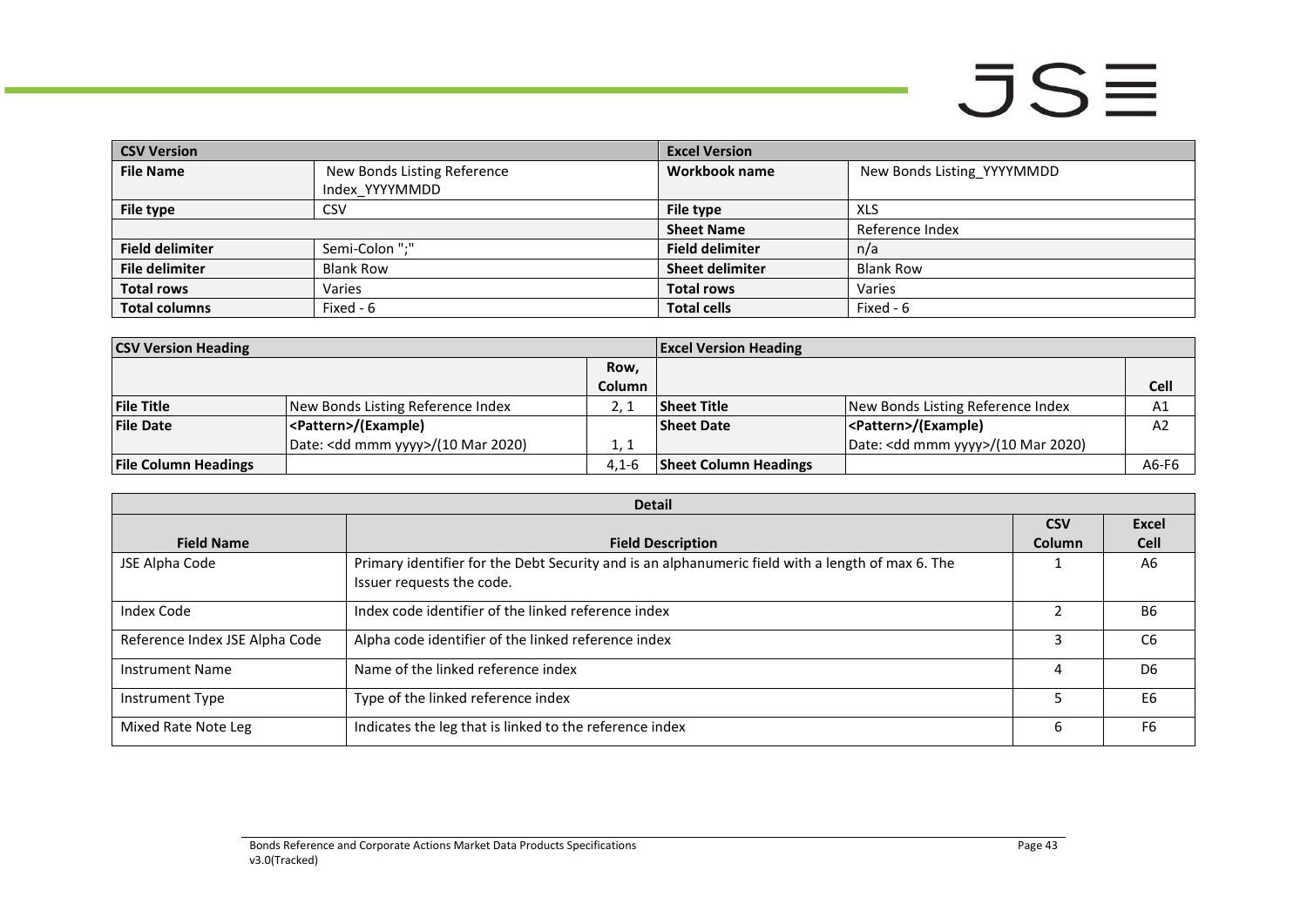### 5.10 NEW BONDS LISTING REFERENCE INSTRUMENT

| <b>CSV Version</b>     |                                                 | <b>Excel Version</b>   |                            |
|------------------------|-------------------------------------------------|------------------------|----------------------------|
| <b>File Name</b>       | New Bonds Listing Reference Instrument YYYYMMDD | Workbook name          | New Bonds Listing YYYYMMDD |
| File type              | CSV                                             | File type              | XLS                        |
|                        |                                                 | <b>Sheet Name</b>      | Reference Instrument       |
| <b>Field delimiter</b> | Semi-Colon ":"                                  | <b>Field delimiter</b> | n/a                        |
| <b>File delimiter</b>  | <b>Blank Row</b>                                | <b>Sheet delimiter</b> | <b>Blank Row</b>           |
| <b>Total rows</b>      | Varies                                          | <b>Total rows</b>      | Varies                     |
| <b>Total columns</b>   | Fixed $-5$                                      | <b>Total cells</b>     | Fixed - 5                  |

| <b>CSV Version Heading</b>  |                                              |               | <b>Excel Version Heading</b> |                                              |                |
|-----------------------------|----------------------------------------------|---------------|------------------------------|----------------------------------------------|----------------|
|                             |                                              | Row,          |                              |                                              |                |
|                             |                                              | <b>Column</b> |                              |                                              | <b>Cell</b>    |
| <b>File Title</b>           | New Bonds Listing Reference Instrument       |               | <b>Sheet Title</b>           | New Bonds Listing Reference                  | A1             |
|                             |                                              | 2, 1          |                              | <b>Instrument</b>                            |                |
| <b>File Date</b>            | <pattern>/(Example)</pattern>                |               | <b>Sheet Date</b>            | <pattern>/(Example)</pattern>                | A <sub>2</sub> |
|                             | Date: <dd mmm="" yyyy="">/(10 Mar 2020)</dd> | 1, 1          |                              | Date: <dd mmm="" yyyy="">/(10 Mar 2020)</dd> |                |
| <b>File Column Headings</b> |                                              | $4.1 - 5$     | <b>Sheet Column Headings</b> |                                              | A6-E6          |

<span id="page-43-0"></span>

|                                     | <b>Detail</b>                                                                                                                                                          |            |                |  |  |  |
|-------------------------------------|------------------------------------------------------------------------------------------------------------------------------------------------------------------------|------------|----------------|--|--|--|
|                                     |                                                                                                                                                                        | <b>CSV</b> | <b>Excel</b>   |  |  |  |
| <b>Field Name</b>                   | <b>Field Description</b>                                                                                                                                               | Column     | <b>Cell</b>    |  |  |  |
| JSE Alpha Code                      | Primary identifier for the Debt Security and is an alphanumeric field with a length of max 6.                                                                          |            | A <sub>6</sub> |  |  |  |
|                                     | The Issuer requests the code.                                                                                                                                          |            |                |  |  |  |
| Reference Instrument JSE Alpha Code | Alpha code identifier of the linked reference instrument.                                                                                                              |            | B <sub>6</sub> |  |  |  |
| <b>Instrument Name</b>              | Name of the linked reference instrument.                                                                                                                               |            | C <sub>6</sub> |  |  |  |
| Instrument Type                     | Instrument type of the reference instrument.                                                                                                                           | 4          | D <sub>6</sub> |  |  |  |
| <b>ISIN</b>                         | International Security Identification Number that the JSE generates for all South African<br>Instruments as the accredited National Numbering Agency for South Africa. |            | E <sub>6</sub> |  |  |  |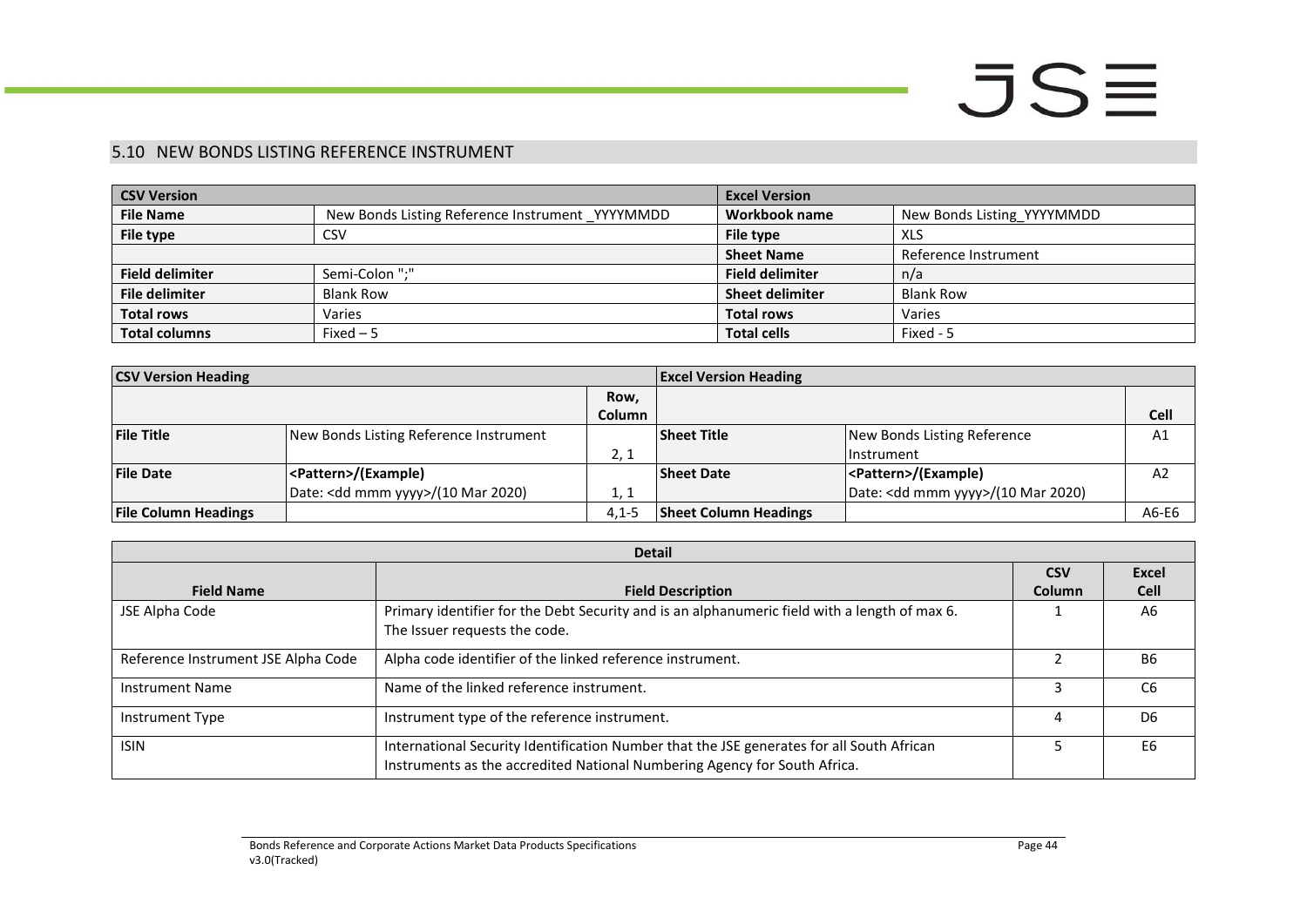| It is unique per instrument and a twelve-character number that consists of a two-letter           |  |
|---------------------------------------------------------------------------------------------------|--|
| country code, followed by the nine-character alphanumerical national security identifier, and     |  |
| a check digit. ISINs issued by the JSE for Debt Security instruments will have a "G" in the third |  |
| character.                                                                                        |  |
|                                                                                                   |  |

### 5.11 NEW BONDS LISTING REFERENCE ENTITIES

| <b>CSV Version</b>     |                                               | <b>Excel Version</b>   |                            |
|------------------------|-----------------------------------------------|------------------------|----------------------------|
| <b>File Name</b>       | New Bonds Listing Reference Entities YYYYMMDD | Workbook name          | New Bonds Listing YYYYMMDD |
| File type              | <b>CSV</b>                                    | File type              | XLS                        |
|                        |                                               | <b>Sheet Name</b>      | <b>Reference Entities</b>  |
| <b>Field delimiter</b> | Semi-Colon ":"                                | <b>Field delimiter</b> | n/a                        |
| <b>File delimiter</b>  | <b>Blank Row</b>                              | <b>Sheet delimiter</b> | <b>Blank Row</b>           |
| <b>Total rows</b>      | Varies                                        | <b>Total rows</b>      | Varies                     |
| <b>Total columns</b>   | Fixed $-6$                                    | <b>Total cells</b>     | Fixed - 6                  |

| <b>CSV Version Heading</b>  |                                                                                | <b>Excel Version Heading</b> |                              |                                                                                    |                |
|-----------------------------|--------------------------------------------------------------------------------|------------------------------|------------------------------|------------------------------------------------------------------------------------|----------------|
|                             |                                                                                | Row,<br><b>Column</b>        |                              |                                                                                    | <b>Cell</b>    |
| <b>File Title</b>           | New Bonds Listing Reference Entities                                           |                              | <b>Sheet Title</b>           | New Bonds Listing Reference Entities                                               | A1             |
| <b>File Date</b>            | <pattern>/(Example)<br/>Date: <dd mmm="" yyyy="">/(10 Mar 2020)</dd></pattern> | 1, 1                         | <b>Sheet Date</b>            | <pattern>/(Example)<br/>Date: <dd mmm="" yyyy="">/(10 Mar<br/>2020)</dd></pattern> | A <sub>2</sub> |
| <b>File Column Headings</b> |                                                                                | $4.1 - 2$                    | <b>Sheet Column Headings</b> |                                                                                    | A6-B6          |

<span id="page-44-0"></span>

|                         | <b>Detail</b>                                                                                                                  |               |                |  |  |
|-------------------------|--------------------------------------------------------------------------------------------------------------------------------|---------------|----------------|--|--|
|                         |                                                                                                                                | <b>CSV</b>    | Excel          |  |  |
| <b>Field Name</b>       | <b>Field Description</b>                                                                                                       | <b>Column</b> | <b>Cell</b>    |  |  |
| JSE Alpha Code          | Primary identifier for the Debt Security and is an alphanumeric field with a length of max 6. The<br>Issuer requests the code. |               | A <sub>6</sub> |  |  |
| <b>Institution Name</b> | Name of the linked reference entity.                                                                                           |               | <b>B6</b>      |  |  |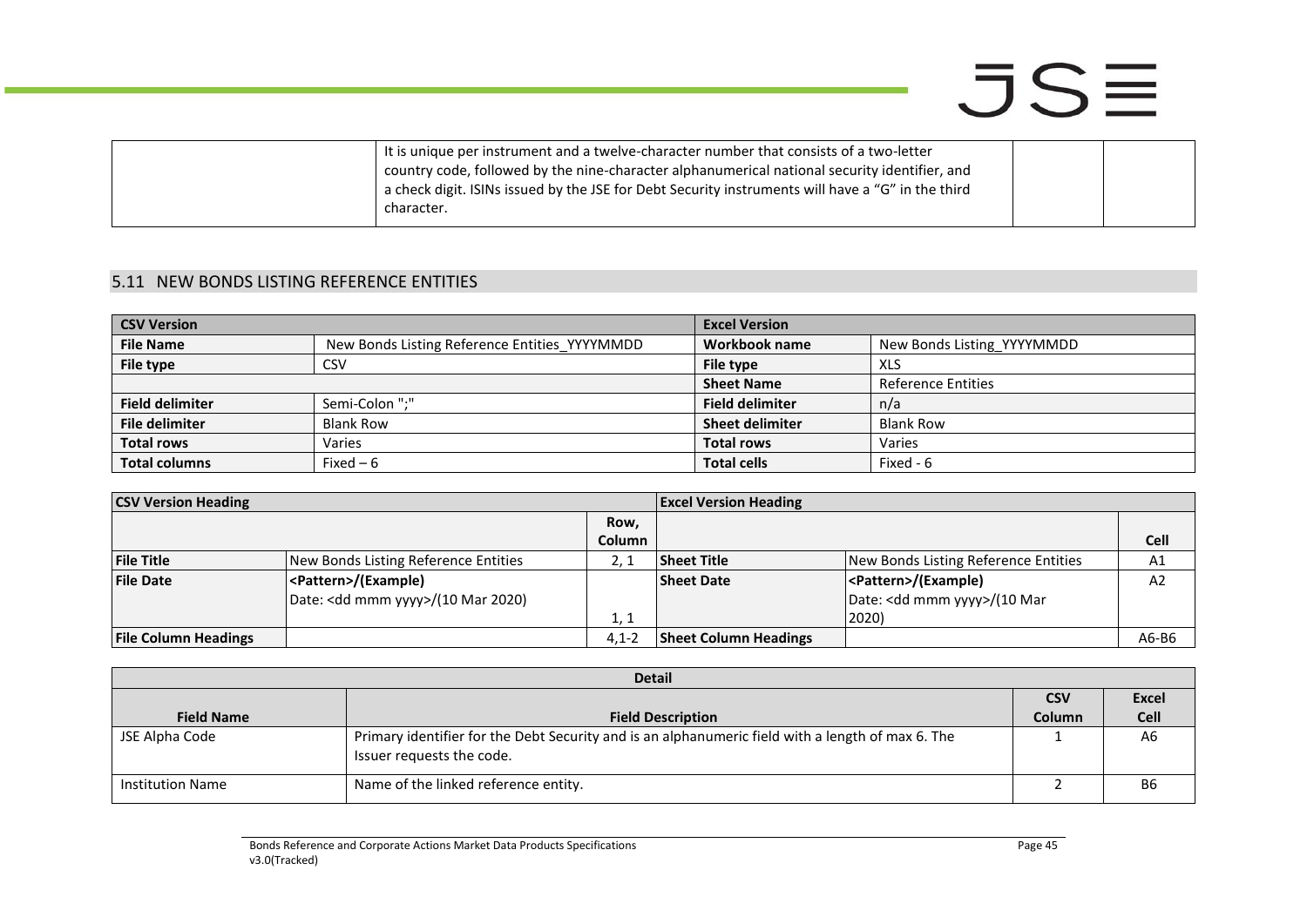### 5.12 NEW BONDS LISTING GUARANTOR

| <b>CSV Version</b>     |                                      | <b>Excel Version</b>   |                             |
|------------------------|--------------------------------------|------------------------|-----------------------------|
| <b>File Name</b>       | New Bonds Listing Guarantor YYYYMMDD | Workbook name          | New Bonds Listing YYYYMMDD  |
| File type              | CSV                                  | File type              | <b>XLS</b>                  |
|                        |                                      | <b>Sheet Name</b>      | New Bonds Listing Guarantor |
| <b>Field delimiter</b> | Semi-Colon ";"                       | <b>Field delimiter</b> | n/a                         |
| <b>File delimiter</b>  | <b>Blank Row</b>                     | <b>Sheet delimiter</b> | <b>Blank Row</b>            |
| <b>Total rows</b>      | Varies                               | <b>Total rows</b>      | Varies                      |
| <b>Total columns</b>   | Fixed - 5                            | <b>Total cells</b>     | Fixed - 5                   |

| <b>CSV Version Heading</b>  |                                              | <b>Excel Version Heading</b> |                              |                                              |                |
|-----------------------------|----------------------------------------------|------------------------------|------------------------------|----------------------------------------------|----------------|
|                             |                                              | Row,                         |                              |                                              |                |
|                             |                                              | <b>Column</b>                |                              |                                              | Cell           |
| <b>File Title</b>           | New Bonds Listing Guarantor                  |                              | Sheet Title                  | New Bonds Listing Guarantor                  | A1             |
| <b>File Date</b>            | <pattern>/(Example)</pattern>                |                              | <b>Sheet Date</b>            | <pattern>/(Example)</pattern>                | A <sub>2</sub> |
|                             | Date: <dd mmm="" yyyy="">/(10 Mar 2020)</dd> | 1.1                          |                              | Date: <dd mmm="" yyyy="">/(10 Mar 2020)</dd> |                |
| <b>File Column Headings</b> |                                              | $3.1 - 3$                    | <b>Sheet Column Headings</b> |                                              | A6-C6          |

<span id="page-45-0"></span>

|                          | <b>Detail</b>                                                                                                                  |               |                |  |  |
|--------------------------|--------------------------------------------------------------------------------------------------------------------------------|---------------|----------------|--|--|
|                          |                                                                                                                                | <b>CSV</b>    | <b>Excel</b>   |  |  |
| <b>Field Name</b>        | <b>Field Description</b>                                                                                                       | <b>Column</b> | <b>Cell</b>    |  |  |
| JSE Alpha Code           | Primary identifier for the Debt Security and is an alphanumeric field with a length of max 6. The<br>Issuer requests the code. |               | A6             |  |  |
| Guarantor JSE Alpha Code | Alpha code identifier of the linked Guarantor.                                                                                 |               | <b>B6</b>      |  |  |
| Entity / Role Type       | Type of the linked Guarantor.                                                                                                  |               | C <sub>6</sub> |  |  |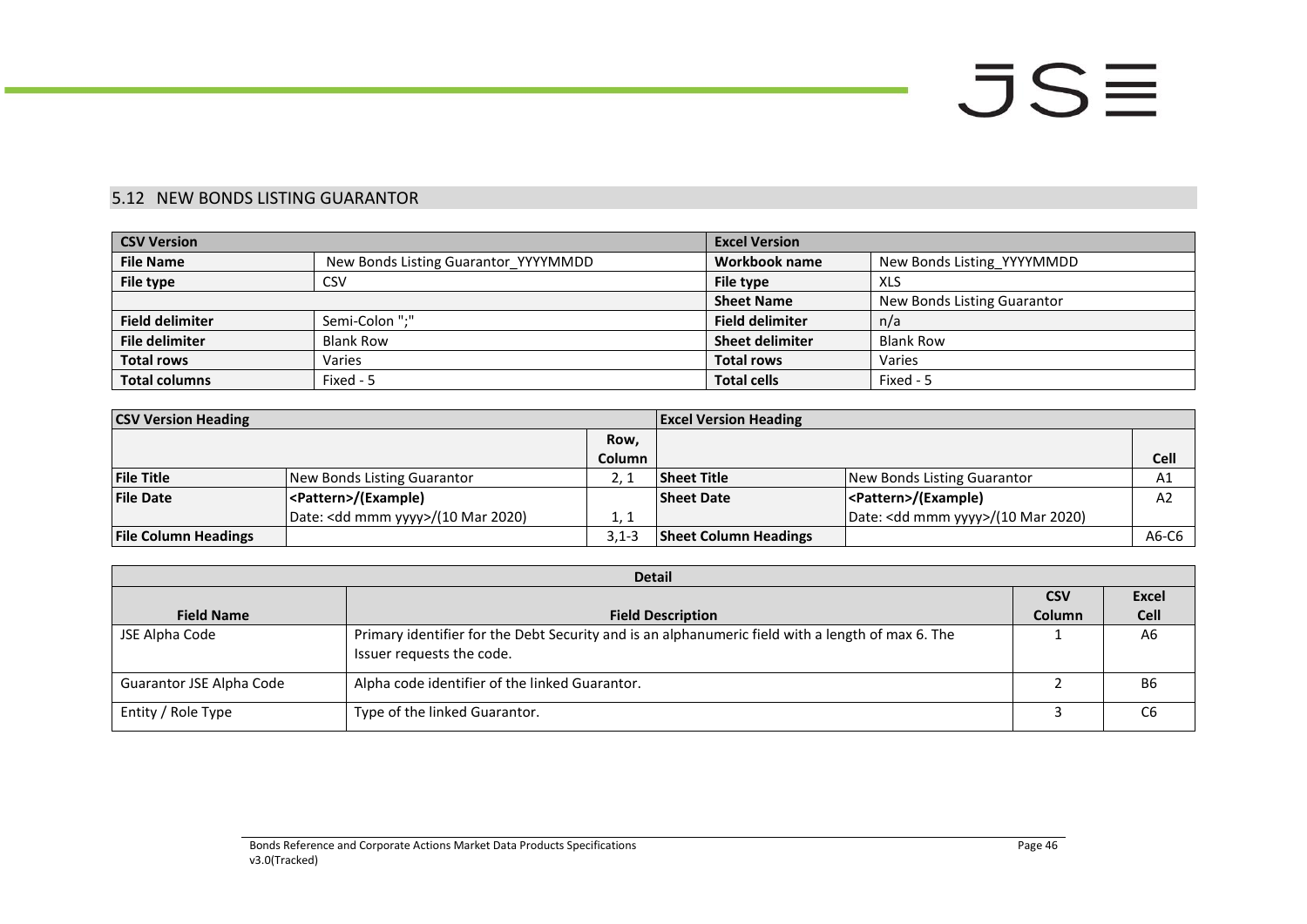### 5.13 NEW BONDS LISTING MIXED RATE

An Instrument can be issued as a Mixed Rate Note; meaning that for the first defined period the debt instrument pays a specific type of coupon and then for the next defined period changes to another type of coupon payment. These different periods are referred to as legs. The number of legs for Mixed Rate Notes are typically two legs but could increase over time.

Refer to the Coupon General Section for the meaning of the fields.

| <b>CSV Version</b>     |                                       | <b>Excel Version</b>   |                             |
|------------------------|---------------------------------------|------------------------|-----------------------------|
| <b>File Name</b>       | New Bonds Listing Mixed Rate YYYYMMDD | Sheet name             | New Bonds Listing YYYYMMDD  |
| File type              | CSV                                   | File type              | XLS                         |
|                        |                                       | <b>Sheet Name</b>      | New Bonds Listing Guarantor |
| <b>Field delimiter</b> | Semi-Colon ";"                        | <b>Field delimiter</b> | n/a                         |
| <b>File delimiter</b>  | <b>Blank Row</b>                      | <b>Sheet delimiter</b> | <b>Blank Row</b>            |
| <b>Total rows</b>      | Varies                                | <b>Total rows</b>      | Varies                      |
| <b>Total columns</b>   | $Fixed-23$                            | <b>Total cells</b>     | Fixed - 23                  |

<span id="page-46-0"></span>

| <b>CSV Version Heading</b>  |                                    | <b>Excel Version Heading</b> |                              |                                              |                |
|-----------------------------|------------------------------------|------------------------------|------------------------------|----------------------------------------------|----------------|
|                             |                                    | Row,                         |                              |                                              |                |
|                             |                                    | <b>Column</b>                |                              |                                              | <b>Cell</b>    |
| <b>File Title</b>           | New Bonds Listing Mixed Rate       |                              | Sheet Title                  | New Bonds Listing Mixed Rate                 | A <sub>1</sub> |
| <b>File Date</b>            | <pattern>/(Example)</pattern>      |                              | <b>Sheet Date</b>            | <pattern>/(Example)</pattern>                | A <sub>2</sub> |
|                             | Date: < dd mmm yyyy>/(10 Mar 2020) |                              |                              | Date: <dd mmm="" yyyy="">/(10 Mar 2020)</dd> |                |
| <b>File Column Headings</b> |                                    | $4.1 - 23$                   | <b>Sheet Column Headings</b> |                                              | A6-W6          |

| <b>Detail</b>     |                                                                                                                                |               |              |  |
|-------------------|--------------------------------------------------------------------------------------------------------------------------------|---------------|--------------|--|
|                   |                                                                                                                                | <b>CSV</b>    | <b>Excel</b> |  |
| <b>Field Name</b> | <b>Field Description</b>                                                                                                       | <b>Column</b> | <b>Cell</b>  |  |
| JSE Alpha Code    | Primary identifier for the Debt Security and is an alphanumeric field with a length of max 6. The<br>Issuer requests the code. |               | A6           |  |
| Leg Number        | The number of the Coupon Rate for the leg.                                                                                     |               | <b>B6</b>    |  |
| Leg Start Date    | The Mixed Rate Coupon leg start date for the leg.                                                                              |               | С6           |  |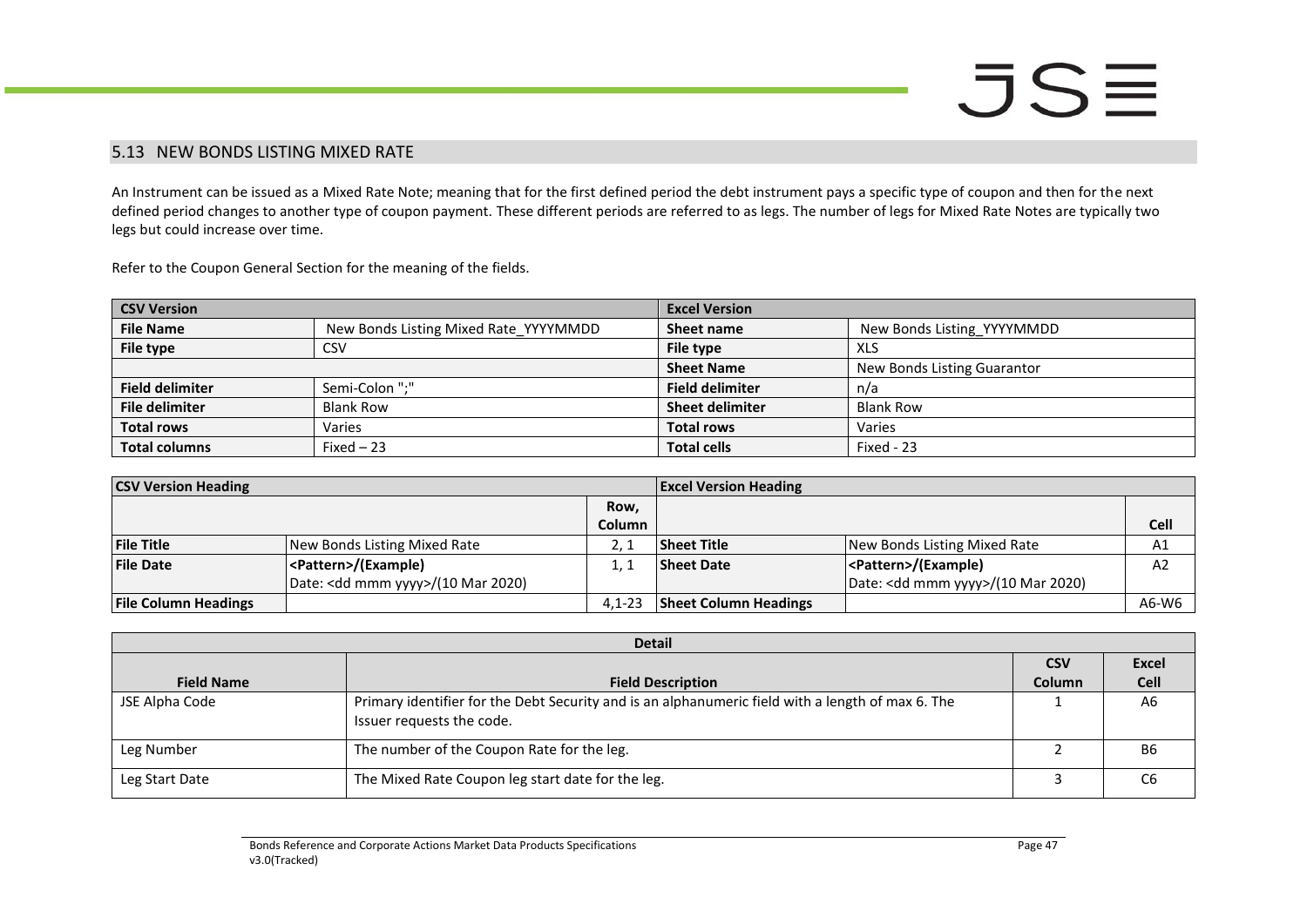| Leg End Date                                           | The Mixed Rate Coupon leg end date for the leg.                                                                                                             | 4              | D <sub>6</sub> |
|--------------------------------------------------------|-------------------------------------------------------------------------------------------------------------------------------------------------------------|----------------|----------------|
| Leg Coupon Frequency                                   | The Mixed Rate Coupon leg frequency for the leg.                                                                                                            | 5              | E <sub>6</sub> |
| Leg Business Day Convention                            | The Mixed Rate Coupon leg indication as to how the payment / maturity will be treated if it<br>should fall on a non-business day for the leg.               | 6              | F <sub>5</sub> |
| Leg Coupon Rate                                        | The Mixed Rate Coupon rate for the leg.                                                                                                                     | $\overline{7}$ | G <sub>6</sub> |
| Leg Coupon Payment Type                                | Same as Coupon Payment type. Just that its used for a Mixed Rate note Bond to denote the field<br>at the Leg level.                                         | 8              | H <sub>6</sub> |
| Leg Basis points                                       | The Mixed rate leg indicator that indicates the basis points /margin for floating rate notes, to be<br>added to the Reference Rate for the leg.             | 9              | 16             |
| Leg Over/Under                                         | The Mixed Rate leg indicator that indicates whether the Basis Point value that should be added or<br>subtracted from the Reference Rate for the leg.        | 10             | J6             |
| Leg Reference Rate                                     | The Mixed Rate leg indicator that indicates whether the variable notes is linked to 3/6/9/12m<br>JIBAR or another index for the leg.                        | 11             | K6             |
| Leg Books Closed Period                                | The Mixed Rate leg period that indicates the number of days that the books are closed between<br>the last date to register and the coupon date for the leg. | 12             | L <sub>6</sub> |
| Leg Rate of Reference Rate                             | The Mixed Rate leg Reference Rate used for the Coupon calculation for the leg.                                                                              | 13             | M6             |
| Leg Date of Listing Reference rate                     | The Mixed Rate Reference Rate date for the leg.                                                                                                             | 14             | N <sub>6</sub> |
| Leg Day count Convention                               | The Mixed Rate Day Count Convention for the leg.                                                                                                            | 15             | O <sub>6</sub> |
| Leg Coupon Rate Cap                                    | The Coupon Rate Cap for the leg.                                                                                                                            | 16             | <b>P6</b>      |
| Leg Coupon Rate Floor                                  | The Coupon Rate Floor for the leg.                                                                                                                          | 17             | Q <sub>6</sub> |
| Leg Customised Coupon                                  | The Mixed Rate Customised Coupon for the leg.                                                                                                               | 18             | R <sub>6</sub> |
| Leg Last Day to Register for<br><b>Maturity Amount</b> | The Mixed Rate Last Day to Register for the Maturity Amount for the leg.                                                                                    | 19             | S <sub>6</sub> |
| Leg Underlying Index Code                              | The Mixed Rate underlying index code for the leg.                                                                                                           | 20             | T <sub>6</sub> |
| <b>Mixed Rate Conversion</b><br>determination date     | The Mixed Rate conversion determination date for the leg.                                                                                                   | 21             | U <sub>6</sub> |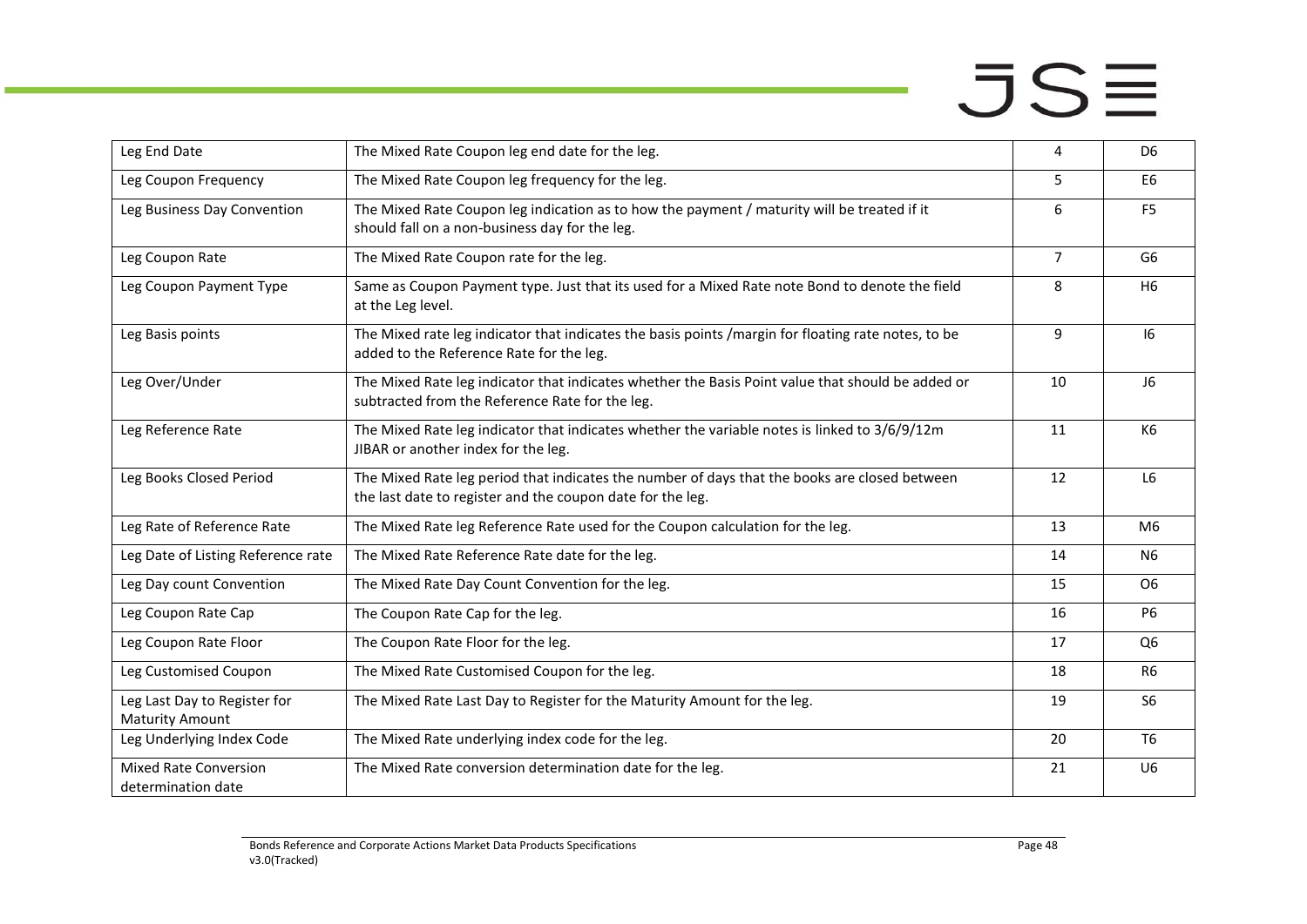| <b>Base CPI</b>        | Applicable base CPI rate.                                                                           | 22 | V6 |
|------------------------|-----------------------------------------------------------------------------------------------------|----|----|
| Linked\Reference Index | This field is used to indicate if the Bond is linked to an Index which can be one of the following: |    | W6 |
|                        | <b>CPI</b><br>$\bullet$                                                                             |    |    |
|                        | <b>OTHER</b>                                                                                        |    |    |
|                        | <b>PPI</b>                                                                                          |    |    |
|                        | <b>RPI</b><br>$\bullet$                                                                             |    |    |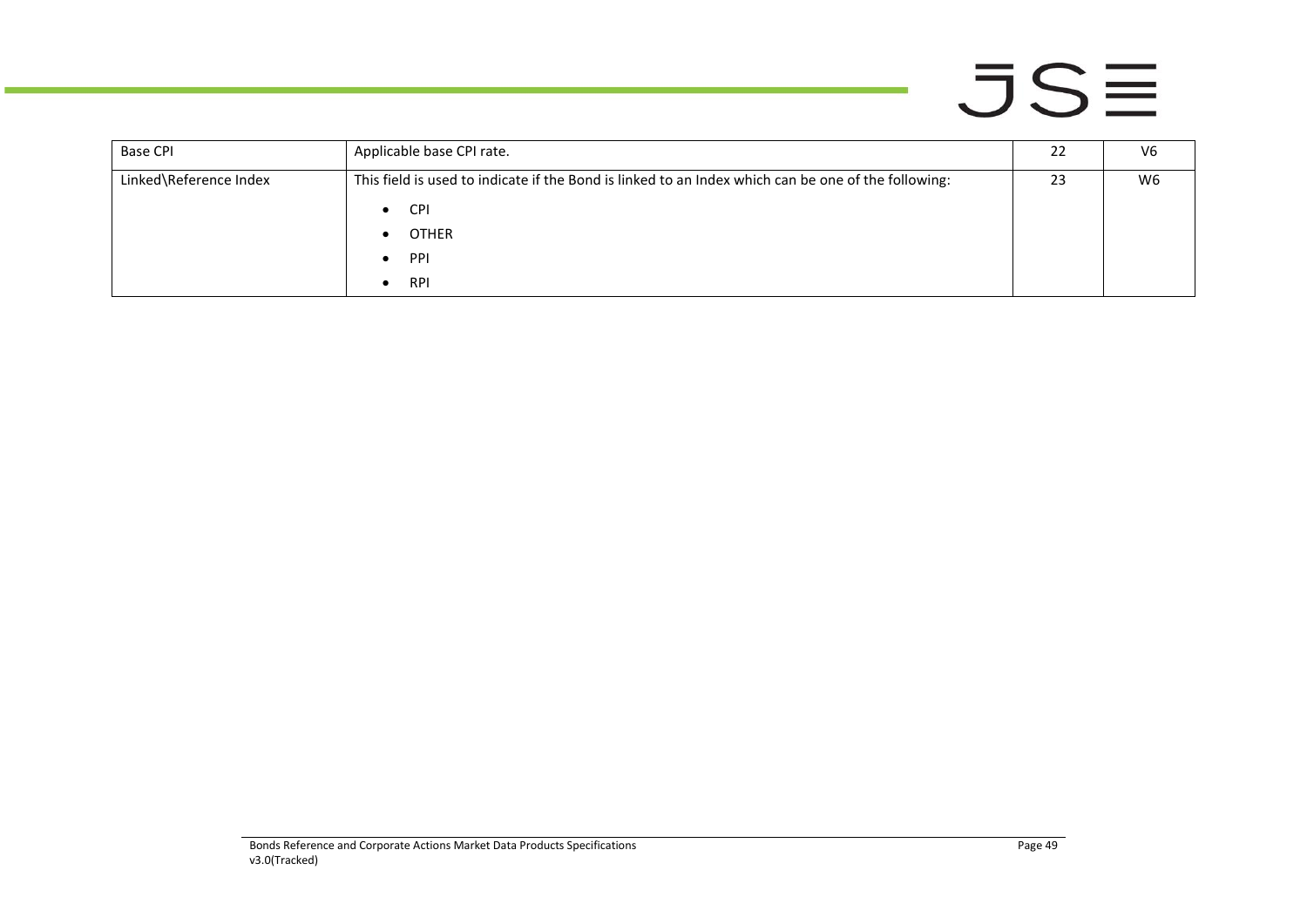### <span id="page-49-0"></span>**6 BONDS CORPORATE ACTIONS EVENTS SCHEDULE**

The Bonds Corporate Actions Events Schedule data product provides key upcoming corporate actions event data of all *listed* instruments in the Bond Market.

For the benefit of both human and system-based consumption, the data product is available in both CSV and Excel formats. In addition, the data that relates to general reference data updates, one of the very dynamic Corporate Actions event types, is made available as a separate CSV file in addition to being included in the main data product.

Due to the dynamic nature of the data, a set of the daily files is made available three times each business day with the new version completely replacing the old version each time so does not contain delta changes. The SLA time for the different publication time is **10h40**, **14h50** and **17h00** but the JSE will always endeavour to make the files as early as possible after they are produced.

To cater for historical retrieval, the last version will be available on the IDP server for the last rolling 40 business days, with the historical data files sufficed with " yyyymmdd".

### **Note that while there are common fields that will always have values, the specific type of Corporate Event will dictate which fields have values versus not in each row.**

To cater for historical retrieval, the daily and monthly data files for the last rolling 40 business days will be available on the IDP server with the historical data files sufficed with " yyyymmdd".

### **Primary Data set**

1. Bonds CA Events Schedule

### **Secondary data set**

2. Bonds CA Reference Data Update Event

### <span id="page-49-1"></span>6.1 DAILY DATA FILE NAMES AND LOCATION

| <b>CSV Format File Names</b>                            | <b>IDP Folder Location</b>                |
|---------------------------------------------------------|-------------------------------------------|
| Bonds CA Events Schedule YYYYMMDD HHhMM.csv             | Distribution\Bonds Market Prod\Market     |
| Bonds CA Reference Data Update Event YYYYMMDD HHhMM.csv | Data\Bonds Corporate Actions<br>Schedule\ |

| <b>Excel Format File Names</b>               | <b>IDP Folder Location</b>                                                         |
|----------------------------------------------|------------------------------------------------------------------------------------|
| Bonds CA Events Schedule YYYYMMDD HHhMM.xlsx | Distribution\Bonds Market Prod\Market<br>Data\Bonds Corporate Actions<br>Schedule\ |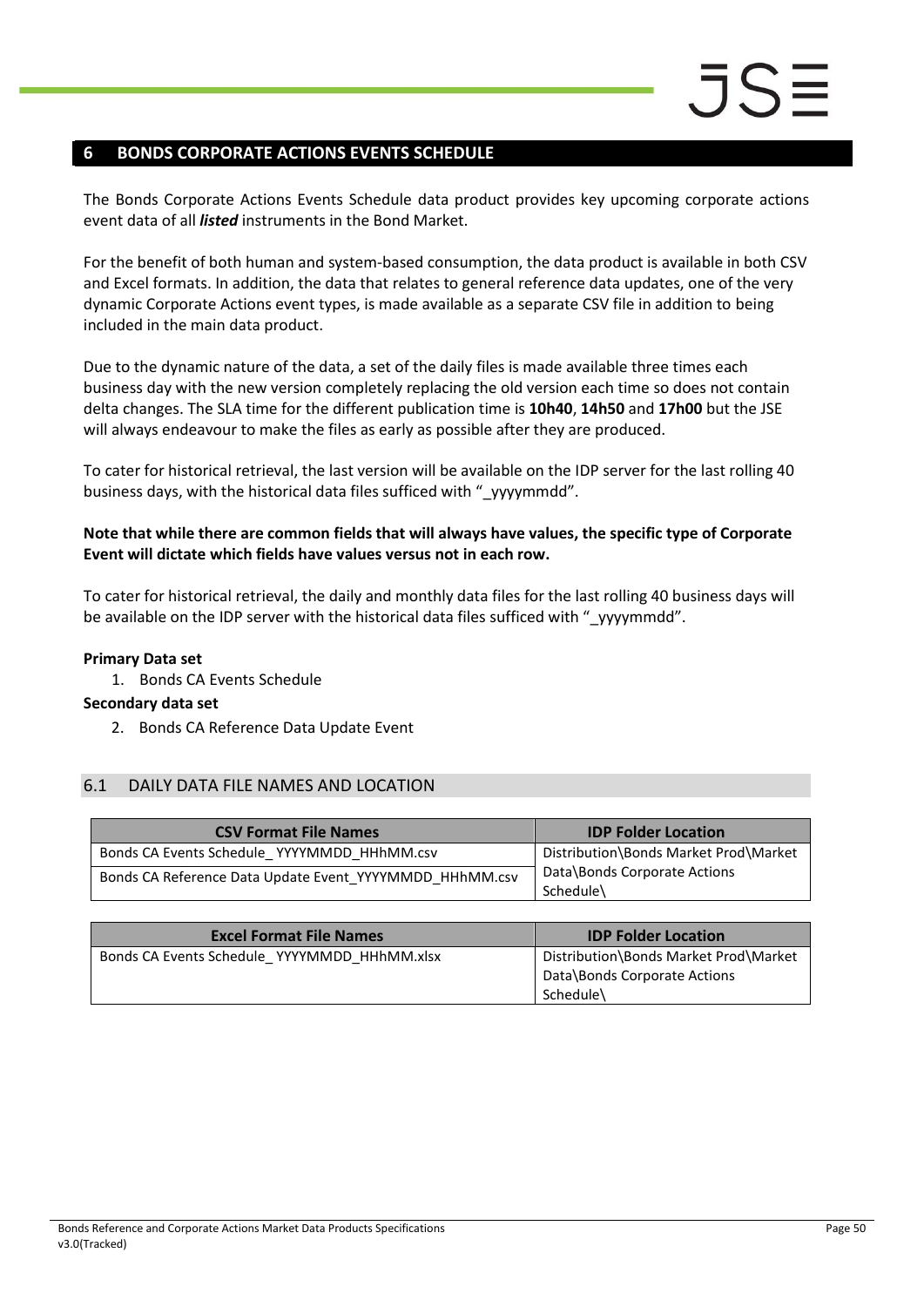### 6.2 BONDS CORPORATE ACTIONS EVENTS SCHEDULE

| <b>CSV Version</b>     |                                        | <b>Excel Version</b>   |                                        |
|------------------------|----------------------------------------|------------------------|----------------------------------------|
| <b>File Name</b>       | Bonds CA Events Schedule yyymmdd HHhMM | <b>Workbook Name</b>   | Bonds CA Events Schedule yyymmdd HHhMM |
| File type              | CSV                                    | <b>File Type</b>       | XLS                                    |
|                        |                                        | <b>Sheet Name</b>      | Bonds CA Events Schedule YYYYMMDD      |
| <b>Field delimiter</b> | Semi-colon ";"                         | <b>Field Delimiter</b> | n/a                                    |
| <b>File delimiter</b>  | <b>Blank Row</b>                       | <b>Sheet Delimiter</b> | <b>Blank Row</b>                       |
| <b>Total rows</b>      | Varies                                 | <b>Total rows</b>      | Varies                                 |
| <b>Total columns</b>   | Fixed $-97$                            | <b>Total cells</b>     | Fixed - 97                             |

| <b>CSV Heading</b>          | <b>Excel Heading</b>                         |               |                              |                                              |             |
|-----------------------------|----------------------------------------------|---------------|------------------------------|----------------------------------------------|-------------|
|                             |                                              | Row,          |                              |                                              |             |
|                             |                                              | <b>Column</b> |                              |                                              | <b>Cell</b> |
| <b>File Date</b>            | <pattern>/(Example)</pattern>                | - 1           | <b>Sheet Date</b>            |                                              | A1          |
|                             | Date: <dd mmm="" yyyy="">/(10 Mar 2021)</dd> |               |                              | Date: <dd mmm="" yyyy="">/(10 Mar 2021)</dd> |             |
| <b>File Title</b>           | Bonds CA Events Schedule                     |               | <b>Sheet Title</b>           | Bonds CA Events Schedule                     | A2          |
| <b>File Column Headings</b> |                                              | $4.1 - 37$    | <b>Sheet Column Headings</b> |                                              | A6-CR6      |

<span id="page-50-0"></span>

| <b>Detail</b>          |                                                                                                                                                                                                                                          |               |                |
|------------------------|------------------------------------------------------------------------------------------------------------------------------------------------------------------------------------------------------------------------------------------|---------------|----------------|
|                        |                                                                                                                                                                                                                                          | <b>CSV</b>    | Excel          |
| <b>Field Name</b>      | <b>Field Description</b>                                                                                                                                                                                                                 | <b>Column</b> | <b>Cell</b>    |
| CA Event ID            | The unique identifier for this specific Corporate Event.                                                                                                                                                                                 |               | A6             |
| CA Event Type Name     | The type of Corporate Action Event that generates the change to the instrument.                                                                                                                                                          |               | <b>B6</b>      |
| <b>CA Event Status</b> | The status of the specific Corporate Event.                                                                                                                                                                                              |               | C <sub>6</sub> |
| <b>Issuer Name</b>     | The name of the entity approved by the Exchange to issue Debt Securities on the Exchange                                                                                                                                                 |               | D <sub>6</sub> |
| JSE Alpha Code         | Primary JSE identifier for the Debt Security as defined by the Issuer. Also referred to as "Bond<br>Code" or "Stock Code". It is an alphanumeric field with a maximum length of 6 characters and<br>always expressed in Capital Letters. |               | E6             |
|                        | Instruments listed with Issuer Type = "Greenbond" will end with 'G'.<br>Instruments listed with Issuer Type = "Professional Board" will end with 'F'.<br>Instruments listed with Issuer Type = "Project Bonds" will end with a 'R'.      |               |                |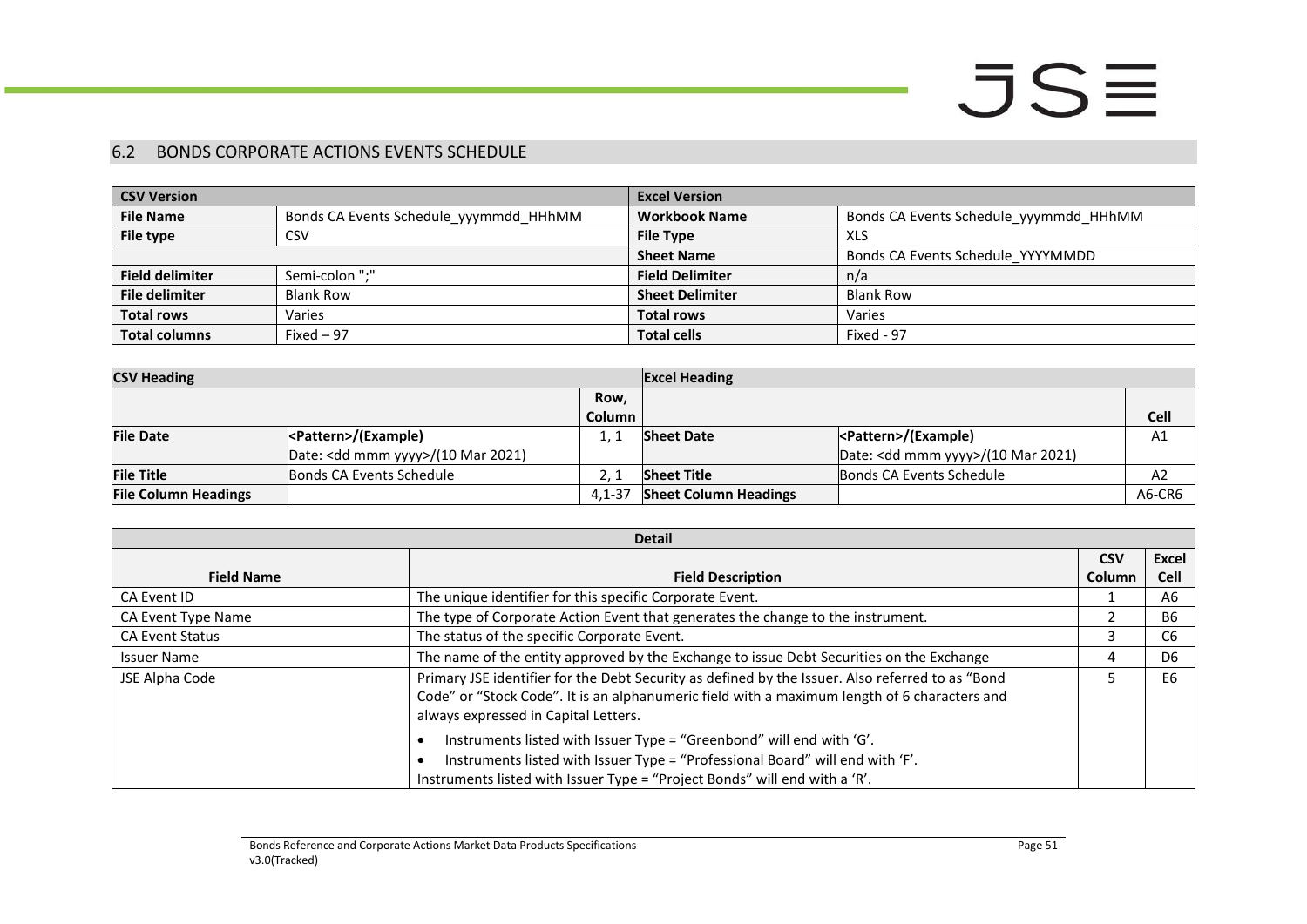man.

| <b>ISIN</b>                    | International Security Identification Number that the JSE generates for all South African<br>Instruments as the accredited National Numbering Agency for South Africa.                                                                                                                                                                                                                                                                                  | 6              | F <sub>6</sub> |
|--------------------------------|---------------------------------------------------------------------------------------------------------------------------------------------------------------------------------------------------------------------------------------------------------------------------------------------------------------------------------------------------------------------------------------------------------------------------------------------------------|----------------|----------------|
|                                | It is unique per instrument and a twelve-character number that consists of a two-letter country<br>code, followed by the nine-character alphanumerical national security identifier, and a check digit.<br>ISINs issued by the JSE for Debt Security instruments will have a "G" in the third character.                                                                                                                                                |                |                |
| Universal Instrument Master Id | Unique ID assigned to any Instrument generated at the JSE.                                                                                                                                                                                                                                                                                                                                                                                              | $\overline{7}$ | G6             |
| <b>Issue Type</b>              | Used to classify Debt Security Instruments. Types are as follows:<br>Fixed<br>$\bullet$<br>Floating/Variable<br>$\bullet$<br>Mixed Rate Note<br>$\bullet$<br><b>Index-Linked Notes</b><br>$\bullet$<br><b>Credit Linked Notes</b>                                                                                                                                                                                                                       | 8              | H <sub>6</sub> |
| <b>Effective Date</b>          | <b>Structured Note</b>                                                                                                                                                                                                                                                                                                                                                                                                                                  | 9              | 16             |
|                                | The date that the changes stipulated in the Corporate Action event will become effective.                                                                                                                                                                                                                                                                                                                                                               | 10             | J6             |
| Call Date                      | The date when the call (early redemption) of a debt security will take place.                                                                                                                                                                                                                                                                                                                                                                           |                |                |
| Old Maturity Date              | The current date when the principal amount of a Debt Security becomes due and payable, if not<br>subject to prior call or redemption.                                                                                                                                                                                                                                                                                                                   | 11             | K6             |
| New Maturity Date              | The new date when the principal amount of a Debt Security becomes due and payable, if not subject to<br>prior call or redemption.                                                                                                                                                                                                                                                                                                                       | 12             | L6             |
| Old Nominal Amount (ZAR)       | If the Corporate Action will lead to a change in the nominal amount of the Debt Security issued by the<br>Issuer and placed in the market, this will contain the old nominal amount.                                                                                                                                                                                                                                                                    | 13             | M6             |
| New Nominal Amount (ZAR)       | If the Corporate Action will lead to a change in the nominal amount of the Debt Security issued by the<br>Issuer and placed in the market, this will contain the new nominal amount.                                                                                                                                                                                                                                                                    | 14             | N <sub>6</sub> |
| Old Issue Price                | The current price of a bond which is equal to the present value of the expected cash flows. In Bond<br>terminology, it is the Present Value (PV) of both the coupons and the Principal amount combined. The<br>price at which investors buy the bonds when they are first issued, which will typically be approximately<br>equal to the nominal amount. The net proceeds that the issuer receives are thus the issue price, less<br>issuance fees.      | 16             | O6             |
| New Issue Price                | The new price of a Debt Security which is equal to the present value of the expected cash flows. In<br>Bond terminology, it is the Present Value (PV) of both the coupons and the Principal amount combined.<br>The price at which investors buy the bonds when they are first issued, which will typically be<br>approximately equal to the nominal amount. The net proceeds that the issuer receives are thus the<br>issue price, less issuance fees. | 17             | <b>P6</b>      |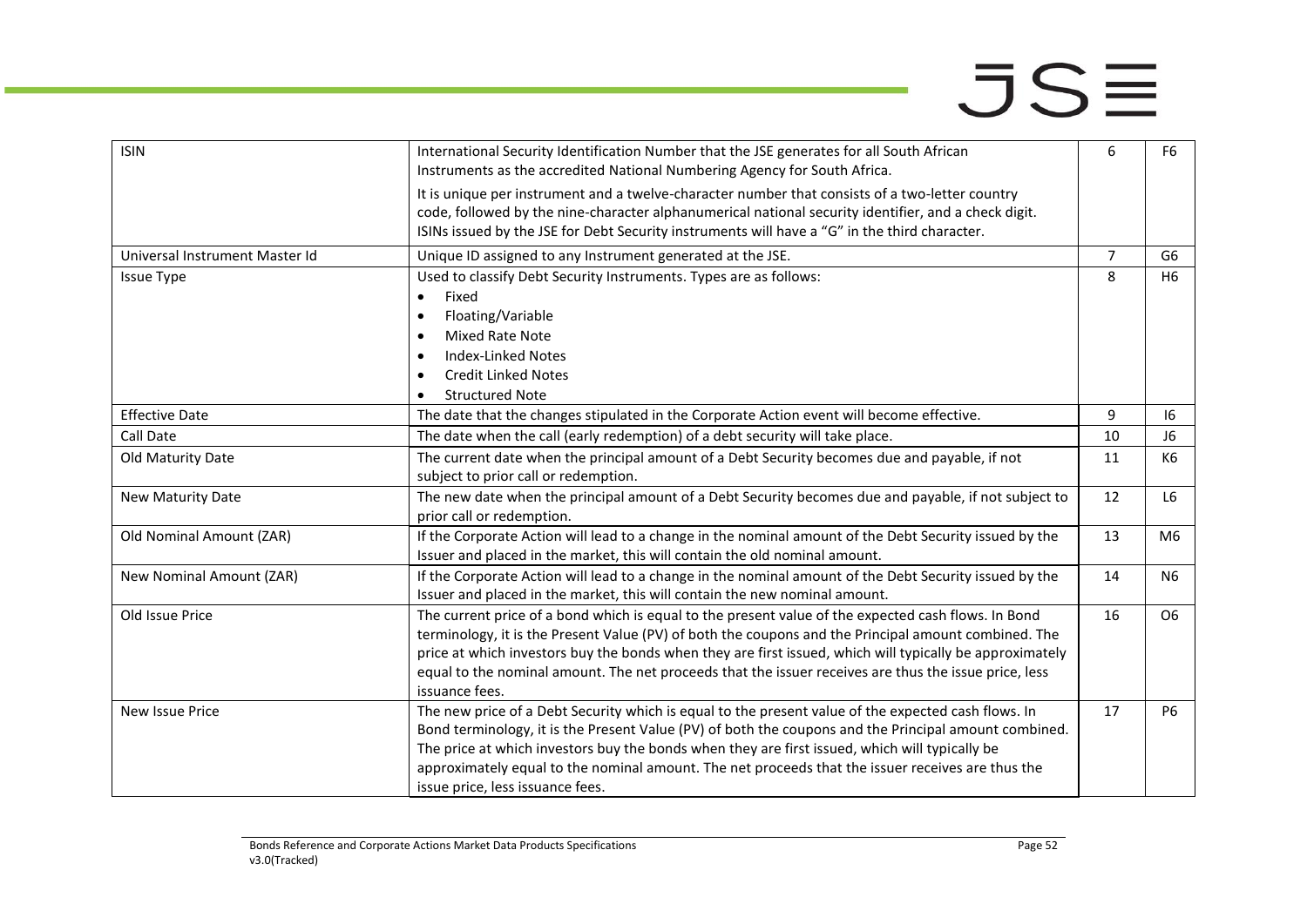**College** 

| Old Issue Price Format         | Format of the current Issue Price i.e., Rand or Percent.                                                                                                                                                                                                                                        | 18 | Q <sub>6</sub> |
|--------------------------------|-------------------------------------------------------------------------------------------------------------------------------------------------------------------------------------------------------------------------------------------------------------------------------------------------|----|----------------|
| New Issue Price Format         | Format of the new Issue Price i.e., Rand or Percent.                                                                                                                                                                                                                                            | 19 | R <sub>6</sub> |
| Nominal Decrease Amount (ZAR)  | If the Corporate Action will lead to a decrease in the nominal amount of the Debt Security issued by the<br>Issuer and placed in the market, this will contain the decrease amount.                                                                                                             | 20 | S <sub>6</sub> |
| Old Amount Authorised          | If the Corporate Action will lead to a change to the authorised amount which the Board of Directors/<br>Company approved for issue in respect of the Programme, this is the old amount.                                                                                                         | 21 | T <sub>6</sub> |
| New Amount Authorised          | If the Corporate Action will lead to a change to the authorised amount which the Board of Directors/<br>Company approved for issue in respect of the Programme, this is the new amount.                                                                                                         | 22 | U <sub>6</sub> |
| <b>Redemption Amount (ZAR)</b> | Certain instruments do not repay at Maturity but repay specific amounts at specific dates throughout<br>the life of the Bond, until Maturity date. This field reflects the amount.                                                                                                              | 23 | V <sub>6</sub> |
| Repurchase Amount (ZAR)        |                                                                                                                                                                                                                                                                                                 | 24 | W <sub>6</sub> |
| Old Sub Sector Code            | If the Corporate Action will lead to a change in the classified sub-sector, this will contain the old Sub-<br>sector code. Sub-sector pertains to an internal classification maintained by JSE Issuer Regulation<br>division that can be accessed via link Interest Rate Market Classification. | 25 | X6             |
| Old Sub Sector                 | If the Corporate Action will lead to a change in the classified sub-sector, this will contain the old Sub-<br>sector name. Sub-sector pertains to an internal classification maintained by JSE Issuer Regulation<br>division that can be accessed via link Interest Rate Market Classification. | 26 | Y6             |
| Old Sector Code                | If the Corporate Action will lead to a change in the classified sector, this will contain the old Sector<br>code. Sector pertains to an internal classification maintained by JSE Issuer Regulation division that can<br>be accessed via link Interest Rate Market Classification.              | 27 | Z6             |
| Old Sector                     | If the Corporate Action will lead to a change in the classified sector, this will contain the old Sector<br>name. Sector pertains to an internal classification maintained by JSE Issuer Regulation division that can<br>be accessed via link Interest Rate Market Classification.              | 28 | AA6            |
| Old Major Division Code        | If the Corporate Action will lead to a change in the classified division, this will contain the old Division<br>code. Division pertains to an internal classification maintained by JSE Issuer Regulation division that can<br>be accessed via link Interest Rate Market Classification.        | 29 | AB6            |
| Old Major Division             | If the Corporate Action will lead to a change in the classified division, this will contain the old Division<br>name. Division pertains to an internal classification maintained by JSE Issuer Regulation division that<br>can be accessed via link Interest Rate Market Classification.        | 30 | AC6            |
| New Sub Sector Code            | If the Corporate Action will lead to a change in the classified sub-sector, this will contain the new Sub-<br>sector code. Sub-sector pertains to an internal classification maintained by JSE Issuer Regulation<br>division that can be accessed via link Interest Rate Market Classification. | 31 | AD6            |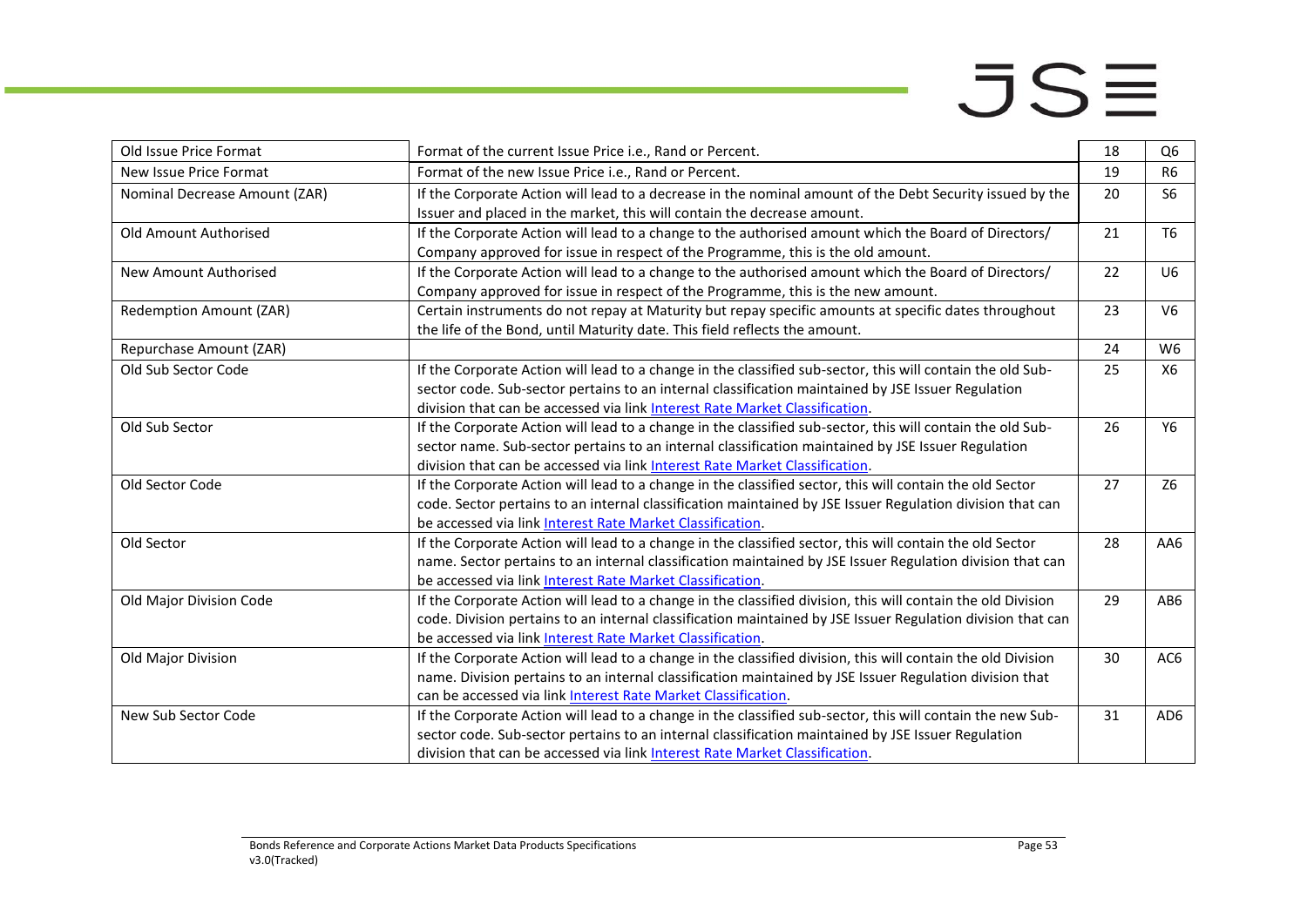| New Sub Sector                        | If the Corporate Action will lead to a change in the classified sub-sector, this will contain the new Sub-<br>sector name. Sub-sector pertains to an internal classification maintained by JSE Issuer Regulation | 32 | AE6             |
|---------------------------------------|------------------------------------------------------------------------------------------------------------------------------------------------------------------------------------------------------------------|----|-----------------|
|                                       | division that can be accessed via link Interest Rate Market Classification.                                                                                                                                      |    |                 |
| New Sector Code                       | If the Corporate Action will lead to a change in the classified sector, this will contain the new Sector                                                                                                         | 33 | AF <sub>6</sub> |
|                                       | code. Sector pertains to an internal classification maintained by JSE Issuer Regulation division that can                                                                                                        |    |                 |
|                                       | be accessed via link Interest Rate Market Classification.                                                                                                                                                        |    |                 |
| <b>New Sector</b>                     | If the Corporate Action will lead to a change in the classified sector, this will contain the new Sector                                                                                                         | 34 | AG6             |
|                                       | name. Sector pertains to an internal classification maintained by JSE Issuer Regulation division that can                                                                                                        |    |                 |
|                                       | be accessed via link Interest Rate Market Classification.                                                                                                                                                        |    |                 |
| New Major Division Code               | If the Corporate Action will lead to a change in the classified division, this will contain the new Division                                                                                                     | 35 | AH6             |
|                                       | code. Division pertains to an internal classification maintained by JSE Issuer Regulation division that can                                                                                                      |    |                 |
|                                       | be accessed via link Interest Rate Market Classification.                                                                                                                                                        |    |                 |
| New Major Division                    | If the Corporate Action will lead to a change in the classified division, this will contain the new Division                                                                                                     | 36 | AI6             |
|                                       | name. Division pertains to an internal classification maintained by JSE Issuer Regulation division that                                                                                                          |    |                 |
|                                       | can be accessed via link Interest Rate Market Classification.                                                                                                                                                    |    |                 |
| Old Coupon Rate                       | If the Corporate Action will lead to a change to the coupon/interest rate of the Debt Security, this will                                                                                                        | 37 | AJ6             |
|                                       | contain the old rate.                                                                                                                                                                                            |    |                 |
| New Step Up/Down Coupon Rate          | If the Corporate Action will lead to a change to the Step Up/Down coupon rate of the Debt Security,                                                                                                              | 38 | AK76            |
|                                       | this will contain the new rate.                                                                                                                                                                                  |    |                 |
| Old Basis Points                      | If the Corporate Action will lead to a change to the basis points /margin for floating rate notes to be                                                                                                          | 39 | AL6             |
|                                       | added to the Reference Rate, this will contain the old value.                                                                                                                                                    |    |                 |
| New Step Up/Down Basis Points         | If the Corporate Action will lead to a change to the basis points /margin for floating rate notes to be                                                                                                          | 40 | AM <sub>6</sub> |
|                                       | added to the Reference Rate, this will contain the new value.                                                                                                                                                    |    |                 |
| Old Over/Under Indicator              | If the Corporate Action will lead to a change to the Step-up/down indicator, that indicates whether the                                                                                                          | 41 | AN <sub>6</sub> |
|                                       | Basis Point value that should be added or subtracted from the Reference Rate, this will contain the old                                                                                                          |    |                 |
|                                       | indicator.                                                                                                                                                                                                       |    |                 |
| New Step Up/Down Over/Under Indicator | If the Corporate Action will lead to a change to the Step-up/down indicator, that indicates whether the                                                                                                          | 42 | AO6             |
|                                       | Basis Point value that should be added or subtracted from the Reference Rate, this will contain the new                                                                                                          |    |                 |
|                                       | indicator.                                                                                                                                                                                                       |    |                 |
| Old Reference Rate                    | If the Corporate Action will lead to a change to the Reference Rate, that indicates whether the variable                                                                                                         | 43 | AP <sub>6</sub> |
|                                       | notes are linked to 3/6/9/12m JIBAR or another index, this will contain the old rate.                                                                                                                            |    |                 |
| New Step Up/Down Reference Rate       | If the Corporate Action will lead to a change to the Step-up/down rate, which indicates whether the                                                                                                              | 44 | AQ6             |
|                                       | variable notes are linked to 3/6/9/12m JIBAR or another index, this will contain the new rate.                                                                                                                   |    |                 |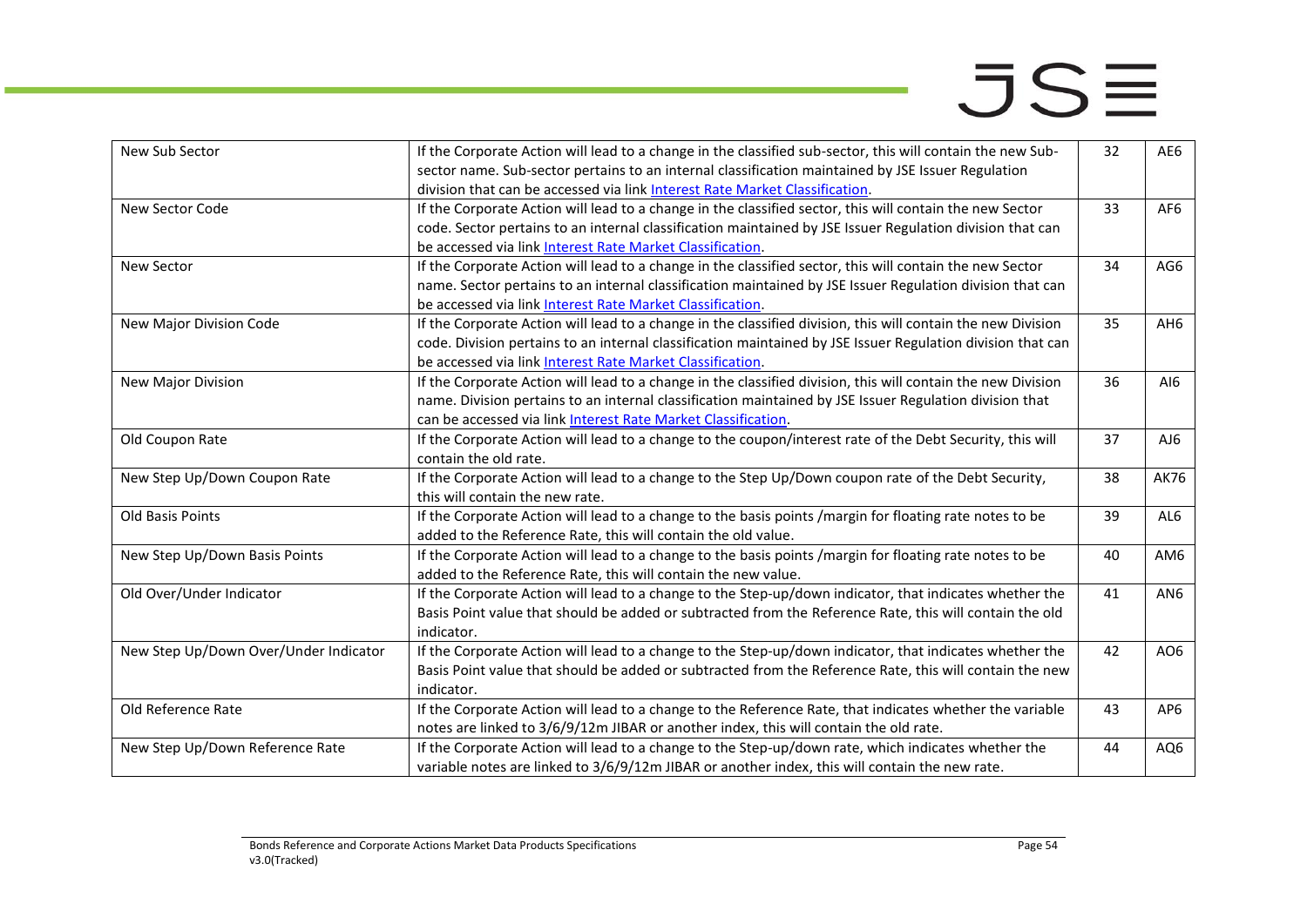| Tap Amount (ZAR)                          | Indicates the amount the Nominal amount of an already existing Debt Security should be increased<br>with                                                                                                                                                                                                                                                | 45 | AR6             |
|-------------------------------------------|---------------------------------------------------------------------------------------------------------------------------------------------------------------------------------------------------------------------------------------------------------------------------------------------------------------------------------------------------------|----|-----------------|
| Interest Commencement Date for Tap Issue  | The value in this field will be picked up automatically by the system. Indicates the commencement date<br>for interest to be calculated on the New Nominal Amount after the Tap Issue Event (Equals next<br>interest date) Refer IBL162                                                                                                                 | 46 | AS6             |
| First Interest Payment Date for Tap Issue | Indicates the actual first interest Payment Date after the Tap Issue Event. The system will create this<br>date automatically only if the Payment date is different to the Coupon date. If Coupon date and<br>payment dates are the same the system will not update this field.                                                                         | 47 | AT6             |
| Reason for Suspension                     | Indicates the reason for the suspension of the Debt Instrument.                                                                                                                                                                                                                                                                                         | 48 | AU6             |
| Reason for Unsuspension                   | Indicates the reason for the unsuspension of the Debt Instrument.                                                                                                                                                                                                                                                                                       | 49 | AV <sub>6</sub> |
| <b>CA Notes</b>                           | This free form field represents additional information relevant to the Corporate Action. It contains any<br>pertinent information not already on the Corporate Actions schedule.                                                                                                                                                                        | 50 | AW <sub>6</sub> |
| Approval Date                             | Indicates the date/time the event has been approved by a second user                                                                                                                                                                                                                                                                                    | 51 | AX6             |
| Leg 1 Type of Interest / Cash Payment     | Indicates type of payment                                                                                                                                                                                                                                                                                                                               | 52 | AY6             |
| Leg 1 Pricing Method                      | The pricing method for the first leg - Yield or Price. Yield if it corresponds to the JSE current pricing<br>formula else it will be Price.                                                                                                                                                                                                             | 53 | AZ6             |
| Leg 1 Bond Calculator Indicator           | The first leg that indicates that if the Debt Security can be priced then this is flagged with "Y".                                                                                                                                                                                                                                                     | 54 | BA6             |
| Leg 1 SA Bond Category                    | Contains the Bond Classification category for the first leg as defined by Strate as follows:                                                                                                                                                                                                                                                            | 55 | BB <sub>6</sub> |
|                                           | Category 1 - Zero/discounted instruments<br>Category 2 - Fixed Coupon Rate with fixed maturity date<br>Category 3 - Variable rate, fixed maturity date<br>Category 4 - All others/Flexi                                                                                                                                                                 |    |                 |
| Leg 1 FISN                                | The Financial Instrument Short Name of the first leg of the Debt Security. FISN is an ISO (ISO<br>18774) identification standard that provides a consistent and uniform approach to standardise<br>short names and descriptions for financial instruments.                                                                                              | 56 | BC <sub>6</sub> |
|                                           | The FISN is not meant to be machine-readable, but to provide a short format for essential information<br>about a security for human use.                                                                                                                                                                                                                |    |                 |
| Leg 1 CFI code                            | The classification of Financial Instrument code for the first leg of the Debt Security. CFI is an ISO<br>(ISO 10962) identification standard used to define and describe financial instruments as a uniform<br>set of codes for all market participants. The code is issued by the JSE as the accredited National<br>Numbering Agency for South Africa. | 57 | BD <sub>6</sub> |
|                                           | This is an alphabetic field with a maximum length of 6 characters.                                                                                                                                                                                                                                                                                      |    |                 |
| Leg 1 Pricing Class                       | This is the Financial Instrument Type that is used by JSE (Valuations) to Price the Instrument                                                                                                                                                                                                                                                          | 58 | BE <sub>6</sub> |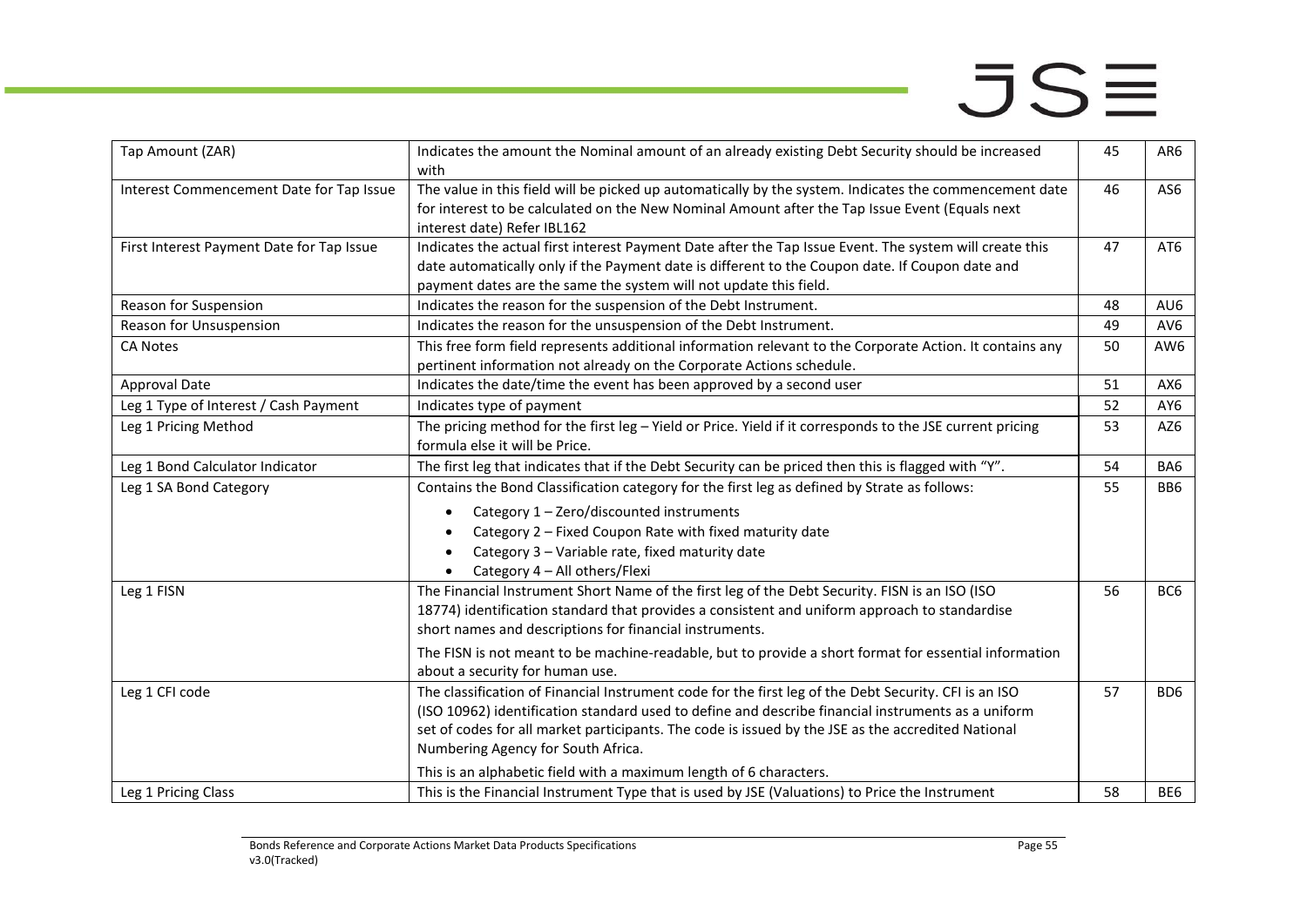|                               | AFRN - AMORTISING FLOATING RATE NOTE                                                                                                |    |                 |
|-------------------------------|-------------------------------------------------------------------------------------------------------------------------------------|----|-----------------|
|                               | AI - AMORTISING INSTRUMENTS                                                                                                         |    |                 |
|                               | CI-CUSTOMISED INSTRUMENTS                                                                                                           |    |                 |
|                               | <b>CLN - CREDIT LINKED NOTE</b>                                                                                                     |    |                 |
|                               | CP-COMMERCIAL PAPER                                                                                                                 |    |                 |
|                               | CPI-CPI ISSUE                                                                                                                       |    |                 |
|                               | <b>ESN - EQUITY STRUCTURED NOTE</b>                                                                                                 |    |                 |
|                               | ETF - EXCHANGE TRADED FUND                                                                                                          |    |                 |
|                               | $F - FIXED$                                                                                                                         |    |                 |
|                               | FC - FIXED COUPON QUARTERLY                                                                                                         |    |                 |
|                               | <b>FRN - FLOATING RATE NOTE</b>                                                                                                     |    |                 |
|                               | FRNW - WEIGHTED FLOATING RATE NOTE                                                                                                  |    |                 |
|                               | NCD - NEGOTIABLE CERTIFICATE OF DEPOSIT                                                                                             |    |                 |
|                               | P-PERPETUITY                                                                                                                        |    |                 |
|                               | V-VANILLA FIXED COUPON                                                                                                              |    |                 |
| Leg 1 Coupon Rate             | The first leg of the coupon/interest rate of the Debt Security.                                                                     | 59 | BF6             |
| Leg 1 Business Day Convention | The first leg of how payments / maturity will be treated if it should fall on a non-business day.                                   | 60 | BG6             |
| Leg 1 Coupon Frequency        | The first leg of the number of coupon/interest payments that will be made annually.                                                 | 61 | BH <sub>6</sub> |
| Leg 1 Coupon Payment Type     | The first leg of the type of Coupon Payment that the Debt Security will pay e.g.                                                    | 62 | <b>BI6</b>      |
|                               | Fixed Coupon: For Fixed Rate Note bonds<br>$\bullet$                                                                                |    |                 |
|                               | Index Linked Coupon: For Index Linked Bonds                                                                                         |    |                 |
|                               | Variable Coupon: For Floating Rate Note Bonds                                                                                       |    |                 |
|                               | Zero coupon: For Bonds that don't pay any coupon                                                                                    |    |                 |
| Leg 1 Reference Rate          | The first leg that Indicates whether the variable notes is linked to 3/6/9/12m JIBAR or another index.                              | 63 | BJ6             |
| Leg 1 Basis points            | The first leg that indicates the basis points /margin for floating rate notes, to be added to the                                   | 64 | BK <sub>6</sub> |
|                               | Reference Rate.                                                                                                                     |    |                 |
| Leg 1 Over/Under              | The first leg that indicates whether the Basis Point value that should be added or subtracted from the                              | 65 | BL <sub>6</sub> |
|                               | Reference Rate.                                                                                                                     |    |                 |
| Leg 1 Rate of Reference Rate  | The first leg that indicates the rate (for the Reference Rate) used for the Coupon calculation.                                     | 66 | BM <sub>6</sub> |
| Leg 1 Books closed period     | The first leg that indicates the number of days that the books are closed between the last date to<br>register and the coupon date. | 67 | BN <sub>6</sub> |
| Leg 1 Coupon Rate Floor       | The first leg, In the event of a floating rate note, that indicates the coupon/interest rate that could be                          | 68 | BO <sub>6</sub> |
|                               | limited on the downside.                                                                                                            |    |                 |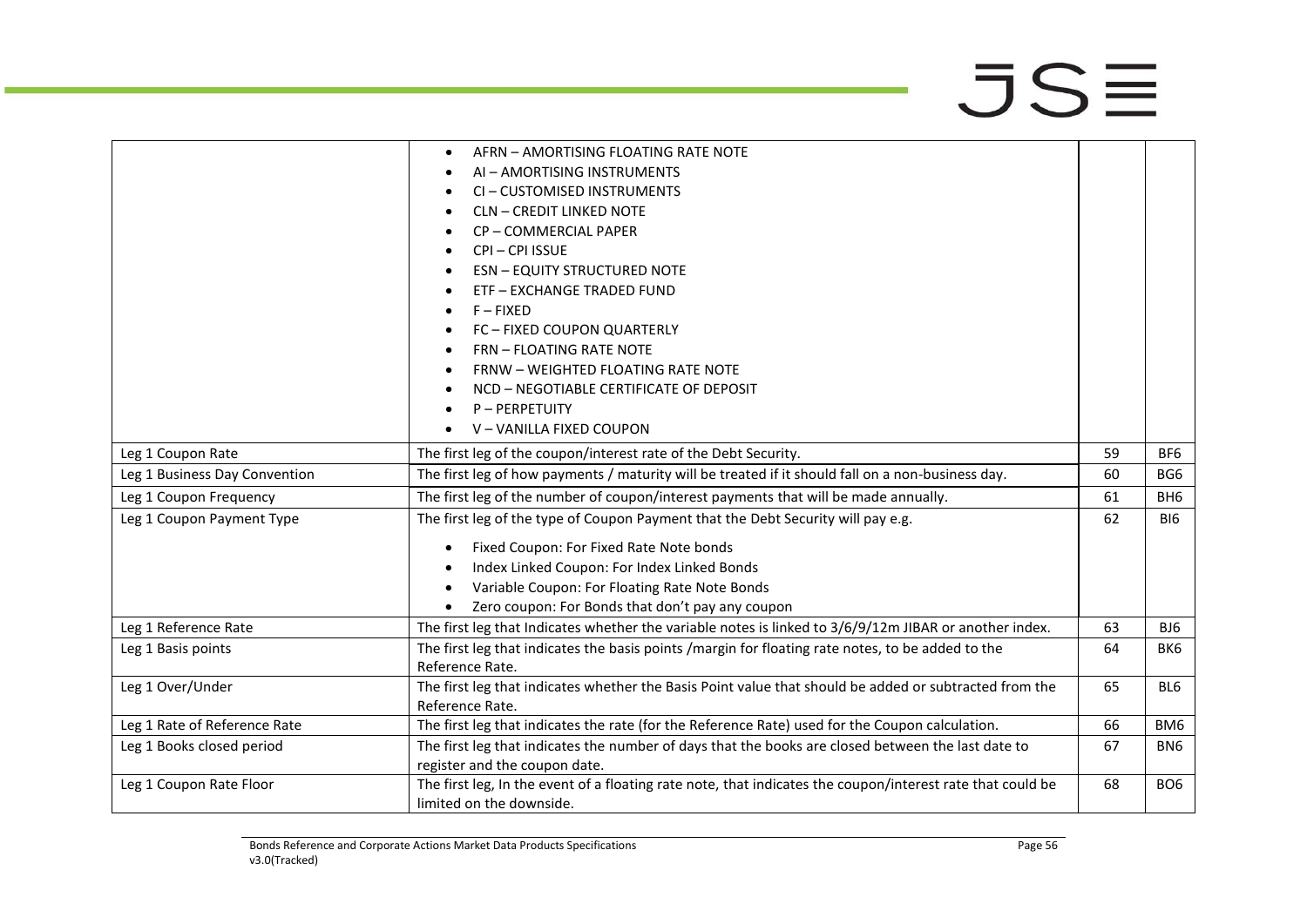| Leg 1 Coupon Rate Cap                 | The first leg, In the event of a floating rate note, that indicates the coupon/interest rate that could be  | 69 | BP6             |
|---------------------------------------|-------------------------------------------------------------------------------------------------------------|----|-----------------|
|                                       | limited on the upside.                                                                                      |    |                 |
| Leg 1 Customised Coupon               | The first leg that indicates when the Coupon/interest rate is calculated and provided by the Issuer.        | 70 | BQ6             |
| Leg 1 Day count convention            | The first leg that indicates the day-count convention that measures how interest accrues on                 | 71 | BR6             |
|                                       | investments. In the Debt Security market, this determines the number of days and the amount of              |    |                 |
|                                       | accrued interest between two coupon dates (when the next coupon date is less than a full coupon             |    |                 |
|                                       | period away). The calculation is important to traders of various bonds because, when a bond is              |    |                 |
|                                       | sold, the seller is entitled to a portion of the coupon payment.                                            |    |                 |
|                                       | Options are:                                                                                                |    |                 |
|                                       | 30/360<br>$\bullet$                                                                                         |    |                 |
|                                       | Actual/360                                                                                                  |    |                 |
|                                       | Actual/365<br>$\bullet$                                                                                     |    |                 |
| Leg 1 Date of Listing Reference rate  | The first leg that indicates the specified date to be used for the Reference Rate.                          | 72 | BS <sub>6</sub> |
| Leg 1 Base CPI                        | The first leg that indicates the applicable base CPI rate.                                                  | 73 | BT <sub>6</sub> |
| Leg 1 Linked\Reference Index          | The first leg that indicates if the Bond is linked to an Index which can be one of the following:           | 74 | BU <sub>6</sub> |
|                                       |                                                                                                             |    |                 |
|                                       | <b>CPI</b>                                                                                                  |    |                 |
|                                       | <b>OTHER</b>                                                                                                |    |                 |
|                                       | PPI                                                                                                         |    |                 |
|                                       | <b>RPI</b>                                                                                                  |    |                 |
| Leg 2 Type of Interest / Cash Payment | This field will form part of the CFI Code and will be an indication of how the interest will be linked. The | 75 | BV <sub>6</sub> |
|                                       | selection here would be determined on the selection being made in CFI Group 2                               |    |                 |
|                                       |                                                                                                             |    |                 |
|                                       | This field will indicate if the interest will be linked to                                                  |    |                 |
|                                       | C-Cash payment<br>$\bullet$                                                                                 |    |                 |
|                                       | $F$ – Fixed rate                                                                                            |    |                 |
|                                       | K - Payment in kind                                                                                         |    |                 |
|                                       | $V - Variable$                                                                                              |    |                 |
|                                       | Z-Zero rate/discounted                                                                                      |    |                 |
|                                       |                                                                                                             |    |                 |
|                                       | <b>OR</b>                                                                                                   |    |                 |
|                                       |                                                                                                             |    |                 |
|                                       | If one of the below selections were made in CFI Group 2, various options will be available in this field.   |    |                 |
|                                       | (Refer detailed sheet)                                                                                      |    |                 |
|                                       | • S - Structured instruments (capital protection)                                                           |    |                 |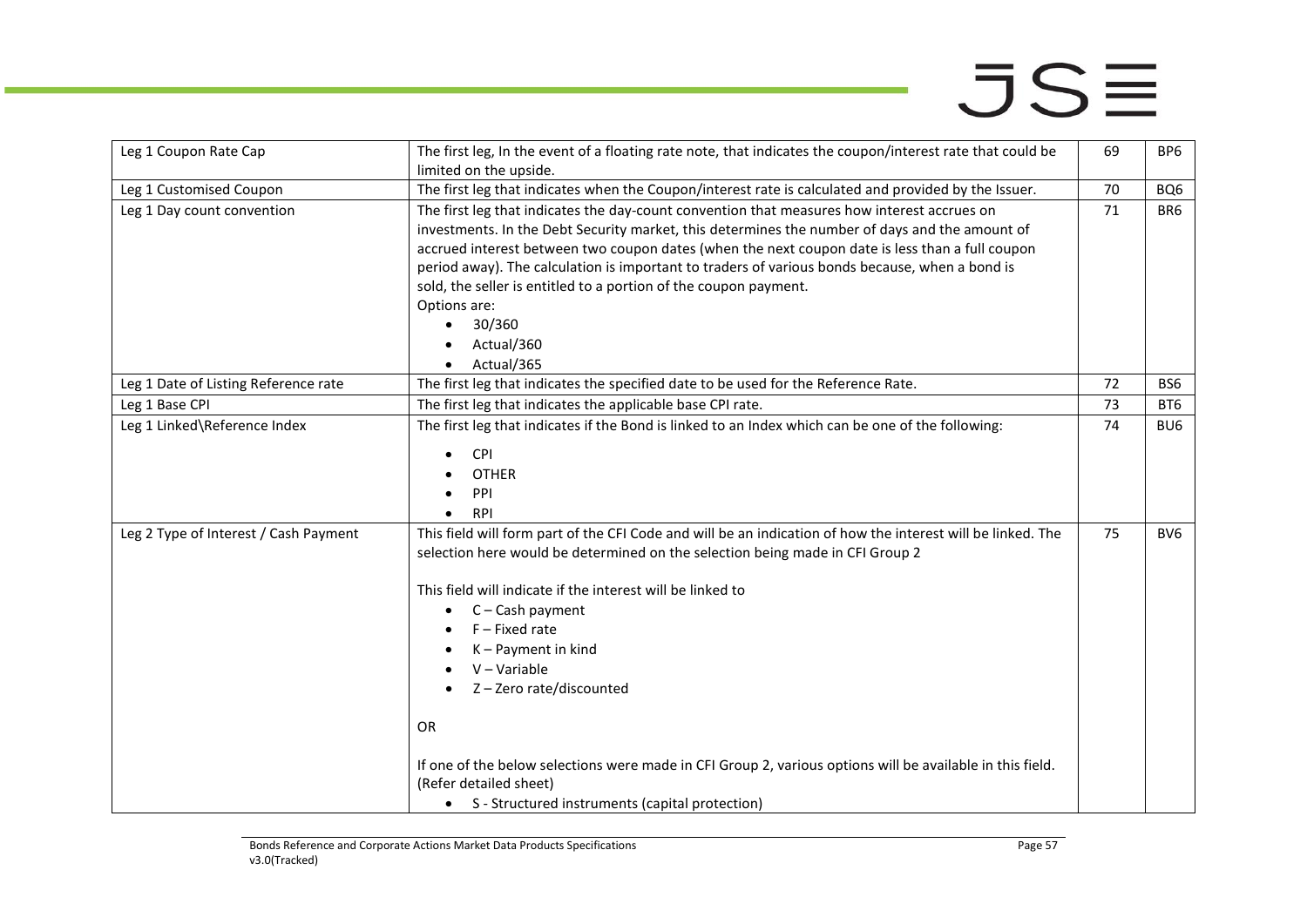|                                 | E - Structured instruments (without capital protection)                                                                                                                                                                                                                                                                                                                                                 |    |                 |
|---------------------------------|---------------------------------------------------------------------------------------------------------------------------------------------------------------------------------------------------------------------------------------------------------------------------------------------------------------------------------------------------------------------------------------------------------|----|-----------------|
|                                 | G - Mortgage-backed securities                                                                                                                                                                                                                                                                                                                                                                          |    |                 |
|                                 | A -Asset-backed securities                                                                                                                                                                                                                                                                                                                                                                              |    |                 |
| Leg 2 Pricing Method            | The pricing method for the second leg - Yield or Price. Yield if it corresponds to the JSE current pricing<br>formula else it will be Price.                                                                                                                                                                                                                                                            | 76 | BW6             |
| Leg 2 Bond Calculator Indicator | The second leg that indicates that if the Debt Security can be priced then this is flagged with "Y".                                                                                                                                                                                                                                                                                                    | 77 | BX6             |
| Leg 2 SA Bond Category          | Contains the Bond Classification category for the second leg as defined by Strate as follows:                                                                                                                                                                                                                                                                                                           | 78 | BY6             |
|                                 | Category 1 - Zero/discounted instruments<br>$\bullet$<br>Category 2 - Fixed Coupon Rate with fixed maturity date<br>Category 3 - Variable rate, fixed maturity date<br>Category 4 - All others/Flexi                                                                                                                                                                                                    |    |                 |
| Leg 2 FISN                      | The Financial Instrument Short Name of the second leg of the Bond. FISN being an ISO (ISO 18774)<br>identification standard that provides a consistent and uniform approach to standardise short<br>names and descriptions for financial instruments.                                                                                                                                                   | 80 | BZ6             |
|                                 | The FISN is not meant to be machine-readable, but to provide a short format for essential information<br>about a security for human use.                                                                                                                                                                                                                                                                |    |                 |
| Leg 2 CFI code                  | The classification of Financial Instrument code for the second leg of the Bond. CFI is an ISO (ISO<br>10962) identification standard used to define and describe financial instruments as a uniform set<br>of codes for all market participants. The code is issued by the JSE as the accredited National<br>Numbering Agency for South Africa.                                                         | 81 | CA <sub>6</sub> |
|                                 | This is an alphabetic field with a maximum length of 6 characters.                                                                                                                                                                                                                                                                                                                                      |    |                 |
| Leg 2 Pricing Class             | This is the Financial Instrument Type that is used by JSE (Valuations) to Price the Instrument<br>AFRN - AMORTISING FLOATING RATE NOTE<br>AI - AMORTISING INSTRUMENTS<br>CI-CUSTOMISED INSTRUMENTS<br><b>CLN - CREDIT LINKED NOTE</b><br>CP-COMMERCIAL PAPER<br>CPI-CPI ISSUE<br><b>ESN - EQUITY STRUCTURED NOTE</b><br><b>ETF - EXCHANGE TRADED FUND</b><br>$F - FIXED$<br>FC - FIXED COUPON QUARTERLY | 82 | CB6             |
|                                 | <b>FRN - FLOATING RATE NOTE</b>                                                                                                                                                                                                                                                                                                                                                                         |    |                 |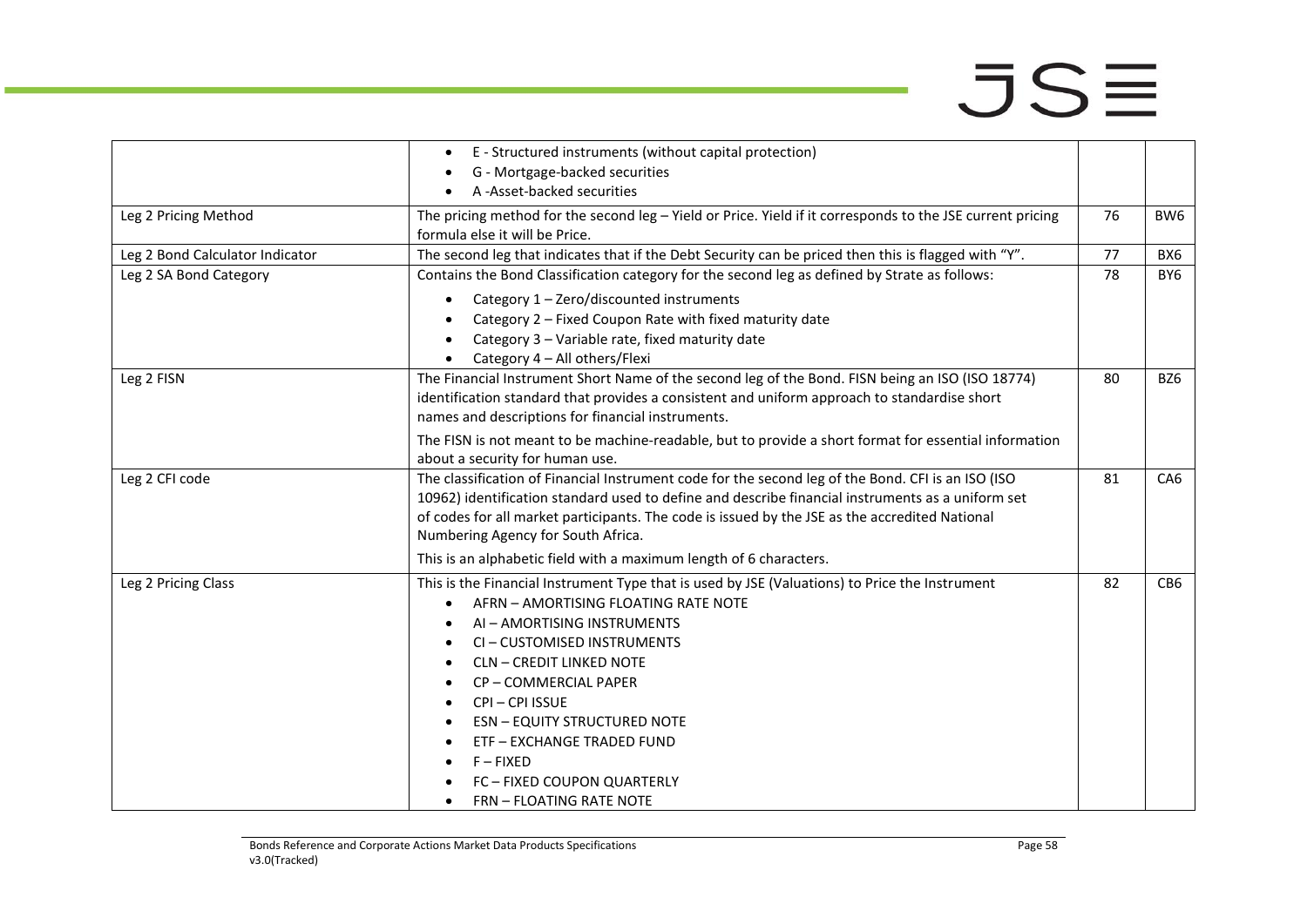|                               | <b>FRNW - WEIGHTED FLOATING RATE NOTE</b>                                                                 |    |                 |
|-------------------------------|-----------------------------------------------------------------------------------------------------------|----|-----------------|
|                               | NCD - NEGOTIABLE CERTIFICATE OF DEPOSIT                                                                   |    |                 |
|                               | P-PERPETUITY                                                                                              |    |                 |
|                               | V-VANILLA FIXED COUPON                                                                                    |    |                 |
| Leg 2 Coupon Rate             | The second leg of the coupon/interest rate of the Debt Security.                                          | 83 | CC <sub>6</sub> |
| Leg 2 Business Day Convention | The second leg of how payments / maturity will be treated if it should fall on a non-business day.        | 84 | CD <sub>6</sub> |
| Leg 2 Coupon Frequency        | The second leg of the number of coupon/interest payments that will be made annually.                      | 85 | CE <sub>6</sub> |
| Leg 2 Coupon Payment Type     | The second leg of the type of Coupon Payment that the Debt Security will pay e.g.                         | 86 | CF <sub>6</sub> |
|                               | Fixed Coupon: For Fixed Rate Note bonds<br>$\bullet$                                                      |    |                 |
|                               | Index Linked Coupon: For Index Linked Bonds                                                               |    |                 |
|                               | Variable Coupon: For Floating Rate Note Bonds                                                             |    |                 |
|                               | Zero coupon: For Bonds that don't pay any coupon                                                          |    |                 |
| Leg 2 Reference Rate          | The second leg that Indicates whether the variable notes is linked to 3/6/9/12m JIBAR or another          | 87 | CG6             |
|                               | index.                                                                                                    |    |                 |
| Leg 2 Basis points            | The second that indicates the basis points / margin for floating rate notes, to be added to the Reference | 88 | CH <sub>6</sub> |
|                               | Rate.                                                                                                     |    |                 |
| Leg 2 Over/Under              | The second leg that indicates whether the Basis Point value that should be added or subtracted from       | 89 | CI <sub>6</sub> |
|                               | the Reference Rate.                                                                                       |    |                 |
| Leg 2 Rate of Reference Rate  | The second leg that indicates the rate (for the Reference Rate) used for the Coupon calculation.          | 90 | CJ <sub>6</sub> |
| Leg 2 Books closed period     | The second leg that indicates the number of days that the books are closed between the last date to       | 91 | CK6             |
|                               | register and the coupon date.                                                                             |    |                 |
| Leg 2 Coupon Rate Floor       | The second leg, In the event of a floating rate note, that indicates the coupon/interest rate that could  | 92 | CL <sub>6</sub> |
|                               | be limited on the downside.                                                                               |    |                 |
| Leg 2 Coupon Rate Cap         | The second leg, In the event of a floating rate note, that indicates the coupon/interest rate that could  | 93 | CM <sub>6</sub> |
|                               | be limited on the upside.                                                                                 |    |                 |
| Leg 2 Customised Coupon       | The first leg that indicates when the Coupon/interest rate is calculated and provided by the Issuer.      | 94 | CN <sub>6</sub> |
| Leg 2 Day count convention    | The second leg that indicates the day-count convention that measures how interest accrues on              | 95 | CO <sub>6</sub> |
|                               | investments. In the Debt Security market, this determines the number of days and the amount of            |    |                 |
|                               | accrued interest between two coupon dates (when the next coupon date is less than a full coupon           |    |                 |
|                               | period away). The calculation is important to traders of various bonds because, when a bond is            |    |                 |
|                               | sold, the seller is entitled to a portion of the coupon payment.                                          |    |                 |
|                               | Options are:                                                                                              |    |                 |
|                               | • 30/360                                                                                                  |    |                 |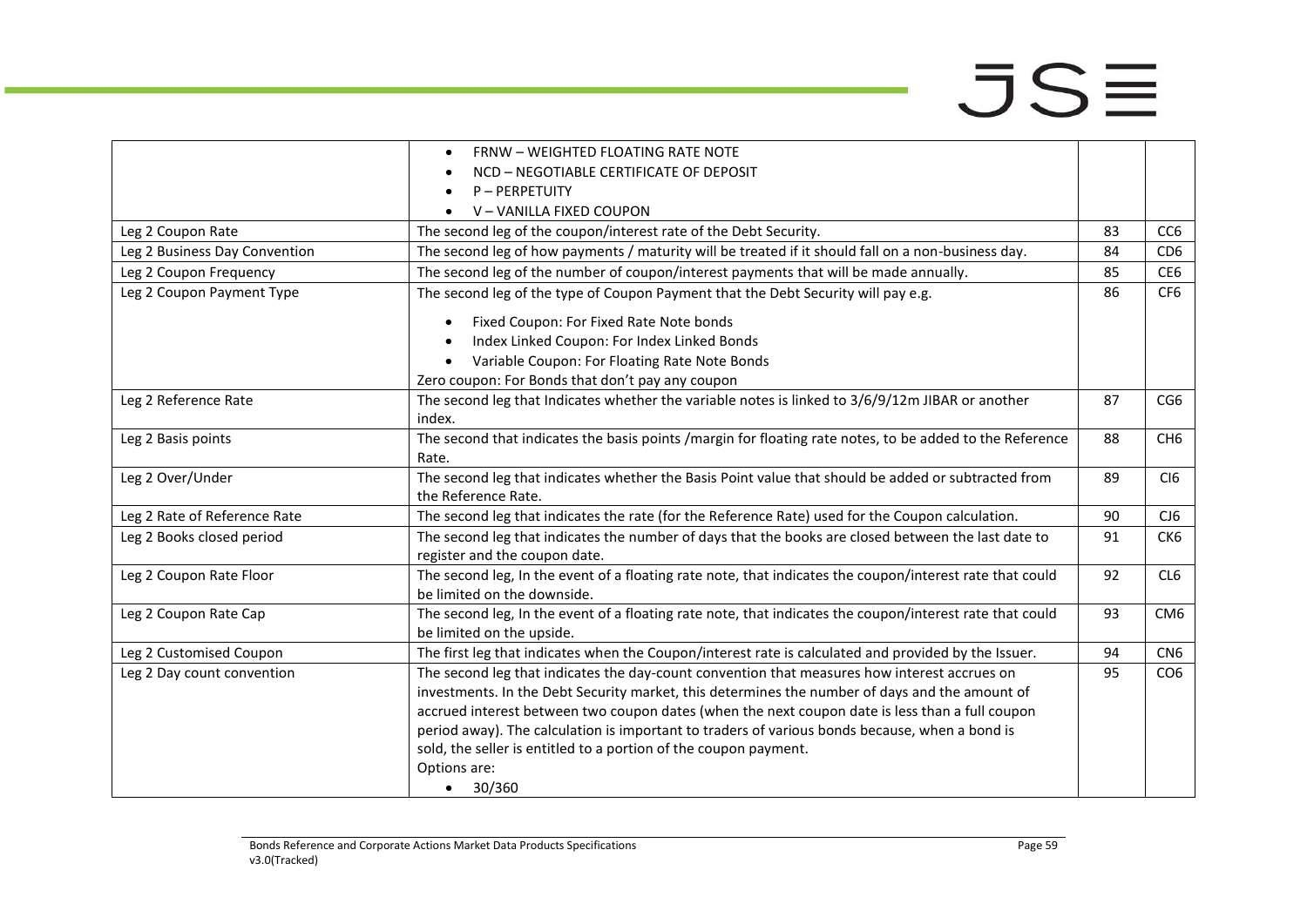цý.

|                                      | Actual/360<br>Actual/365                                                                           |    |     |
|--------------------------------------|----------------------------------------------------------------------------------------------------|----|-----|
| Leg 2 Date of Listing Reference rate | The second leg that indicates the specified date to be used for the Reference Rate.                | 96 | CP6 |
| Leg 2 Base CPI                       | The second leg that indicates the applicable base CPI rate.                                        |    | CQ6 |
| Leg 2 Linked\Reference Index         | The second leg that indicates if the Bond is linked to an Index which can be one of the following: | 98 | CR6 |
|                                      | <b>CPI</b>                                                                                         |    |     |
|                                      | <b>OTHER</b>                                                                                       |    |     |
|                                      | PPI                                                                                                |    |     |
|                                      | <b>RPI</b>                                                                                         |    |     |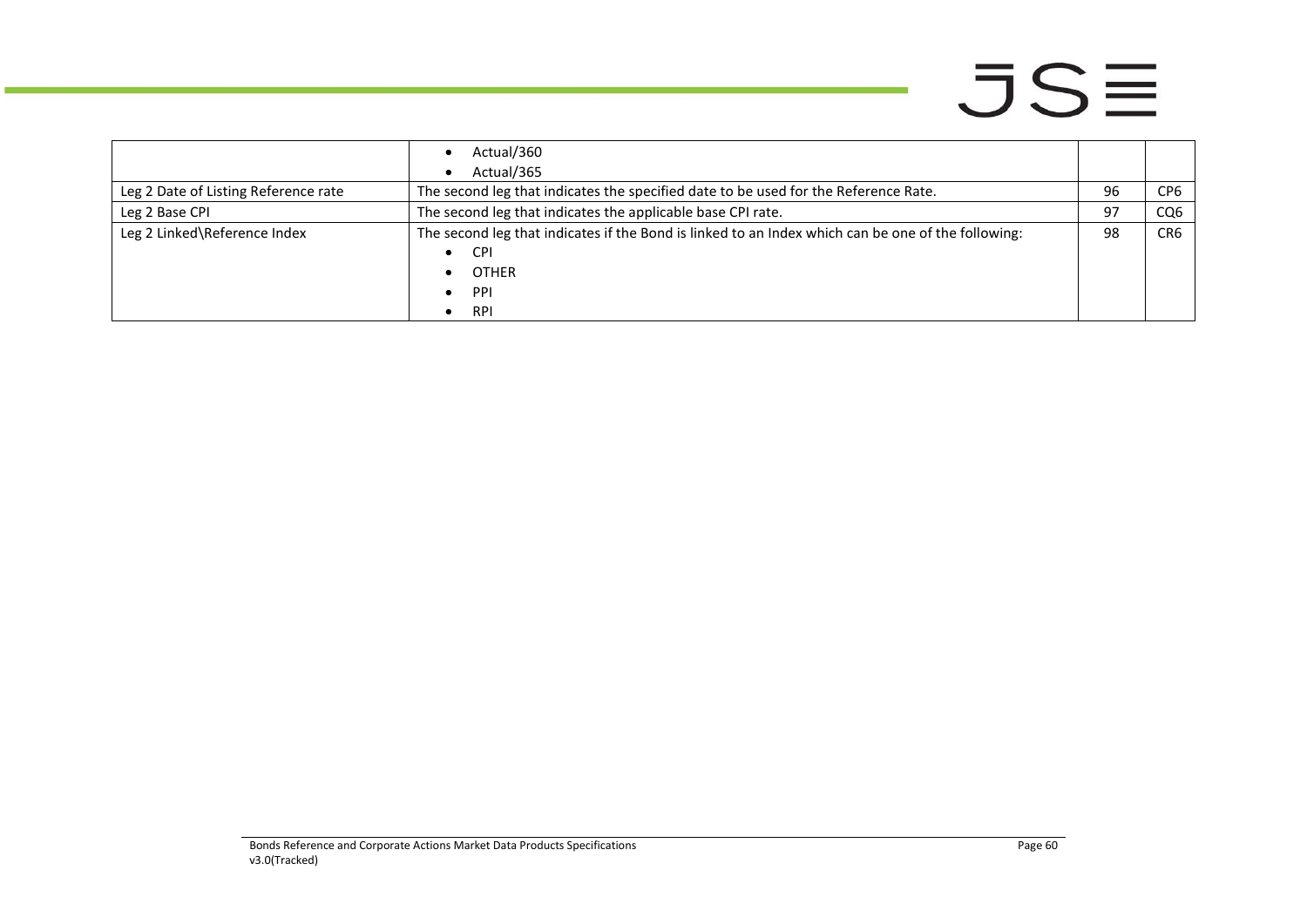### 6.3 BONDS CORPORATE ACTIONS REFERENCE DATA UPDATE EVENT

| <b>CSV Version</b>     |                                                    | <b>Excel Version</b>   |                         |
|------------------------|----------------------------------------------------|------------------------|-------------------------|
| <b>File Name</b>       | Bonds CA Reference Data Update Event yyymmdd HHhMM | Workbook Name          | There is no CSV version |
| <b>File type</b>       | ICSV                                               | <b>File Type</b>       |                         |
|                        |                                                    | <b>Sheet Name</b>      |                         |
| <b>Field delimiter</b> | Semi-colon ";"                                     | <b>Field Delimiter</b> |                         |
| <b>File delimiter</b>  | <b>Blank Row</b>                                   | <b>Sheet Delimiter</b> |                         |
| <b>Total rows</b>      | <b>Varies</b>                                      | <b>Total rows</b>      |                         |
| <b>Total columns</b>   | $Fixed-13$                                         | <b>Total cells</b>     |                         |

| <b>CSV Heading</b>          |                                              | <b>Excel Heading</b> |                              |  |      |
|-----------------------------|----------------------------------------------|----------------------|------------------------------|--|------|
|                             |                                              | Row,                 |                              |  |      |
|                             |                                              | <b>Column</b>        |                              |  | Cell |
| <b>File Date</b>            |                                              | 1.7                  | <b>Sheet Date</b>            |  |      |
|                             | Date: <dd mmm="" yyyy="">/(10 Mar 2020)</dd> |                      |                              |  |      |
| <b>File Title</b>           | Bonds CA Reference Data Update Event         | 2. :                 | <b>Sheet Title</b>           |  |      |
| <b>File Column Headings</b> |                                              | 4.1-14               | <b>Sheet Column Headings</b> |  |      |

<span id="page-60-0"></span>

| <b>Detail</b>          |                                                                                                                                                                                                                                          |        |                |
|------------------------|------------------------------------------------------------------------------------------------------------------------------------------------------------------------------------------------------------------------------------------|--------|----------------|
|                        |                                                                                                                                                                                                                                          |        | <b>Excel</b>   |
| <b>Field Name</b>      | <b>Field Description</b>                                                                                                                                                                                                                 | Column | <b>Cell</b>    |
| CA Event ID            | The unique identifier for this specific Corporate Event.                                                                                                                                                                                 |        | A6             |
| <b>CA Event Status</b> | The status of the specific Corporate Event.                                                                                                                                                                                              |        | <b>B6</b>      |
| <b>Issuer Name</b>     | The name of the entity approved by the Exchange to issue Debt Securities on the Exchange                                                                                                                                                 |        | C <sub>6</sub> |
| JSE Alpha Code         | Primary JSE identifier for the Debt Security as defined by the Issuer. Also referred to as "Bond<br>Code" or "Stock Code". It is an alphanumeric field with a maximum length of 6 characters<br>and always expressed in Capital Letters. | 4      | D <sub>6</sub> |
|                        | Instruments listed with Issuer Type = "Greenbond" will end with 'G'.<br>Instruments listed with Issuer Type = "Professional Board" will end with 'F'.<br>Instruments listed with Issuer Type = "Project Bonds" will end with a 'R'.      |        |                |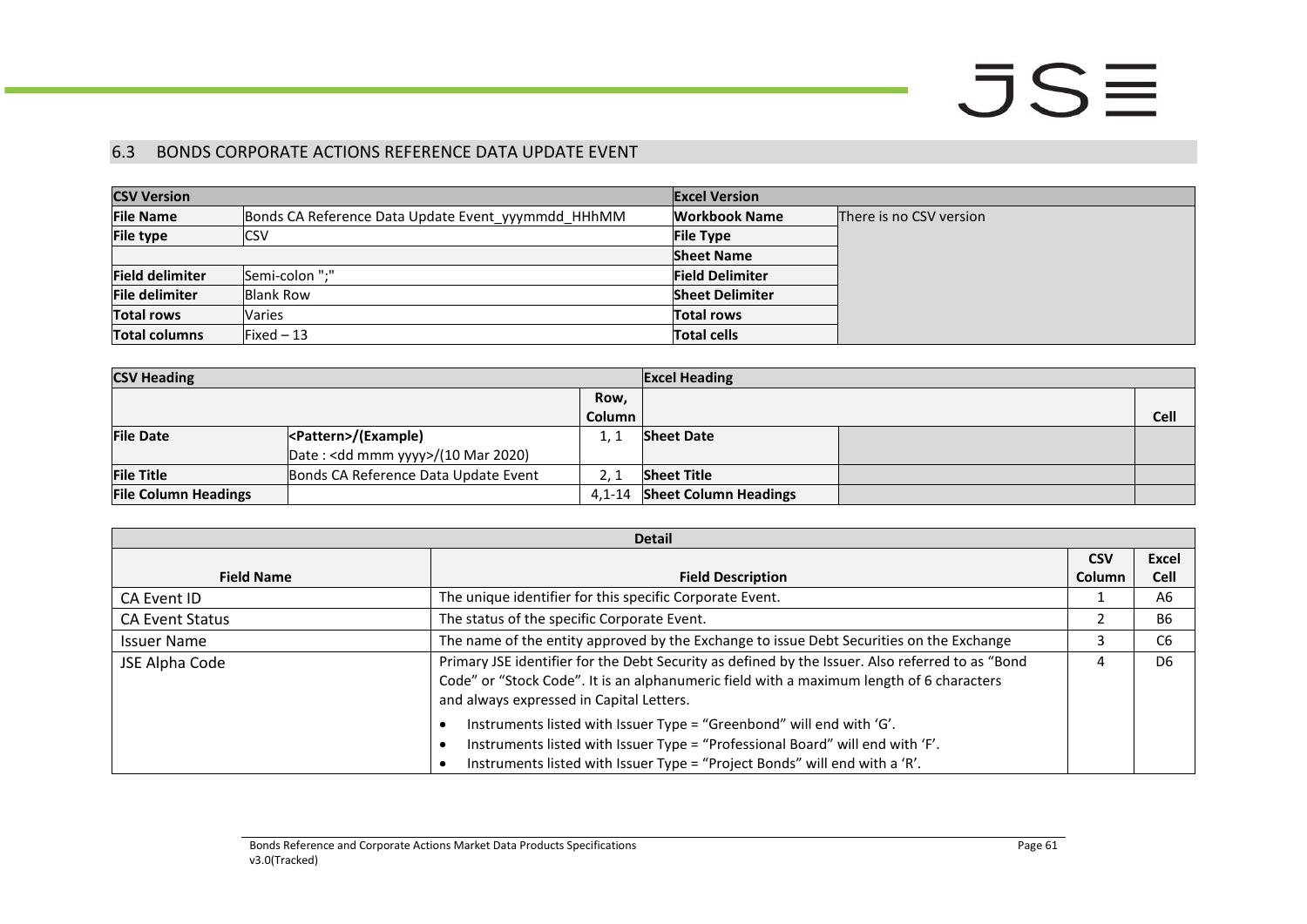| <b>ISIN</b>                    | International Security Identification Number that the JSE generates for all South African<br>Instruments as the accredited National Numbering Agency for South Africa.                                                                                                                                   |    | E6             |
|--------------------------------|----------------------------------------------------------------------------------------------------------------------------------------------------------------------------------------------------------------------------------------------------------------------------------------------------------|----|----------------|
|                                | It is unique per instrument and a twelve-character number that consists of a two-letter country<br>code, followed by the nine-character alphanumerical national security identifier, and a check<br>digit. ISINs issued by the JSE for Debt Security instruments will have a "G" in the third character. |    |                |
| Universal Instrument Master Id | Unique ID assigned to any Instrument generated at the JSE.                                                                                                                                                                                                                                               | 6  | F <sub>6</sub> |
| <b>Issue Type</b>              | Used to classify Debt Security Instruments. Types are as follows:                                                                                                                                                                                                                                        |    | G <sub>6</sub> |
|                                | Fixed<br>$\bullet$                                                                                                                                                                                                                                                                                       |    |                |
|                                | Floating/Variable                                                                                                                                                                                                                                                                                        |    |                |
|                                | Mixed Rate Note                                                                                                                                                                                                                                                                                          |    |                |
|                                | Index-Linked Notes                                                                                                                                                                                                                                                                                       |    |                |
|                                | <b>Credit Linked Notes</b>                                                                                                                                                                                                                                                                               |    |                |
|                                | <b>Structured Note</b>                                                                                                                                                                                                                                                                                   |    |                |
| <b>Effective Date</b>          | The date that the changes stipulated in the Corporate Action event will become effective.                                                                                                                                                                                                                | 8  | H <sub>6</sub> |
| <b>Changed Field Name</b>      | Name of the field being changed                                                                                                                                                                                                                                                                          | 9  | 16             |
| Qualifier                      | Amortising Partial Redemption Effective Date                                                                                                                                                                                                                                                             | 10 | 16             |
| Old Value                      | Value Before Event                                                                                                                                                                                                                                                                                       | 11 | K6             |
| New Value                      | Value After Event                                                                                                                                                                                                                                                                                        | 12 | L <sub>6</sub> |
| <b>CA Notes</b>                | This free form field represents additional information relevant to the Corporate Action. It contains                                                                                                                                                                                                     |    | M6             |
|                                | any pertinent information not already on the Corporate Actions schedule.                                                                                                                                                                                                                                 | 13 |                |
| <b>Approval Date</b>           | Indicates the date/time the event has been approved by a second user                                                                                                                                                                                                                                     | 14 | N <sub>6</sub> |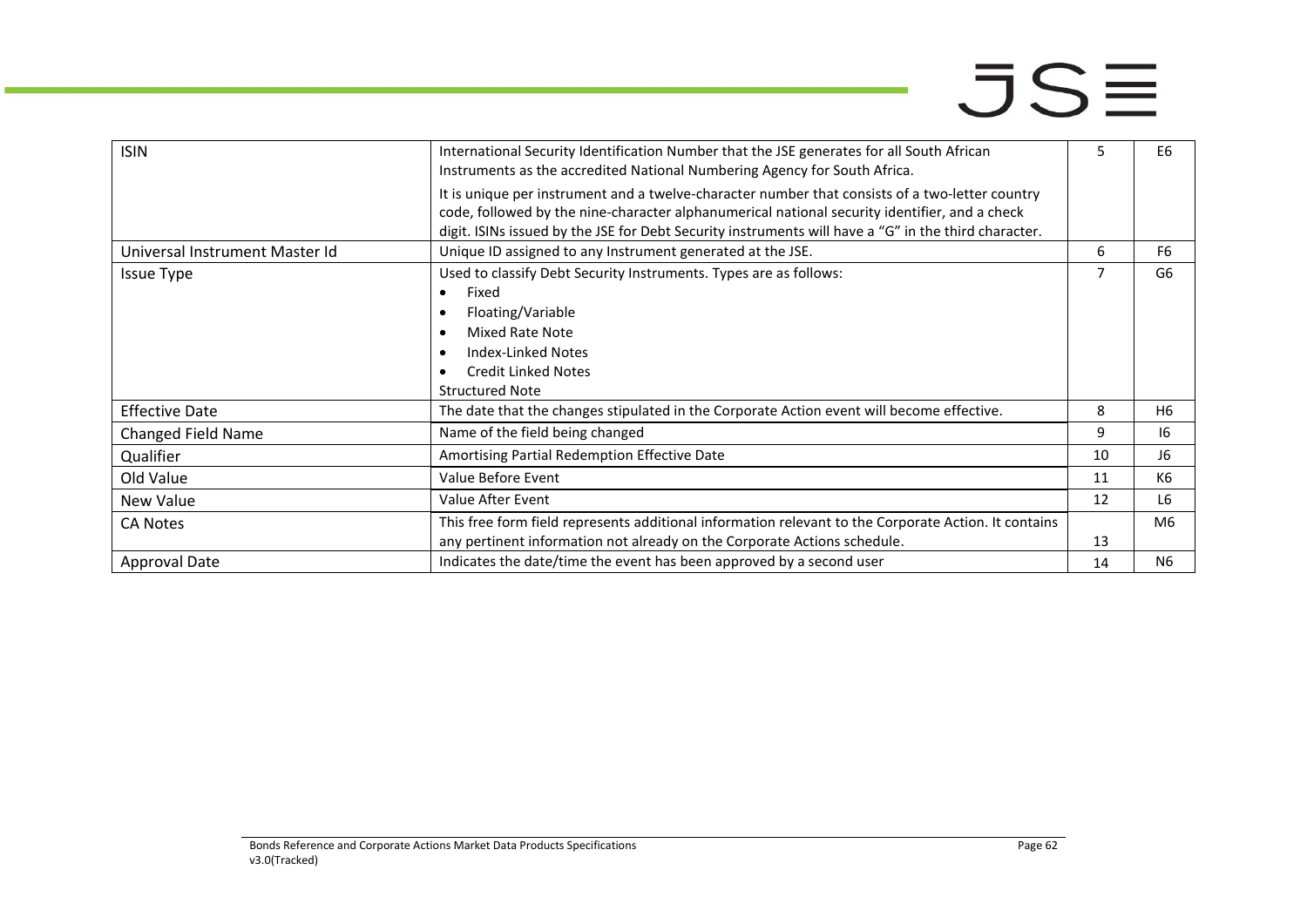### <span id="page-62-0"></span>**7 BONDS CORPORATE RATE UPDATE**

The Bonds Corporate Rate Update data product provides key upcoming Rate changes that affect *listed* instruments in the Bond Market.

For the benefit of both human and system-based consumption, the data product is available in both CSV and Excel formats.

The daily files are made available two times each business day with the new version completely replacing the old version each time so the new version does not contain delta changes. The SLA time for the different publication time is **10h40**, **14h50** but the JSE will always endeavour to make the files as early as possible after they are produced

To cater for historical retrieval, the daily and monthly data files for the last rolling 40 business days will be available on the IDP server with the historical data files sufficed with "\_yyyymmdd".

### <span id="page-62-1"></span>**7.1 DAILY DATA FILE NAMES AND LOCATION**

| <b>CSV Format File Names</b>                | <b>IDP Folder Location</b>                                              |
|---------------------------------------------|-------------------------------------------------------------------------|
| Bonds Coupon Rate Update YYYYMMDD HHhMM.csv | Distribution\Bonds Market Prod\Market<br>Data\Bonds Coupon Rate Update\ |

| <b>Excel Format File Names</b>               | <b>IDP Folder Location</b>                                              |
|----------------------------------------------|-------------------------------------------------------------------------|
| Bonds Coupon Rate Update YYYYMMDD HHhMM.xlsx | Distribution\Bonds Market Prod\Market<br>Data\Bonds Coupon Rate Update\ |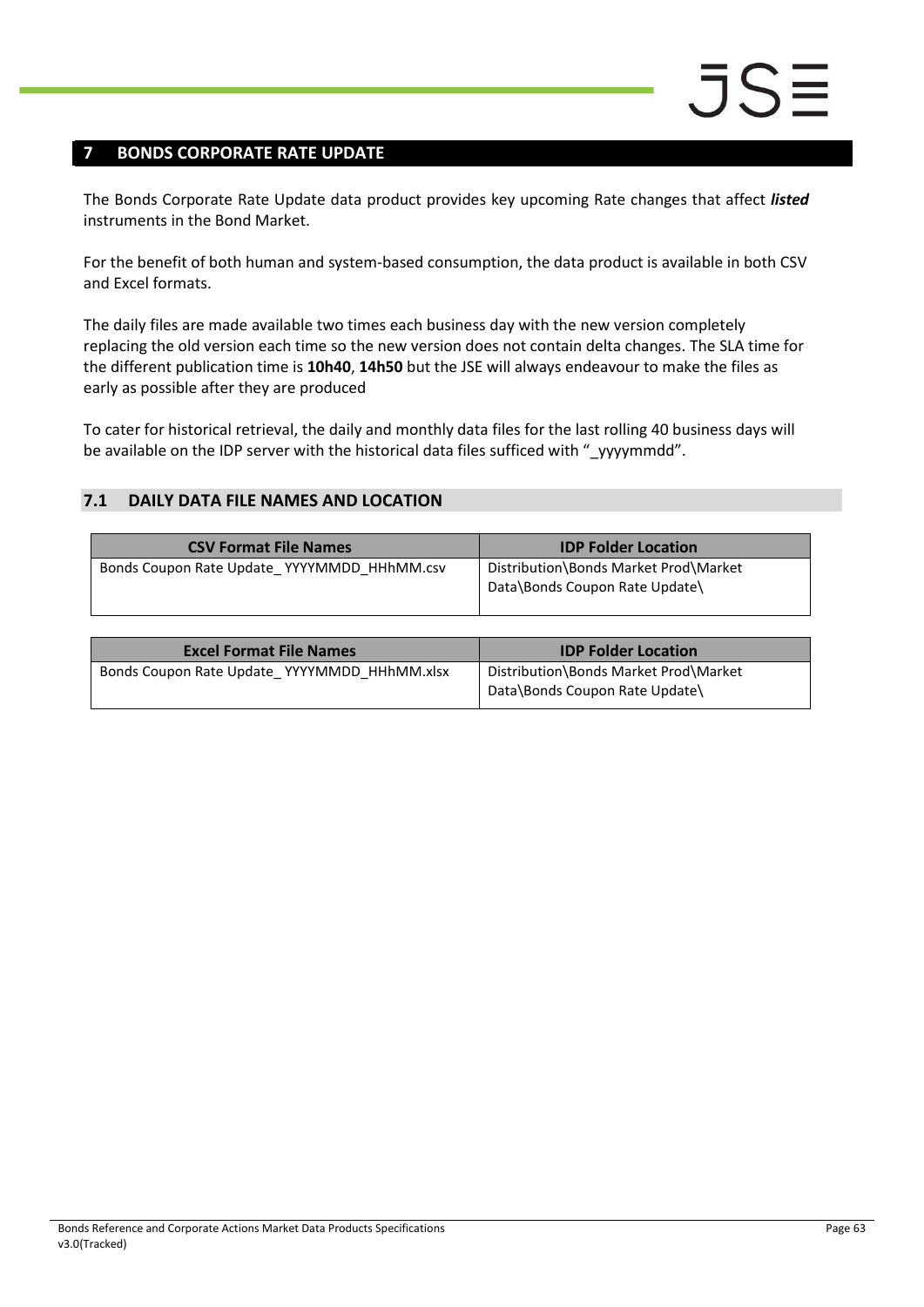### 7.2 BONDS COUPON RATE UPDATE

| <b>CSV Version</b>     |                                        | <b>Excel Version</b>   |                                        |  |
|------------------------|----------------------------------------|------------------------|----------------------------------------|--|
| <b>File Name</b>       | Bonds Coupon Rate Update_yyymmdd_HHhMM | <b>Workbook Name</b>   | Bonds Coupon Rate Update yyymmdd HHhMM |  |
| File type              | CSV                                    | <b>File Type</b>       | XLS                                    |  |
|                        |                                        | <b>Sheet Name</b>      | Bonds CA Coupon Rate Update YYYYMMDD   |  |
| <b>Field delimiter</b> | Semi-colon ";"                         | <b>Field Delimiter</b> | n/a                                    |  |
| <b>File delimiter</b>  | <b>Blank Row</b>                       | <b>Sheet Delimiter</b> | <b>Blank Row</b>                       |  |
| <b>Total rows</b>      | Varies                                 | <b>Total rows</b>      | Varies                                 |  |
| <b>Total columns</b>   | $Fixed-21$                             | <b>Total cells</b>     | Fixed - 21                             |  |

| <b>CSV Heading</b>          |                                    | <b>Excel Heading</b> |                              |                                    |             |
|-----------------------------|------------------------------------|----------------------|------------------------------|------------------------------------|-------------|
|                             |                                    | Row.                 |                              |                                    |             |
|                             |                                    | Column               |                              |                                    | <b>Cell</b> |
| <b>File Date</b>            | <pattern>/(Example)</pattern>      |                      | <b>Sheet Date</b>            |                                    | A1          |
|                             | Date: < dd mmm yyyy>/(10 Mar 2021) |                      |                              | Date: < dd mmm yyyy>/(10 Mar 2021) |             |
| <b>File Title</b>           | Bonds Coupon Rate Update           |                      | <b>Sheet Title</b>           | Bonds Coupon Rate Update           | A2          |
| <b>File Column Headings</b> |                                    | $6.1 - 20$           | <b>Sheet Column Headings</b> |                                    | A6-T6       |

<span id="page-63-0"></span>

| <b>Detail</b>          |                                                                                                                                                                                                                                                                                                                                                                                                                                                                                 |               |                |
|------------------------|---------------------------------------------------------------------------------------------------------------------------------------------------------------------------------------------------------------------------------------------------------------------------------------------------------------------------------------------------------------------------------------------------------------------------------------------------------------------------------|---------------|----------------|
|                        |                                                                                                                                                                                                                                                                                                                                                                                                                                                                                 | <b>CSV</b>    | Excel          |
| <b>Field Name</b>      | <b>Field Description</b>                                                                                                                                                                                                                                                                                                                                                                                                                                                        | <b>Column</b> | <b>Cell</b>    |
| CA Event ID            | The unique identifier for this specific Corporate Event.                                                                                                                                                                                                                                                                                                                                                                                                                        |               | A6             |
| <b>CA Event Status</b> | The status of the specific Corporate Event.                                                                                                                                                                                                                                                                                                                                                                                                                                     |               | <b>B6</b>      |
| <b>Issuer Name</b>     | The name of the entity approved by the Exchange to issue Debt Securities on the Exchange                                                                                                                                                                                                                                                                                                                                                                                        | 4             | C <sub>6</sub> |
| JSE Alpha Code         | Primary JSE identifier for the Debt Security as defined by the Issuer. Also referred to as "Bond<br>Code" or "Stock Code". It is an alphanumeric field with a maximum length of 6 characters and<br>always expressed in Capital Letters.<br>Instruments listed with Issuer Type = "Greenbond" will end with 'G'.<br>Instruments listed with Issuer Type = "Professional Board" will end with 'F'.<br>Instruments listed with Issuer Type = "Project Bonds" will end with a 'R'. |               | D <sub>6</sub> |
| <b>ISIN</b>            | International Security Identification Number that the JSE generates for all South African<br>Instruments as the accredited National Numbering Agency for South Africa.                                                                                                                                                                                                                                                                                                          |               | E <sub>6</sub> |